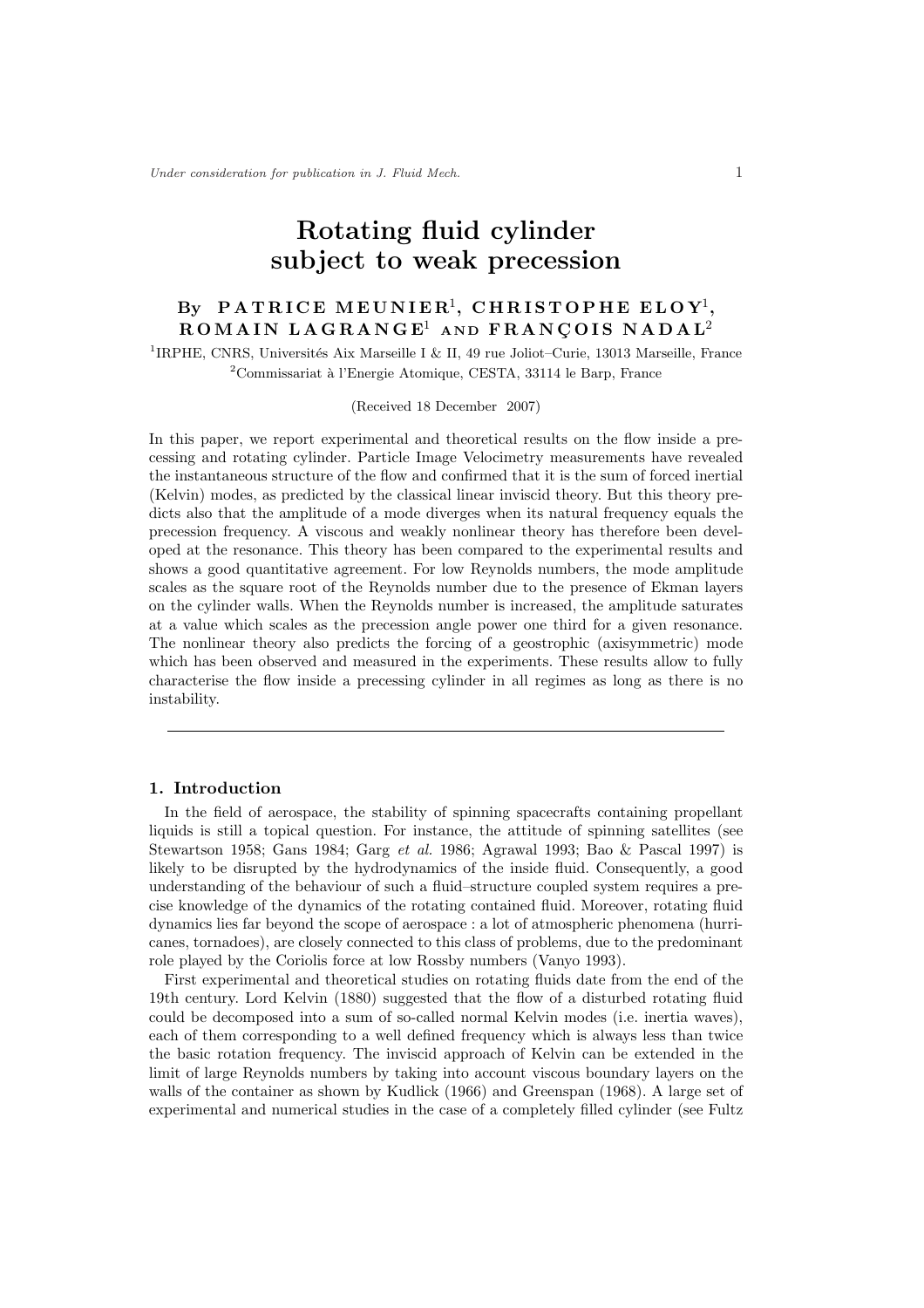1959; McEwan 1970; Kobine 1995; Kerswell & Barenghi 1995) has confirmed the values of the frequencies and viscous decay rates predicted by these theories.

An important aspect of these rotating flows is that Kelvin modes have been shown to become unstable for large Reynolds numbers. McEwan (1970) first showed that when a rotating fluid cylinder is forced at a given frequency on one of its ends, Kelvin modes are forced. One of these Kelvin modes can become resonant if its wavelength matches the height of the cylinder. This leads to a *resonant collapse* (i.e. a breakdown of the initial mode) degenerating into a fine-scale disordered flow. In some cases, this very disordered flow can relaminarise into solid body rotation again leading to a cycle of instability, breakdown and relaminarisation. These behaviours have also been reported when the Kelvin modes are forced in a partly filled and tilted cylinder (Thompson 1970) or in completely filled cylinder in precession (Manasseh 1992; Mahalov 1993) or when they are the natural modes of an instability such as the elliptic instability (Malkus 1989; Eloy et al. 2000; Kerswell 2002; Eloy et al. 2003). The physical mechanism leading to the breakdown is still unclear but several scenarios have been proposed. Kerswell (1999) proposed that a given Kelvin mode can trigger a triad resonance with two other Kelvin modes leading to an instability (this mechanism bears similarity with the mechanism of the elliptic instability). The triggered modes can themselves be unstable leading to a secondary instability and eventually to a tertiary instability, and so on. This cascade of bifurcation may explain the transition to turbulence observed in these flows. When nonlinear effects are important, another aspect of these rotating flows is the generation of a geostrophic motion which slows down the main solid body rotation and modifies its radial profile. Kobine (1995, 1996) has proposed that, due to this geostrophic motion, the main flow can be modified enough to cause a centrifugal instability responsible of the breakdown. Finally the observed breakdown could also be due to a boundary layer instability near the wall of the container. So far, there is no clear experimental evidence to support one of these scenarios.

The picture is different for an ellipsoidal container since there are no corners to prevent the azimuthal circulation. For an inviscid fluid, Poincaré (1910) showed that there exists a class of solution with uniform vorticity whose direction rotates around the precession axis. In a real fluid, the presence of viscous boundary layers selects a unique solution in which the viscous and pressure torques balance the precessional torque (Lorenzani & Tilgner 2001). However, some (conical) inertial waves are still generated by the breakdown of the Ekman layer at a critical latitude (Noir et al. 2001). It can lead to an instability consisting of cylindrical waves propagating around the axis of rotation of the fluid (Lorenzani & Tilgner 2001) and generates a strong turbulent flow (Goto et al. 2007). It is thus unclear if this flow will be unstable through local destabilisation of the Ekman layers or through a global instability (such as a triadic resonance) for large Reynolds numbers.

In this paper, we address the basic laminar flow in the case of a precessing cylinder full of water. This flow can be decomposed into a sum of Kelvin modes which are resonant if their wavelength is equal to  $2H$ ,  $2H/3$ ,  $2H/5$ , etc (where H is the cylinder height). By performing Particle Image Velocimetry (PIV) measurements in the precessing frame, we investigate the primary inertial flow in both situations: far from a resonance, where the linear inviscid theory is valid, then close to a resonance, where viscous and nonlinear effects determine the amplitude of the resonant Kelvin mode. Gans (1970) first gave a theoretical interpretation of the amplitude saturation close to the resonance by taking into account the viscous effects only. In this paper, the derivation of the amplitude equations is performed by considering both viscous and nonlinear terms. We have distinguished two different regimes of saturation. At low Reynolds numbers, the main mode amplitude is saturated by viscosity (which is consistent with Gans' results (Gans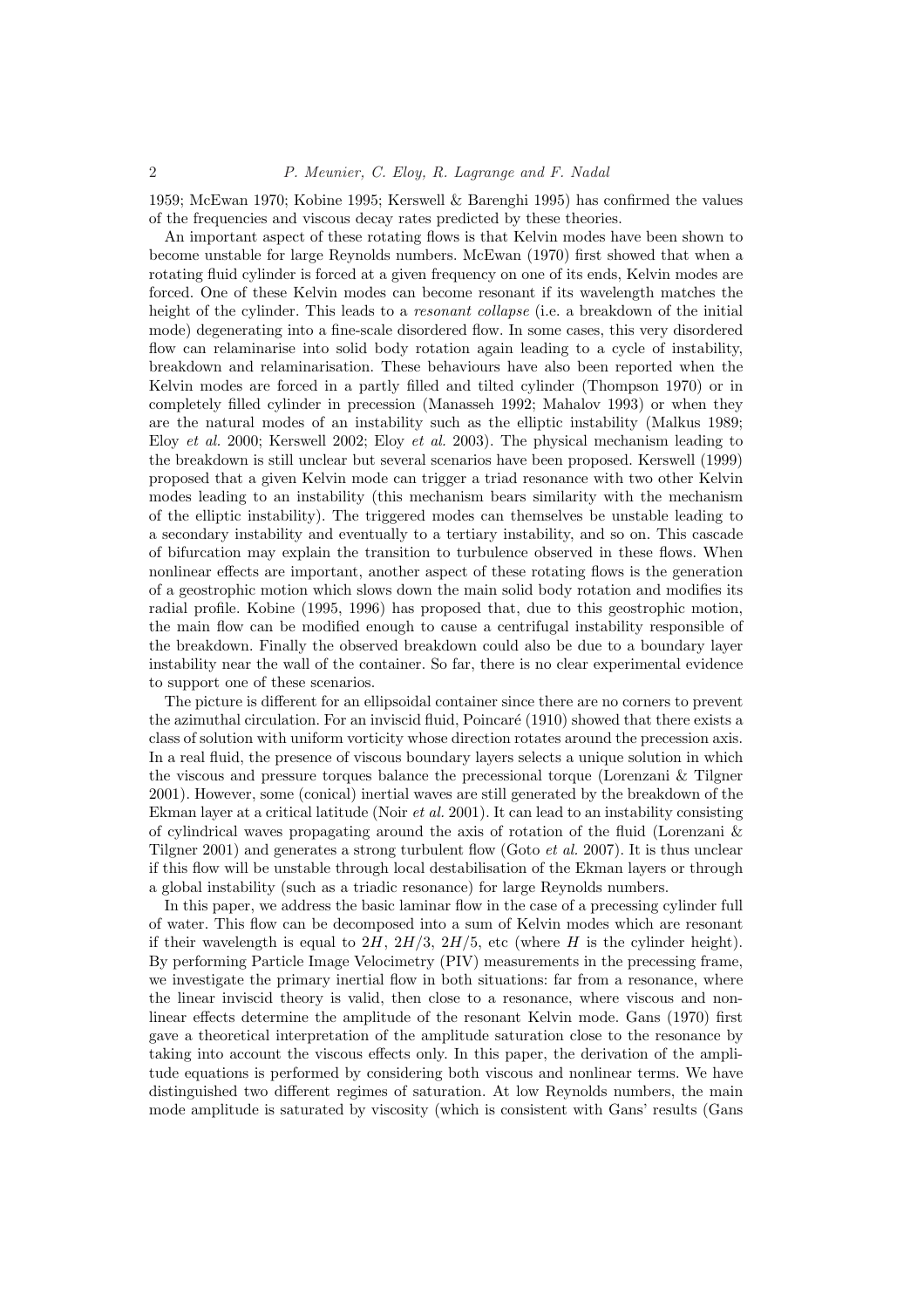1970), whereas the nonlinear effects prevail at higher Reynolds numbers (Wood 1965). Such nonlinear couplings of Kelvin modes have been largely studied in the context of the elliptic instability (Waleffe 1989; Eloy et al. 2003; Mason & Kerswell 1999).

The paper is organized as follows. Section 2 is dedicated to the general problem formulation. The equations governing the fluid motion are first introduced then the whole experimental setup is presented in details in §2.2. In §3, the linear inviscid theory is presented to express the Kelvin mode amplitudes when the flow is non-resonant. Experimental flow fields are then shown and compared to these theoretical predictions. In §4 the viscous and nonlinear amplitude equations are derived and compared to the PIV velocity fields measured at the resonance. Finally our results are discussed in §5.

## 2. Presentation of the problem

#### 2.1. Formulation

We address the equations governing the flow inside a precessing cylinder full of fluid of density  $\rho$  and kinematic viscosity  $\nu$ . This problem is illustrated in figure 1(*a*). In the laboratory reference frame  $(O, \hat{\mathbf{x}}, \hat{\mathbf{y}}, \hat{\mathbf{z}})$ , we consider a turntable rotating at constant angular frequency  $\Omega_2 = \psi$  around the axis  $(O, \hat{\mathbf{z}})$ . In the reference frame of this turntable, a cylinder of radius  $R_c$  and height H rotates around its own axis  $(O',\hat{k})$  at the angular frequency  $\Omega_1 = \dot{\phi}$ . The angle between these two axes of rotation is the nutation angle  $\theta$ . As shown in figure 1(a), the angles  $(\psi, \theta, \phi)$  are the classical Euler coordinates of the cylinder.

In the reference frame of the cylinder  $(O', \hat{\mathbf{i}}, \hat{\mathbf{j}}, \hat{\mathbf{k}})$ , the radius vector **R** is located by its cylindrical coordinates  $(R, \varphi, Z)$  as shown in figure 1(b). The time-dependent rotation vector of the cylinder in the laboratory frame is

$$
\Omega = \Omega_1 \hat{\mathbf{k}} + \Omega_2 \hat{\mathbf{z}}.\tag{2.1}
$$

Since the cylinder frame is non galilean, the Navier–Stokes equations satisfied by the velocity field  $U(R, T)$  and the pressure field  $P(R, T)$  take the following form

$$
\frac{\partial \mathbf{U}}{\partial T} + (\mathbf{U} \cdot \nabla) \mathbf{U} + 2 \mathbf{\Omega} \times \mathbf{U} + \mathbf{\Omega} \times (\mathbf{\Omega} \times \mathbf{R}) + \frac{\mathrm{d} \mathbf{\Omega}}{\mathrm{d} T} \times \mathbf{R} + \mathbf{\Gamma}_{o'} = -\frac{1}{\rho} \nabla P + \nu \Delta \mathbf{U}, \tag{2.2a}
$$

and

$$
\nabla \cdot \mathbf{U} = 0,\tag{2.2b}
$$

with the boundary condition  $U = 0$  on the cylinder walls.

In the Navier–Stokes equation  $(2.2a)$ , the first two terms are the usual inertial terms, the third and the fourth terms are the Coriolis and centrifugal acceleration respectively, the fifth term is due to the acceleration of the rotation vector and  $\Gamma_{\alpha'}$  refers to the acceleration of the centroid  $O'$  of the cylinder. Note that this latter term is potential and corresponds to a hydrostatic pressure  $\Gamma_{\alpha'} \cdot \mathbf{R}$ .

The previous equations are made dimensionless by using  $R_c$  and  $\Omega^{-1}$  as characteristic length and time, where

$$
\Omega = \mathbf{\Omega} \cdot \mathbf{\hat{k}} = \Omega_1 + \Omega_2 \cos \theta. \tag{2.3}
$$

By using lowercase letters for the dimensionless quantities, the Navier–Stokes equations for the dimensionless velocity field  $\mathbf{u}(\mathbf{r},t)$  become

$$
\frac{\partial \mathbf{u}}{\partial t} + 2\hat{\mathbf{k}} \times \mathbf{u} + \nabla p = -2\varepsilon \zeta \omega r \cos(\omega t + \varphi) \hat{\mathbf{k}} \n+ \mathbf{u} \times (\nabla \times \mathbf{u}) - 2\varepsilon \zeta \delta \times \mathbf{u} + \frac{1}{Re} \Delta \mathbf{u},
$$
\n(2.4*a*)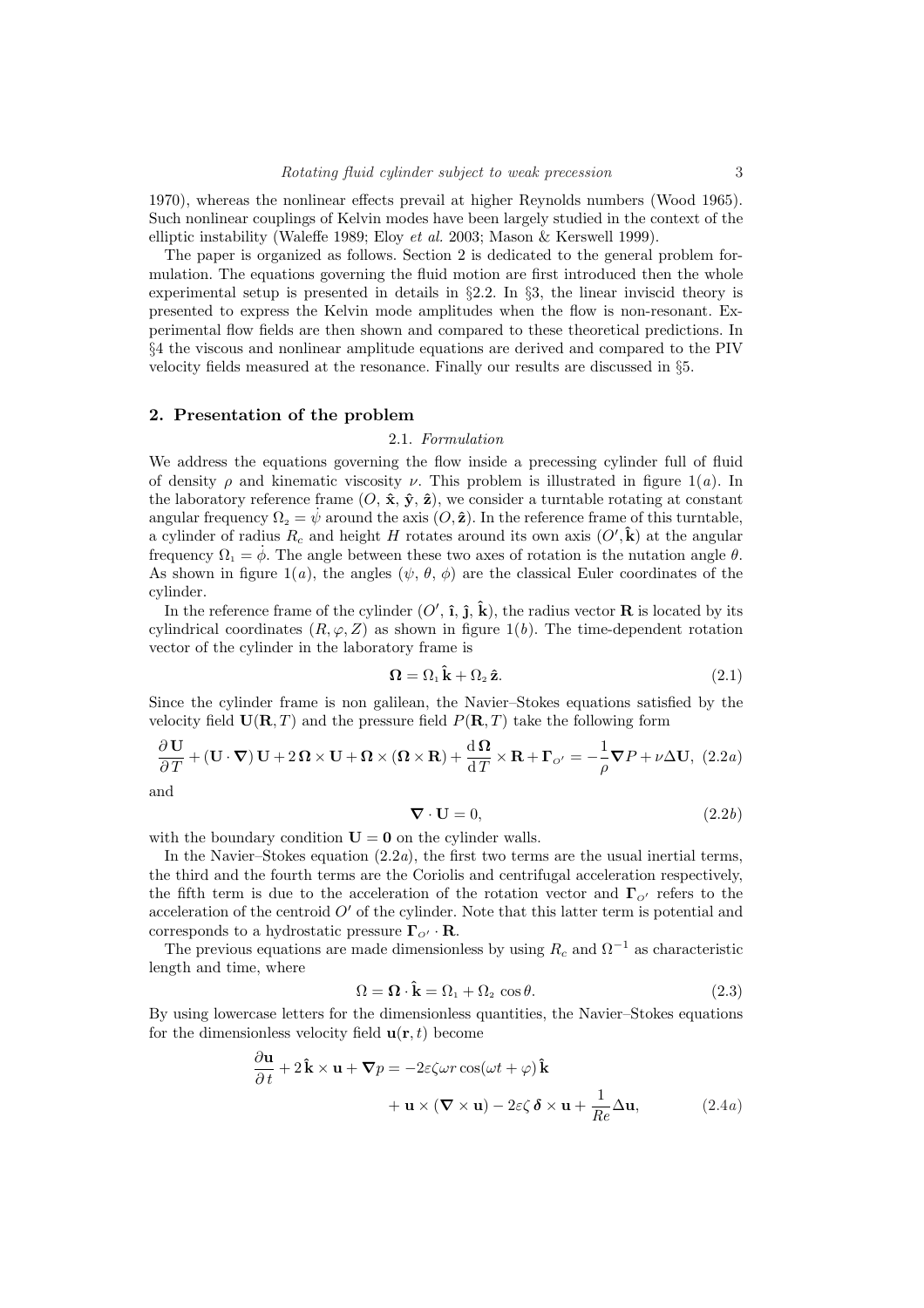and

$$
\nabla \cdot \mathbf{u} = 0,\tag{2.4b}
$$

with

$$
\omega = \frac{\Omega_1}{\Omega}, \ \varepsilon = \left| \frac{\Omega_2 \sin \theta}{\Omega} \right|, \ \zeta = \text{sgn}\left(\frac{\Omega_2 \sin \theta}{\Omega}\right), \ \boldsymbol{\delta} = \cos \omega t \, \mathbf{\hat{i}} - \sin \omega t \, \mathbf{\hat{j}}, \ \ (2.5a - d)
$$

and  $Re = \Omega R_c^2/\nu$  the Reynolds number. In this dimensionless form,  $h = H/R_c$  is the aspect ratio of the cylinder. The dimensionless pressure field  $p(\mathbf{r}, t)$  is constructed to include all the potential terms

$$
p = \frac{P}{\rho \Omega^2 R_c^2} - \frac{1}{2}r^2 + \varepsilon |1 - \omega| rz \cos(\omega t + \varphi)
$$
  
+ 
$$
\gamma_{\alpha'} \cdot \mathbf{r} - \frac{1}{2}\varepsilon^2 [z^2 + r^2 \sin^2(\omega t + \varphi)] + \frac{1}{2}\mathbf{u}^2,
$$
 (2.6)

where  $\gamma_{o'} = \Gamma_{o'}/R_c\Omega^2$  is the dimensionless acceleration of the cylinder centroid. The boundary condition of the velocity field is

$$
\mathbf{u} = \mathbf{0} \quad \text{at the walls } (r = 1 \text{ or } z = \pm h/2). \tag{2.7}
$$

The Navier–Stokes equations  $(2.4 a, b)$  with the boundary condition  $(2.7)$  govern the flow inside a precessing cylinder. This set of equations has been obtained without any approximation and is thus valid for any value of the experimental parameters. It is clear from these equations that the problem is entirely governed by four dimensionless parameters: the forcing amplitude  $\varepsilon$ ; the forcing frequency  $\omega$ ; the Reynolds number Re; and the cylinder aspect ratio  $h$ . However, these equations cannot be solved easily in the general case and we will limit ourselves hereinafter to the case of asymptotically small amplitude  $\varepsilon$  and large Reynolds number Re. This is the relevant limit if one is interested in the flow forced by the precession before it becomes unstable or at the onset of instability.

For the sake of clarity and brevity, a four-component formulation for the velocitypressure field  $\mathbf{v} = (\mathbf{u}, p)$  expressed in cylindrical coordinates will be used. With this formulation the Navier–Stokes equations  $(2.4 a, b)$  take the following form

$$
\left(\frac{\partial}{\partial t}\mathcal{I} + \mathcal{M}\right)\mathbf{v} = \varepsilon \zeta \mathbf{F}_0 e^{i(\omega t + \varphi)} + \mathbf{N}(\mathbf{v}, \mathbf{v}) + \varepsilon \zeta \mathcal{D} e^{i(\omega t + \varphi)} \mathbf{v} + \frac{1}{Re} \mathcal{L} \mathbf{v} + \text{c.c.},\qquad(2.8)
$$

where the operators I, M, D, L, the forcing vector  $\mathbf{F}_0$  and the bilinear function N are defined in appendix A. The symbol c.c. stands for the complex conjugate.

We will solve a linearised version of the above equation in §3.1 and the weakly nonlinear and viscous solution corresponding to the saturated resonant flow will be given in §4.1.

#### 2.2. Experimental setup

The experimental setup is sketched in figure 2. It corresponds exactly to the configuration depicted in figure 1. A right-circular PMMA cylinder, filled with distilled water, rotates at the angular velocity  $\Omega_1$  around its axis and is mounted on a rotating platform. The cylinder axis is tilted relative to the axis of the platform with an angle  $\theta$ . The platform, that ensures the precessing component of the motion, also rotates at a velocity  $\Omega<sub>2</sub>$ . The platform is mounted on a wide vertical axis in order to limit the vibrations of the structure at high precession velocities.

The angular frequency  $\Omega_1$  can be increased up to 60 rad s<sup>-1</sup> and is measured with an accuracy of 0.1%. The precession frequency  $\Omega_2$  is limited to 6 rad s<sup>-1</sup> and is measured with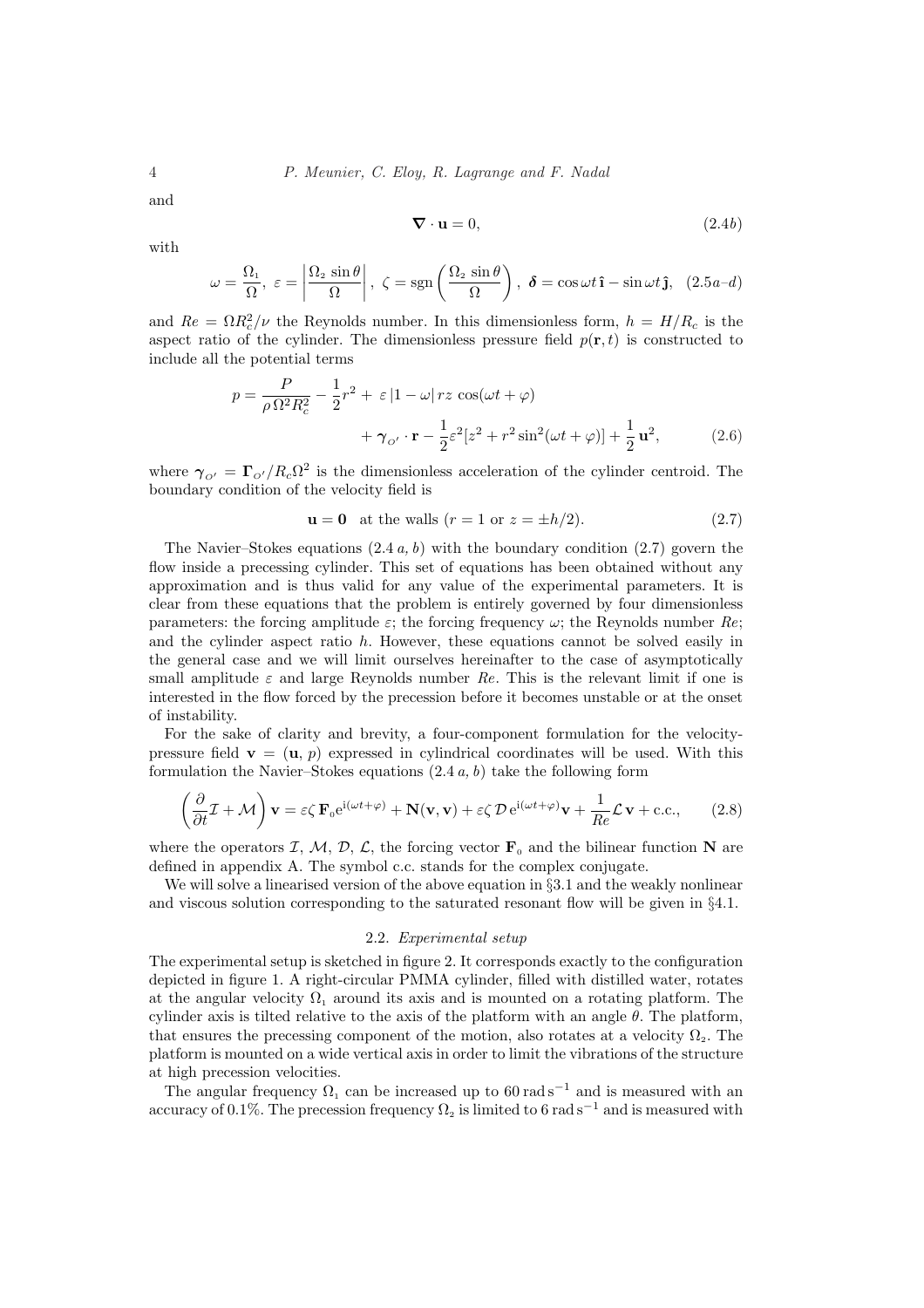an accuracy of 0.2 % when the precession frequency is larger than  $0.2 \text{ rad s}^{-1}$ . Each axis having its own driving motor, the angular velocities can be varied independently so that the dimensionless frequency  $\omega$  can be varied over the whole range [−2, 2]. We used three different cylinders: a cylinder of aspect ratio  $h = H/R_c = 1.989 \pm 0.3\%$  (H = 9.14 cm) has been used at first, but its principal resonance was found for a vanishing precessing frequency ( $\omega \approx 1$ ). A second cylinder with aspect ratio  $h = 1.8 \pm 0.7\%$  ( $H = 8.27$  cm) has been thus designed to study this resonance. Finally, a third cylinder with the same aspect ratio 1.8 but smaller dimensions ( $H = 2.7$  cm) has also been used to obtain data at smaller Reynolds numbers (by a factor almost 10). The thickness of the cylinder walls is extremely large (2 cm) in order to avoid shade areas in the light sheet (because of refraction on the cylindrical wall).

The acquisition computer is located on the rotating platform to limit the number of rotating electrical contacts and improve the quality of the data. The power is brought up to the platform by a rotating collector through the vertical axis and is used to supply the cylinder motor, the video camera and the electromagnet of the release device. The rotating collector also conveys back the signal from the video camera to an auxiliary screen, which is used for observation and optical adjustment of the PIV system.

A release device is mounted on the platform and is controlled externally, so that the cylinder can be tilted during the rotation of the platform. It allows the observation of the transient stage during which the observed Kelvin modes grow. The release device is composed of an electromagnet designed to keep the cylinder in a vertical position during the spin-up phase. Once the electromagnet is turned off, a drawback spring pulls the cylinder into its tilted position. The electromagnet is then turned on again to ensure the stability of the nutation angle  $\theta$  during the experiment. This angle can be varied from 0 to 15 degrees. Due to the spring strength, we consider that the swing of the axis happens in a duration (about half a second) much smaller than the duration of the transient stage (varying from 3 to 50 seconds).

The PIV measurement system is schematically presented in figure 2. The fluid is seeded with small reflecting particles (Optimage Ltd.) of mean diameter  $50\mu$ m and density  $1000 \pm 20$  kg m<sup>-3</sup>. They are illuminated with a light sheet of thickness 2 mm, created either by a Yag pulsed laser for large velocities or by an Argon Ion continuous laser (through an optical fiber) for small velocities. The laser beam goes through a cylindrical lens to provide the laser sheet. None of the lighting system is rotating so the laser sheet is fixed relative to the laboratory frame. As far as the tilt angle  $\theta$  is not too large (smaller than 5 degrees), the laser sheet, due to its thickness, can be considered normal to the cylinder axis. This might introduce a bias at larger nutation angles and the laser sheet should then be created on the rotating platform with a set of mirrors. The altitude of the laser sheet can be varied along the height of the cylinder and was chosen in a subtle way, depending on the type of experiments that was done. First, to look at the dependence of the amplitude with the frequency  $\omega$ , we had to take a sheet close to the center of the cylinder (in order to not be at a node of the Kelvin mode): a good compromise was taken as  $z = 0.12h$ . Then, to study the first (resp. second) resonance of a Kelvin mode, we took  $z = h/4$  (resp.  $z = h/6$ ) in order to measure a maximum transverse velocity.

The images of particles are recorded by a PIV camera (Kodak Megaplus ES 1.0,  $1008 \times$ 1018 pixels) mounted on the rotating platform and aligned with the axis of the cylinder. The time interval between two successive images is relatively large (from 5 ms to 1 s) such that the cylinder rotates of approximately 20 degrees between the two images. This creates large displacements of the particles at the periphery of the cylinder (150 pixels), but the two images are rotated around the center of the cylinder in order to remove the solid body rotation of the particles. The PIV thus gives directly the velocity field in the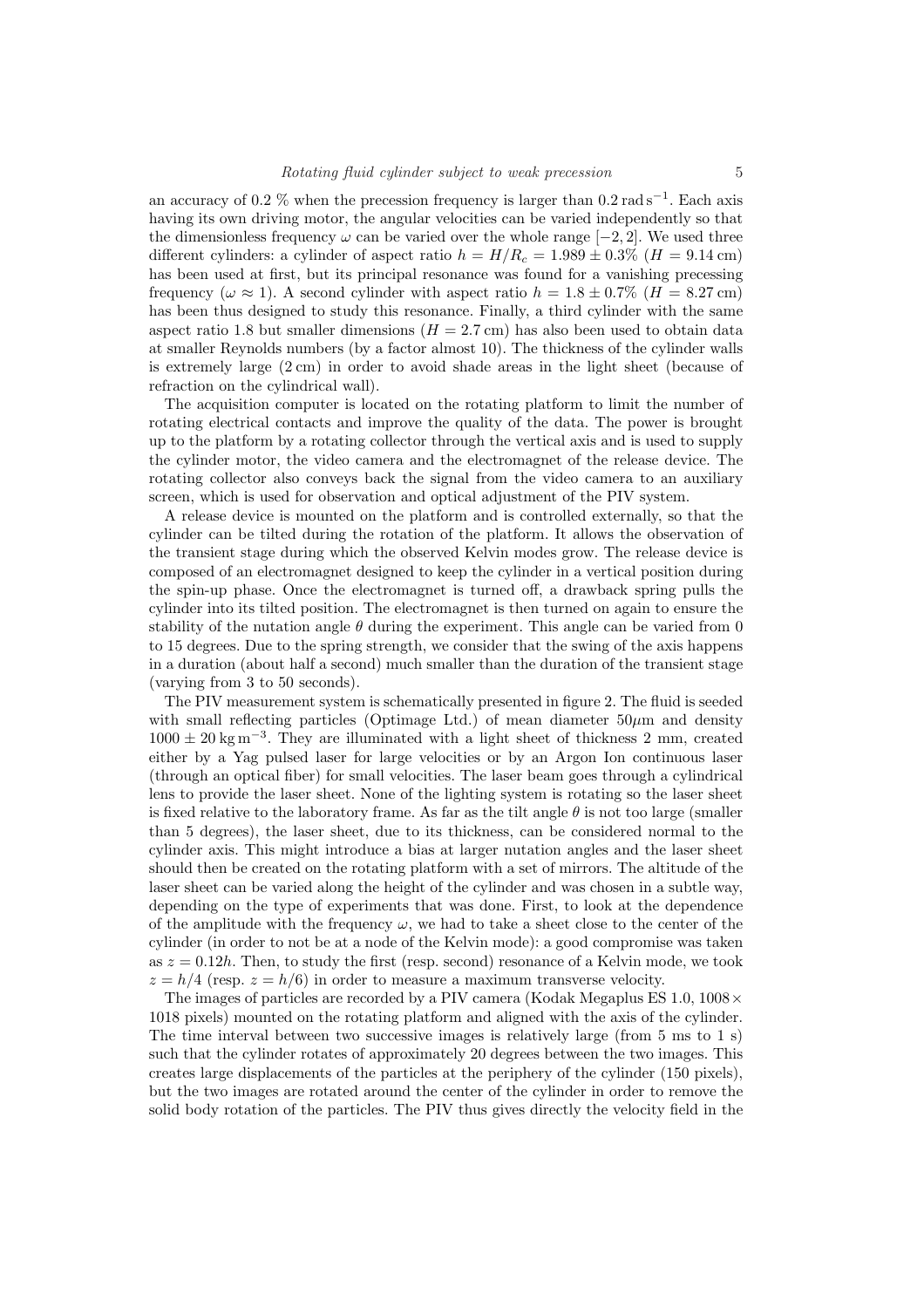cylinder reference frame. This procedure allows to measure very small velocities down to 1% of the velocity of the cylinder wall. Such measurements would not have been possible without the image rotation. The pairs of images are then treated by a cross-correlation algorithm detailed in Meunier & Leweke (2003) which gives velocity fields with  $60 \times 60$ vectors.

To perform the acquisition of a PIV field, we proceed as follows. First the cylinder is kept vertical and rotates at  $\Omega_1$ . The platform rotates at  $\Omega_2$  so that the angular velocity of the cylinder relative to the laboratory frame is  $(\Omega_1 + \Omega_2) \hat{\mathbf{z}}$ . Once the spin-up stage is completed, the cylinder is released to its tilted position. This allows to study the transient and the spin-up phase independently.

Some preliminary visualisations were also performed with Kalliroscope particles, in order to check that the resonances were in good agreement with the linear inviscid theory, and to validate our set-up by comparison of these visualisations with those from the literature (Manasseh 1992; Kobine 1995). However, no quantitative new results were obtained and we will not present any of these visualisations in this paper.

#### 3. Flow inside a non-resonant cylinder

#### 3.1. Linear inviscid theory

We assume an asymptotically small forcing amplitude  $\varepsilon$  and asymptotically large Reynolds number Re. In this limit, the velocity-pressure field **v** is  $O(\varepsilon)$  and the Navier–Stokes equation (2.8) becomes at first order in  $\varepsilon$ 

$$
\left(\frac{\partial}{\partial t}\mathcal{I} + \mathcal{M}\right)\mathbf{v} = \varepsilon \zeta \mathbf{F}_0 e^{i(\omega t + \varphi)} + \text{c.c.}
$$
\n(3.1)

For an inviscid fluid, the no-slip boundary condition (2.7) becomes a condition of no outward flow

$$
\mathbf{u} \cdot \mathbf{n} = 0 \quad \text{at the walls } (r = 1 \text{ or } z = \pm h/2), \tag{3.2}
$$

where **n** is an unitary vector normal to the wall.

Equations (3.1) and (3.2) form a linear system for the vector  $\mathbf{v} = (\mathbf{u}, p)$ , with a forcing term. It admits a particular solution of the form

$$
\mathbf{v}_{\text{part.}} = (0, 0, \varepsilon \zeta \, \text{if } e^{i(\omega t + \varphi)}, 0) + \text{c.c.}
$$
\n(3.3)

Unfortunately, this solution does not satisfy the boundary condition (3.2) in  $z = \pm h/2$ . Thus, one must complete this particular solution with a solution of the homogeneous equation (without forcing), so that the boundary condition at the upper and lower walls is satisfied. Due to the time and azimuthal dependence of the forcing, the homogeneous solution is to be searched as a sum of Kelvin modes of azimuthal wavenumber  $m = 1$ and angular frequency  $\omega$  (see Greenspan 1968). Using (3.2) and (3.3) and such a form of the homogeneous solution, one finds

$$
\mathbf{v} = \mathbf{v}_{\text{part.}} + \varepsilon \zeta \sum_{i=1}^{\infty} a_i \mathbf{v}_i(r, z) e^{i(\omega t + \varphi)} + \text{c.c.},
$$
 (3.4)

where  $\mathbf{v}_i(r, z) e^{i(\omega t + \varphi)}$  is a Kelvin mode of axial wavenumber  $k_i$ , azimuthal wavenumber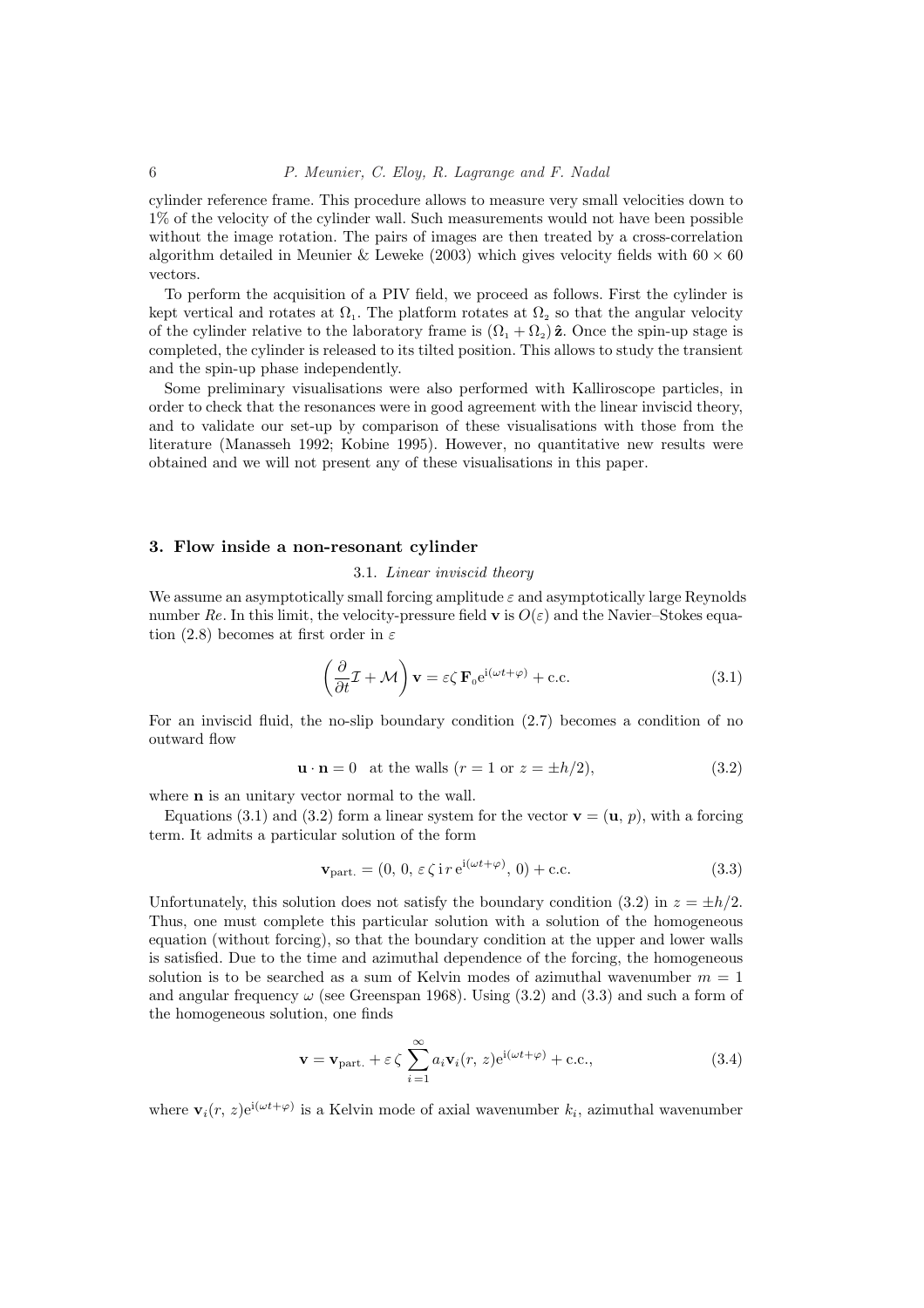$m = 1$  and frequency  $\omega$ 

$$
\mathbf{v}_{i}(r, z) = \begin{pmatrix} u_{i}(r) \sin(k_{i}z) \\ v_{i}(r) \sin(k_{i}z) \\ w_{i}(r) \cos(k_{i}z) \\ p_{i}(r) \sin(k_{i}z) \end{pmatrix} \text{ with } \begin{cases} u_{i}(r) = i\frac{\omega r \delta_{i} J'_{1}(\delta_{i}r) + 2J_{1}(\delta_{i}r)}{r(\omega^{2} - 4)} \\ v_{i}(r) = \frac{2r \delta_{i} J'_{1}(\delta_{i}r) + \omega J_{1}(\delta_{i}r)}{r(4 - \omega^{2})} \\ w_{i}(r) = \frac{i k_{i}}{\omega} J_{1}(\delta_{i}r) \\ p_{i}(r) = J_{1}(\delta_{i}r) \end{cases} (3.5)
$$

with  $J_{\nu}(x)$  the Bessel function of the first kind and  $J_{\nu}'(x)$  its x-derivative. The amplitude  $a_i$  of each Kelvin mode is

$$
a_i = \frac{2\,\omega^2}{(\omega - 2)(k_i^2 + 1)\,k_i\,J_1(\delta_i)\cos(k_i\,h/2)},\tag{3.6}
$$

the axial wavenumber  $k_i$  is the positive root of the constitutive relation

$$
\delta_i^2 = \frac{4 - \omega^2}{\omega^2} k_i^2,
$$
\n(3.7)

and the radial wavenumber  $\delta_i$  is solution of Kelvin's dispersion relation

$$
\omega \,\delta_i J_1'(\delta_i) + 2J_1(\delta_i) = 0. \tag{3.8}
$$

As long as  $-2 < \omega < 2$ , the dispersion relation admits an infinite, countable number of roots  $\delta_i$  which are numbered in ascending order. A Kelvin mode can be associated to each root  $\delta_i$ . The radial velocity  $u_i(r)$  of the first Kelvin mode (corresponding to  $\delta_1$ ) is formed of one lobe and has no zero for  $0 < r < 1$ , the second Kelvin mode contains two lobes and one zero, the third contains three lobes and two zeros, and so on. The velocity field of the first Kelvin mode is shown in Fig. 3(a): it contains two counter-rotating vortices, due to the presence of a single lobe of radial velocity and an azimuthal wavenumber  $m = 1$ . In the general case, the i-th Kelvin mode contains 2i vortices, and these Kelvin modes form a complete set. Their dispersion relation (3.7-3.8) is plotted on Fig. 4. The precession excites only the Kelvin modes with a given frequency  $\omega$  corresponding to increasing wavenumbers  $k_i$  (as shown on Fig. 4 for  $\omega = \omega_{3,4}$ ). When the wavenumber  $k_i$  of a Kelvin mode is equal to  $\pi/h$ ,  $3\pi/h$ ,  $5\pi/h$ ... the mode 'fits' inside the height of the cylinder and becomes resonant. When  $\omega$  is increased, each branch of the dispersion relation leads to an infinite number of resonances, with the wavenumber  $k_i$  of the Kelvin mode being equal to  $\pi(2n-1)/h$  (n being an integer). Strictly speaking, each resonance labeled with  $(i, n)$ corresponds to a different Kelvin mode. In the following, all modes corresponding to the same branch of the dispersion relation (same index  $i$ ) will be gathered in a family of modes which will be called the  $i$ -th Kelvin mode (for the sake of simplicity).

Equation (3.6) gives the amplitudes of the Kelvin modes forced by the precession. This equation is valid as long as the cylinder aspect ratio is not resonant, i.e.  $cos(k_i h/2) \neq 0$ . In other words, the present linear analysis predicts a divergent amplitude of the  $i$ -th Kelvin mode if the forcing frequency  $\omega$  is equal to one of the natural frequencies  $\omega_{i,n}$ of the cylinder. Here,  $\omega_{i,n}$  refers to the frequency obtained through (3.7) and (3.8) by taking  $k_i = \pi(2n-1)/h$ , with n an integer. One can show (Kudlick 1966) that the set of natural frequencies  $\omega_{i,n}$  is dense in the interval  $-2 < \omega < 2$ . This means that there is always a Kelvin mode arbitrary close to a resonance for any chosen forcing frequency  $\omega$ . This emphasises the need of a theoretical prediction of the Kelvin mode amplitude at the resonance as it will be done in §4.1.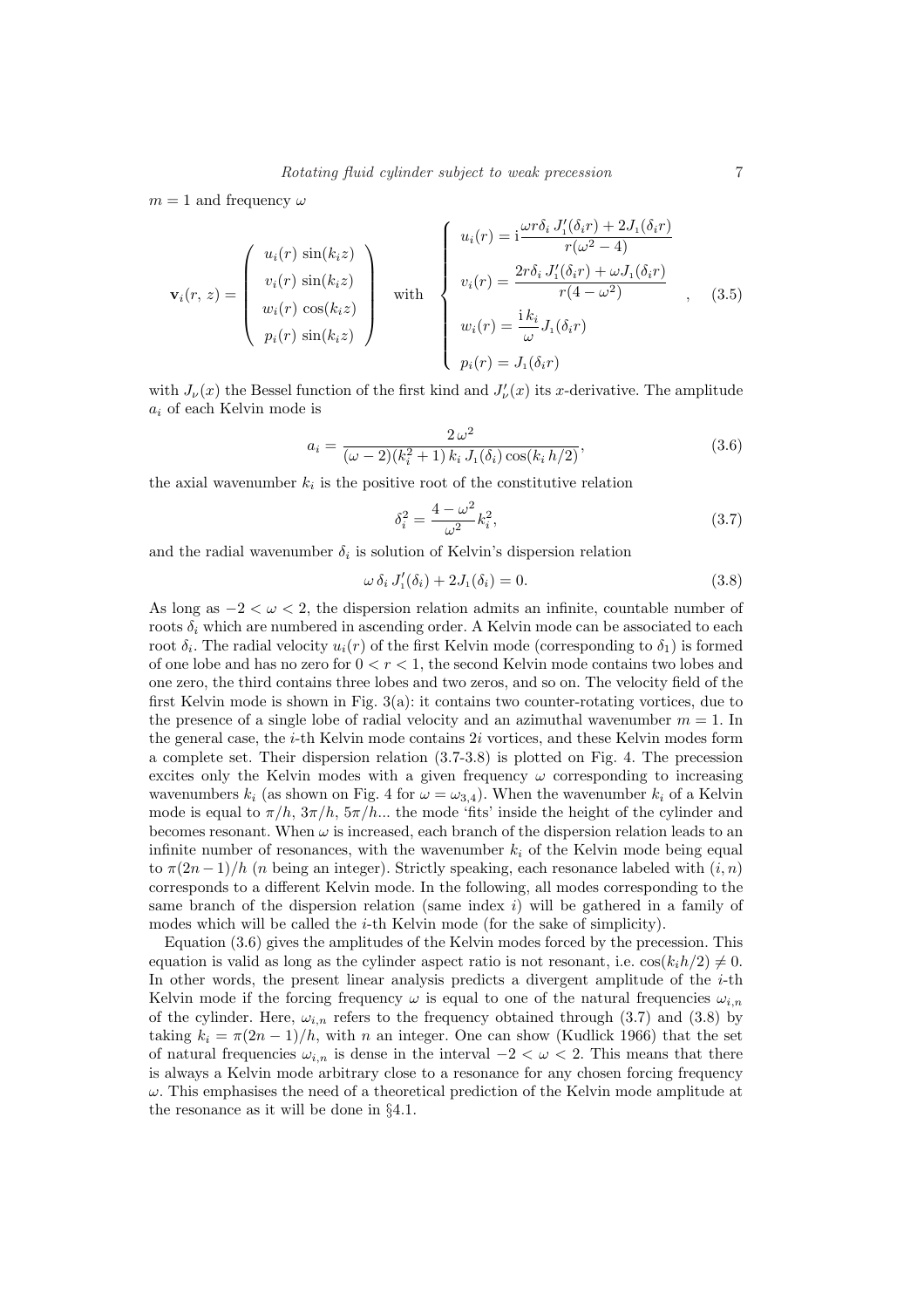#### 3.2. Kelvin modes: PIV measurements

We performed PIV measurements of the  $(u, v)$  transverse velocity field in the range  $0.2 < \omega < 1.9$  and at Reynolds numbers between  $2 \times 10^3$  and  $2 \times 10^5$ . The issue was, from the averaged velocity field in the permanent regime, to achieve the extraction of the linear amplitudes  $a_i$  of the main modes as defined by  $(3.6)$ .

In figure 3(a) is shown the horizontal-velocity field at a frequency  $\omega = 0.9$  close to the first resonance  $\omega_{1,1} = 0.996$  of the mode  $i = 1$ , for  $Re = 5500$  and  $\theta = 1^\circ$ , the laser sheet being at an altitude  $z = 0.29$ . As previously mentionned, the flow in the reference frame of the cylinder mainly consists of two counter rotating vortices corresponding to the first Kelvin mode described by the above inviscid theory. However, it can be noted that the mode is not exactly aligned with the  $x_{\psi}$ -axis. This tilt angle is due to the viscous and nonlinear effects appearing at the resonance and will be analysed in detail in the next section. Figure 3(b) shows the radial velocity profile along the  $x<sub>\psi</sub>$ -axis of this velocity field, as round symbols. The normalised value of the velocity decreases monotonically between  $r = 0$  and  $r = 1$ , and is very close to the curve found theoretically (solid line) for the first Kelvin mode at this value of  $\omega$ . Figure 3(b) also shows the radial velocity profile obtained for  $\omega = 0.45$ , i.e. close to the resonance of the second mode. It exhibits a positive lobe for  $r < 0.5$ , a negative lobe for  $r > 0.5$  and a zero for  $r \approx 0.5$ . This is characteristic of the second Kelvin mode, whose theoretical radial velocity is plotted as a dashed line. The third Kelvin mode (plotted as a dotted line) has three lobes of opposite radial velocity, but in this case the experimental data are very noisy and have not been plotted.

The presence of these Kelvin modes is better visualised by plotting the mean vorticity fields as done in Fig. 5, since the small scatter in the velocity field (such as a translation or a rotation) is hidden by the differentiation of  $\bf{u}$  and the modification of the colorbar. The Kelvin modes are thus clearly distinguished by plotting the vorticity fields at various  $ω$ : even the fifth Kelvin mode is discernible at its first resonance  $ω_{5.1} = 0.2$ . However, the spatial structure is arranged as a double spiral for the highest modes, whereas the theory predicts a series of lobes since the vorticity is expected to vanish for  $\varphi = \pi/2 - \omega t$ . In fact, such a spiral structure has already been observed theoretically for the Kelvin modes of a Gaussian vortex by Fabre  $et \ al.$  (2006). We thus think that this discrepancy might be due to a slight differential rotation in the geostrophic motion, coming from nonlinear and viscous effects.

For each experiment outside of the resonance, we have decomposed each velocity field into a sum of Kelvin modes. For this purpose, we use the fact that the Kelvin modes are orthogonal, such that the amplitude  $a_i$  of each Kelvin mode is simply given by the normalised scalar product  $\langle \mathbf{u}_{exp}|\mathbf{u}_i\rangle/\langle \mathbf{u}_i|\mathbf{u}_i\rangle$  (see appendix B for exact definition), where  $\mathbf{u}_{\rm exp}$  (resp.  $\mathbf{u}_i$ ) are the two transverse components of the measured (resp. theoretical) velocity field and the scalar product is defined as the average over the whole section. In fact, the method has to be slightly improved since this average can only be calculated for  $r < 0.9$  instead of  $r < 1$  (due to spurious vectors at the cylinder wall) and because the mode can have a tilt angle  $\alpha_i$  with respect to the  $x_{\psi}$  axis. This method, which is detailed in appendix B, allows the precise determination of the amplitude and tilt angle of the first two Kelvin modes for each instantaneous velocity field.

In the permanent regime, the amplitude of the Kelvin modes is stationary and depends only on the frequency  $\omega$ . It is plotted in Fig. 6 for the first two Kelvin modes and for two different Reynolds numbers. Despite a large scatter, experimental results are clearly independent of the Reynolds number outside of the resonances and very well predicted by the linear inviscid theory. As far as we know, this is the first exact measurement of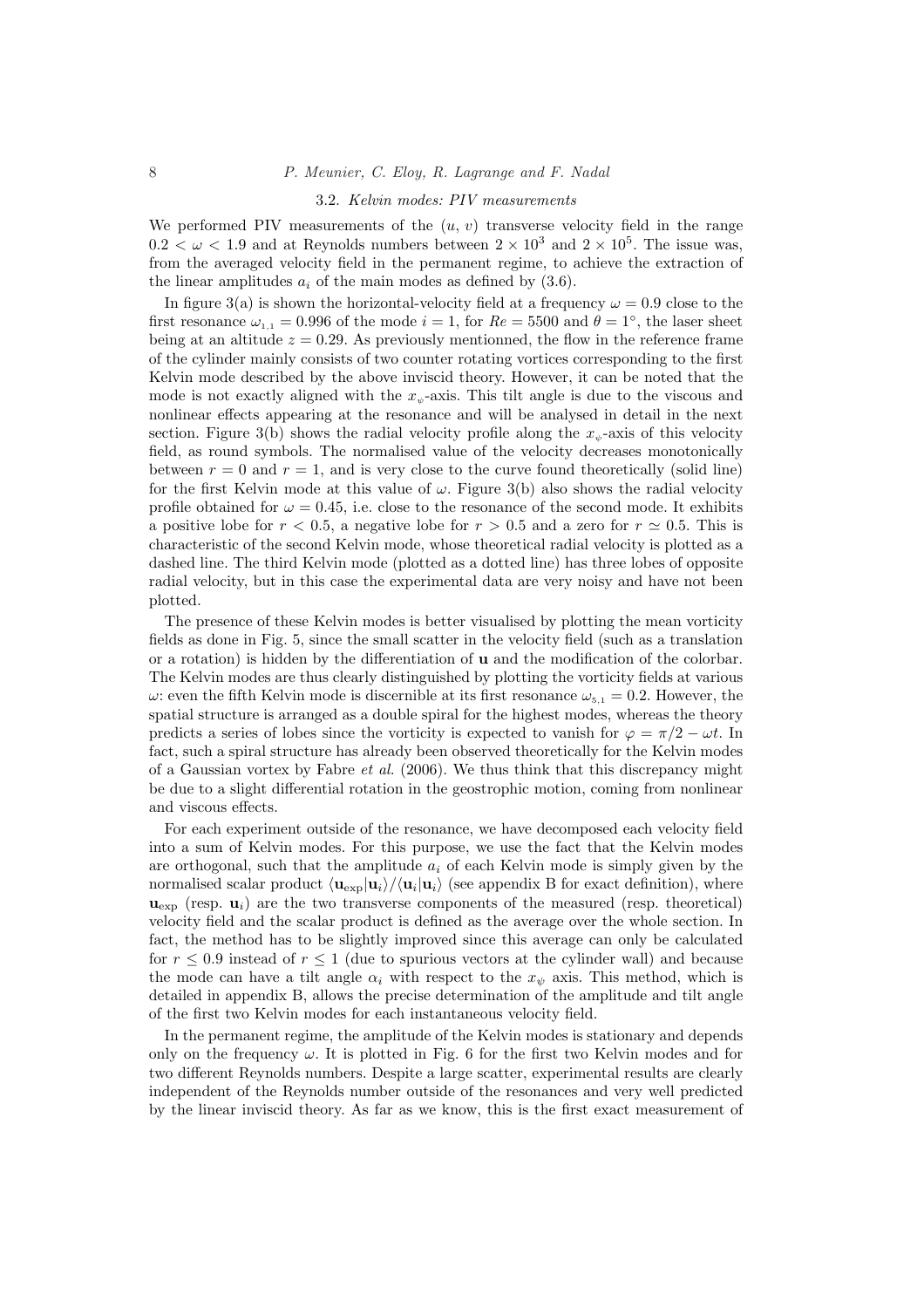the mode amplitudes forced by precession. The amplitudes measured at the resonances, for the first two modes are large and cannot be predicted by the linear inviscid theory. A nonlinear and viscous theory is necessary to predict the finite value of the amplitude in this case; this is the scope of §4.

## 3.3. Transient stage

The experimental results can also give indications on the transient stage, since the amplitude  $a_i$  of each mode can be extracted for each instantaneous velocity field. Fig. 7(a) shows the temporal evolution of the amplitude of the first Kelvin mode just after the onset of the precession forcing, far from its resonance. The amplitude oscillates very rapidly and converges toward its permanent value  $a_1^0$  which is plotted in Fig. 6. This curve can be fitted by a decaying exponential  $a_1(t) = a_1^0[1 - \cos(\omega_t t)e^{-t/t_s}]$  where  $\omega_t$  corresponds to the frequency of the oscillation and  $t_s$  is the settling time. Since  $\omega_t$  corresponds to the frequency in the rotating table reference frame, we have to subtract the dimensionalised angular velocity of the cylinder  $\omega$  to obtain the frequency of the oscillation in the cylinder reference frame. By doing this, we find a non-dimensional frequency  $\omega_t - \omega$  close to -1.8, and this was observed for any  $\omega$  outside of a resonance. This value is close to the frequency of the second resonance of the first Kelvin mode  $\omega_{1,2} = 1.774$ . This can be understood by the fact that at  $t = 0^+$ , the velocity field which is equal to 0 in the bulk of the cylinder is the sum of the permanent solution (given by the inviscid theory) and a sum of free and decaying Kelvin modes with frequencies  $-2 < \omega_{i,n} < 2$ , n varying from 1 to infinity. Another methof to evaluate experimentally the initial amplitude of each free Kelvin mode is to plot the Fourier transform of the amplitude as a function of the dimensionalised frequency  $\omega_t - \omega$ , as shown on Fig. 7(b). A small peak is discernible around -1 (for both values of  $\omega$ ), which corresponds to the free Kelvin mode  $\omega_{1,1} = 0.996$ and which is indicated by a thin solid line on the figure. A large peak is located near -1.8, which is close to all the other free Kelvin modes (with  $i = 1$ ), whose frequencies  $(\omega_{1,n})_{n\geq 2}$  lie between 1.774 and 2. It is thus not clear whether this large peak is due to a large amplitude of the second free Kelvin mode  $\omega_{1,2}$  or to the constructive interference of all these modes  $(\omega_{1,n})_{n\geq 2}$ .

#### 4. Flow inside a resonant cylinder

#### 4.1. Nonlinear and viscous theory

As seen in §3.1, when the forcing frequency  $\omega$  is equal to a natural frequency of the cylinder  $\omega_{i,n}$ , the linear inviscid theory predicts a divergent amplitude of the *i*-th Kelvin mode. To predict correctly the mode amplitude in this case, one has to take into account the viscous effects or the nonlinear effects or both. As shown by Gans  $(1970)$ , if  $A_i$  is the mode amplitude, the secondary flow in the core of the cylinder due to the viscous boundary layers is  $O(A_iRe^{-1/2})$ . If the nonlinear effects are negligible, the correct scaling is obtained when this secondary flow is of the order of the forcing amplitude  $\varepsilon$ . This gives a mode amplitude  $A_i = O(\varepsilon Re^{1/2})$  which is  $Re^{1/2}$  larger than the flow in the non-resonant case. On the other hand, if the viscous effects are negligible, the secondary flow is due to the nonlinear interaction of the Kelvin mode with itself. In this case, the secondary flow of same Fourier components is obtained at third order and is  $O(|A_i|^2 A_i)$ . This gives a mode amplitude  $A_i = O(\varepsilon^{1/3}).$ 

The distinguished scaling is obtained when the viscous and nonlinear effects are of same order, that is  $\varepsilon^{2/3} = O(Re^{-1/2})$ . This leads to the definition of a viscous parameter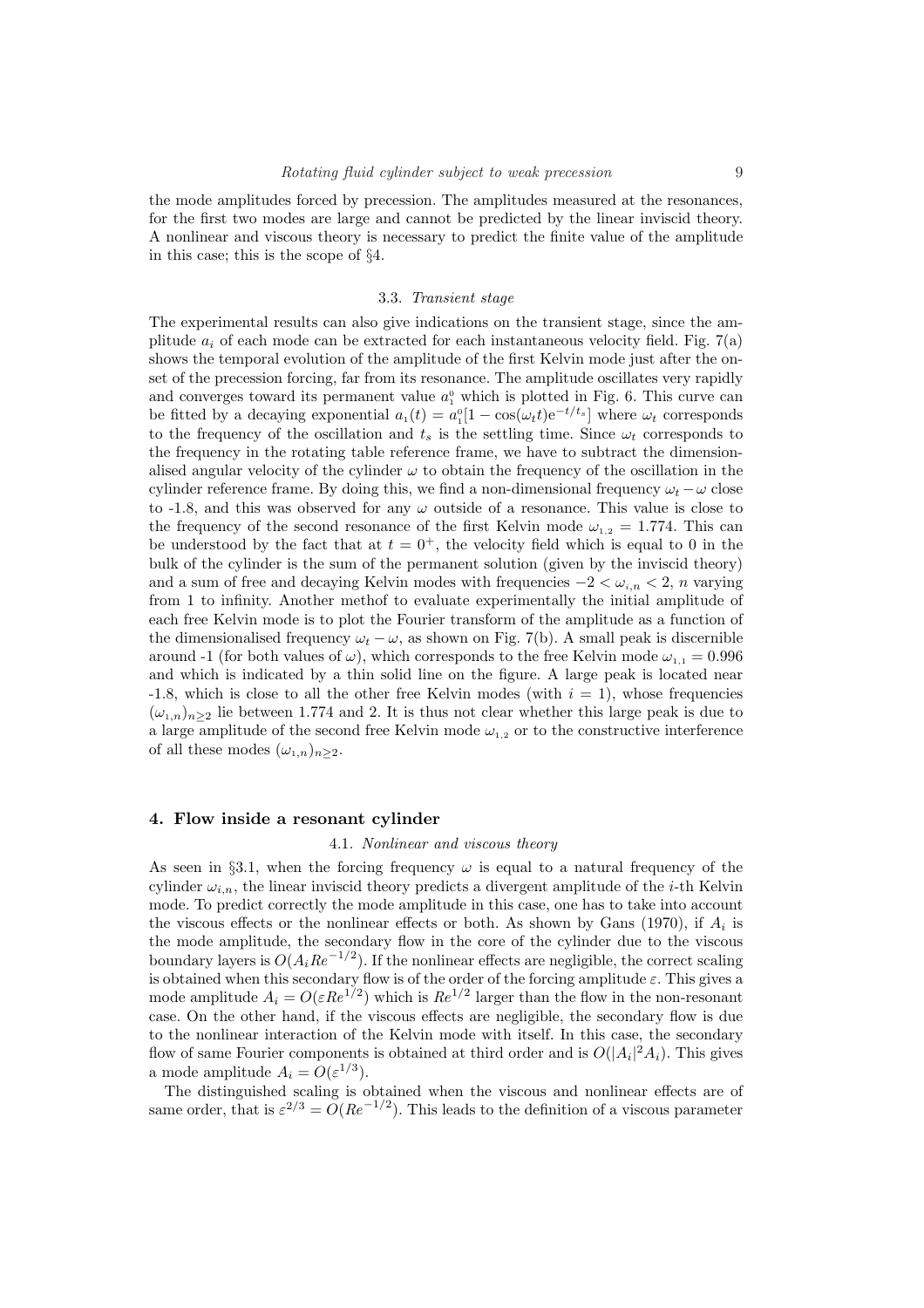$\eta$  of order 1 and a slow time scale  $\tau$  as follows

$$
\eta = Re^{-1/2} \varepsilon^{-2/3}, \quad \tau = \varepsilon^{2/3} t. \tag{4.1a,b}
$$

We now assume that the forcing frequency  $\omega$  is close to a resonant frequency  $\omega_{i,n}$  for the i-th Kelvin mode. The four-component velocity-pressure field corresponding to this Kelvin mode is expanded in powers of  $\varepsilon^{1/3}$  as follows

$$
\mathbf{V}_{i} = \varepsilon^{1/3} \mathbf{V}_{1} + \varepsilon^{2/3} \mathbf{V}_{2} + \varepsilon \mathbf{V}_{3} + \varepsilon^{4/3} \mathbf{V}_{4} + \cdots
$$
 (4.2)

The real velocity field is obtained by adding the complex conjugate in the above equation (the same is implicitly assumed in all the following equations). The nonlinear and viscous amplitude equations are obtained by injecting the above expansion (4.2) into the Navier– Stokes equation (2.8) and examining its different orders. The procedure is similar to the one used by Gans (1970) except that here the nonlinear effects are included and the forcing frequency  $\omega$  is arbitrary, whereas Gans (1970) considered only the special case  $\omega = 1$  which corresponds to a nutation angle  $\theta = \pi/2$ . The present analysis bears strong similarities with the weakly nonlinear analysis of parametric instabilities in rotating flows such as the elliptic instability (Waleffe 1989; Sipp 2000; Eloy *et al.* 2003) or the instability of a rotating gas periodically compressed (Racz & Scott 2007). Because this calculation is quite lengthy, most of its technical details have been postponed in appendices C, D and E.

## 4.1.1. Order  $\varepsilon^{1/3}$

At order  $\varepsilon^{1/3}$ , the resonant flow satisfying the linear homogeneous equation

$$
\left(\frac{\partial}{\partial t}\mathcal{I} + \mathcal{M}\right)\mathbf{V}_1 = \mathbf{0},\tag{4.3}
$$

is

$$
\mathbf{V}_1 = A(\tau) \mathbf{v}_i e^{i(\omega t + \varphi)},\tag{4.4}
$$

where  $v_i$  is the *i*-th Kelvin mode given by  $(3.5)$ , as it has been shown in §3.1. The amplitude A of the Kelvin mode  $v_i$  is assumed to vary on the slow time scale  $\tau$  and the other Kelvin modes (with  $j \neq i$ ) are assumed to be non resonant so their amplitudes are given by  $(3.6)$ .

The Kelvin mode  $\mathbf{v}_i$  satisfies an inviscid boundary conditions. In a viscous boundary layer of thickness  $O(Re^{-1/2})$ , the complete flow is obtained by adding the viscous flow  $\widetilde{\mathbf{V}}_1$  such that  $\mathbf{V}_1 + \widetilde{\mathbf{V}}_1$  satisfies the viscous boundary condition (2.7). This viscous flow takes the form

$$
\widetilde{\mathbf{V}}_1 = A \widetilde{\mathbf{v}}_i e^{\mathrm{i}(\omega t + \varphi)},\tag{4.5}
$$

where  $\tilde{\mathbf{v}}_i$  is the viscous counterpart of the Kelvin mode  $\mathbf{v}_i$  located in a viscous boundary layer of thickness  $O(Re^{-1/2})$  near the walls (its complete expression is given in appendix D). At this order the viscous flow  $\tilde{\mathbf{v}}_i$  is parallel to the walls (it has to compensate  $V_1$ , which is also parallel to the wall because of the inviscid boundary condition). However, this viscous flow gives rise to an Ekman pumping at order  $\varepsilon$  with a component perpendicular to the walls  $\widetilde{\mathbf{V}}_3^{\perp} = O(\eta \widetilde{\mathbf{V}}_1)$ . This gives a boundary condition for the inviscid flow at order  $\varepsilon$ :

$$
\mathbf{V}_{3} \cdot \mathbf{n} = -\tilde{\mathbf{V}}_{3}^{\perp} = -\eta A \tilde{\mathbf{v}}_{3} \cdot \mathbf{n} e^{i(\omega t + \varphi)} \quad \text{on the walls}, \tag{4.6}
$$

where **n** is the unitary vector normal to the wall and  $\tilde{\mathbf{v}}_3 \cdot \mathbf{n}$  is a function of order 1 given in appendix D.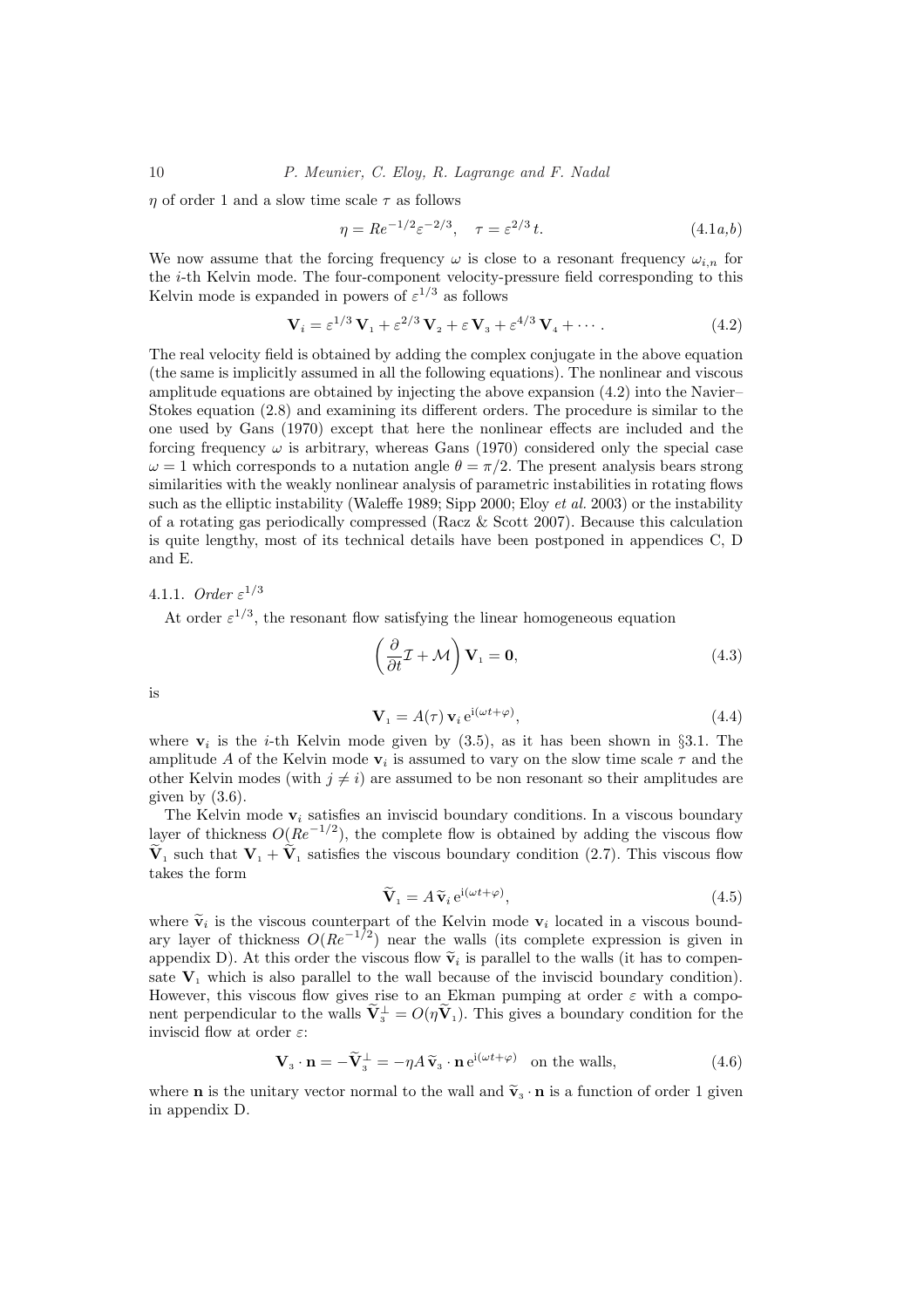## 4.1.2. Order  $\varepsilon^{2/3}$

As shown by Greenspan (1969), the nonlinear interaction of a Kelvin mode with itself gives rise to two velocity components. For a Kelvin mode of wavenumbers-frequency  $(k, m, \omega)$  (where m is the azimuthal wavenumber, in our case  $m = 1$ ), these two components are of the form  $(2k, 0, 0)$  and  $(0, 2m, 2\omega)$ . In other words, the geostrophic mode  $(0, 0, 0)$  and the mode  $(2k, 2m, 2\omega)$  are not forced by nonlinear interactions.

At order  $\varepsilon^{2/3}$  the Navier–Stokes equation (2.8) becomes

$$
\left(\frac{\partial}{\partial t}\mathcal{I} + \mathcal{M}\right) \mathbf{V}_2 = \mathbf{N}(\mathbf{V}_1, \mathbf{V}_1).
$$
\n(4.7)

The solution of this equation is

$$
\mathbf{V}_{2} = |A|^{2} \mathbf{v}_{2k} + A^{2} \mathbf{v}_{2\omega} e^{i(2\omega t + 2\varphi)} + \sum_{j=1}^{\infty} A_{0}^{j}(\tau) \mathbf{v}_{0}^{j} + \text{o.t.,}
$$
 (4.8)

where o.t. stands for 'other terms' of different Fourier components. The first two terms of (4.8) correspond to the particular solution of (4.7) (see Waleffe 1989). In agreement with Greenspan (1969), they are of the form  $(2k, 0, 0)$  and  $(0, 2, 2\omega)$  (these velocity fields are given explicitly in appendix C).

The third term of (4.8) is the solution of (4.7) without forcing, where we have only retained the axisymmetric geostrophic modes of Fourier components  $(k, m, \omega) = (0, 0, 0)$ . It is easy to show that this flow is a stationary azimuthal velocity field whose components can be written as  $\mathbf{v}_0^j = (0, v_0^j(r), 0, p_0^j(r))$  in cylindrical coordinates. At this point, the geostrophic flow is arbitrary and we choose to decompose it on the basis of the Bessel functions of the first kind such that

$$
v_0^j(r) = -J_1(d_jr) \quad \text{with} \quad J_1(d_j) = 0,
$$
\n(4.9)

with the roots  $d_j$  sorted in ascending order such that  $d_j = j\pi + O(1)$ . We chose to put a minus sign in the above expression such that a positive amplitude  $A_0^j$  corresponds to a slow down of the basic solid body rotation. As we will see below, this geostrophic flow is forced at order  $\varepsilon^{4/3}$  by the nonlinear interactions in the end wall boundary layers. Its saturation is due to viscous effects in the boundary layers and this geostrophic mode therefore appears at order  $A_0 = O(\varepsilon^{4/3} Re^{1/2}) = O(\varepsilon^{2/3}).$ 

The velocity field  $V_2$  satisfies inviscid boundary conditions. As we did at order  $\varepsilon^{1/3}$ , one has to add a viscous velocity field  $\widetilde{\mathbf{V}}_2$  in a boundary layer of thickness  $O(Re^{-1/2})$ in order to satisfy the viscous boundary condition at the walls. This viscous flow is decomposed into several components. First, the velocity fields  $\mathbf{v}_{2k}$  and  $\mathbf{v}_{2\omega}$  contribute to this viscous velocity field. Then the geostrophic flow corresponds to viscous corrections  $\widetilde{\mathbf{v}}_0^j$  in the end wall boundary layers. And finally, the nonlinear interactions of **V** with  $\widetilde{\mathbf{V}}$ and  $\tilde{\mathbf{V}}$  with itself act as a source term at order  $\varepsilon^{2/3}$  and give rise to a nonlinear part of the viscous flow  $\widetilde{\mathbf{V}}_2^{\text{NL}}$ . If we are only interested in the axisymmetric and stationnary part of this viscous flow, it can be written as

$$
\widetilde{\mathbf{V}}_2 = |A|^2 \widetilde{\mathbf{v}}_{2k} + |A|^2 \widetilde{\mathbf{v}}_2^{\text{NL}} + \sum_{j=1}^{\infty} A_0^j(\tau) \widetilde{\mathbf{v}}_0^j + \text{o.t.,}
$$
\n(4.10)

where the details of these velocity fields are given in appendices D and E. This viscous flow  $\widetilde{\mathbf{V}}_2$  is parallel to the walls at this order but it gives rise to an Ekman pumping at the end walls at the order  $\varepsilon^{4/3}$  of the form  $\widetilde{\mathbf{V}}_{4}^{\perp} = O(\eta \widetilde{\mathbf{V}}_{2})$ . This pumping gives a boundary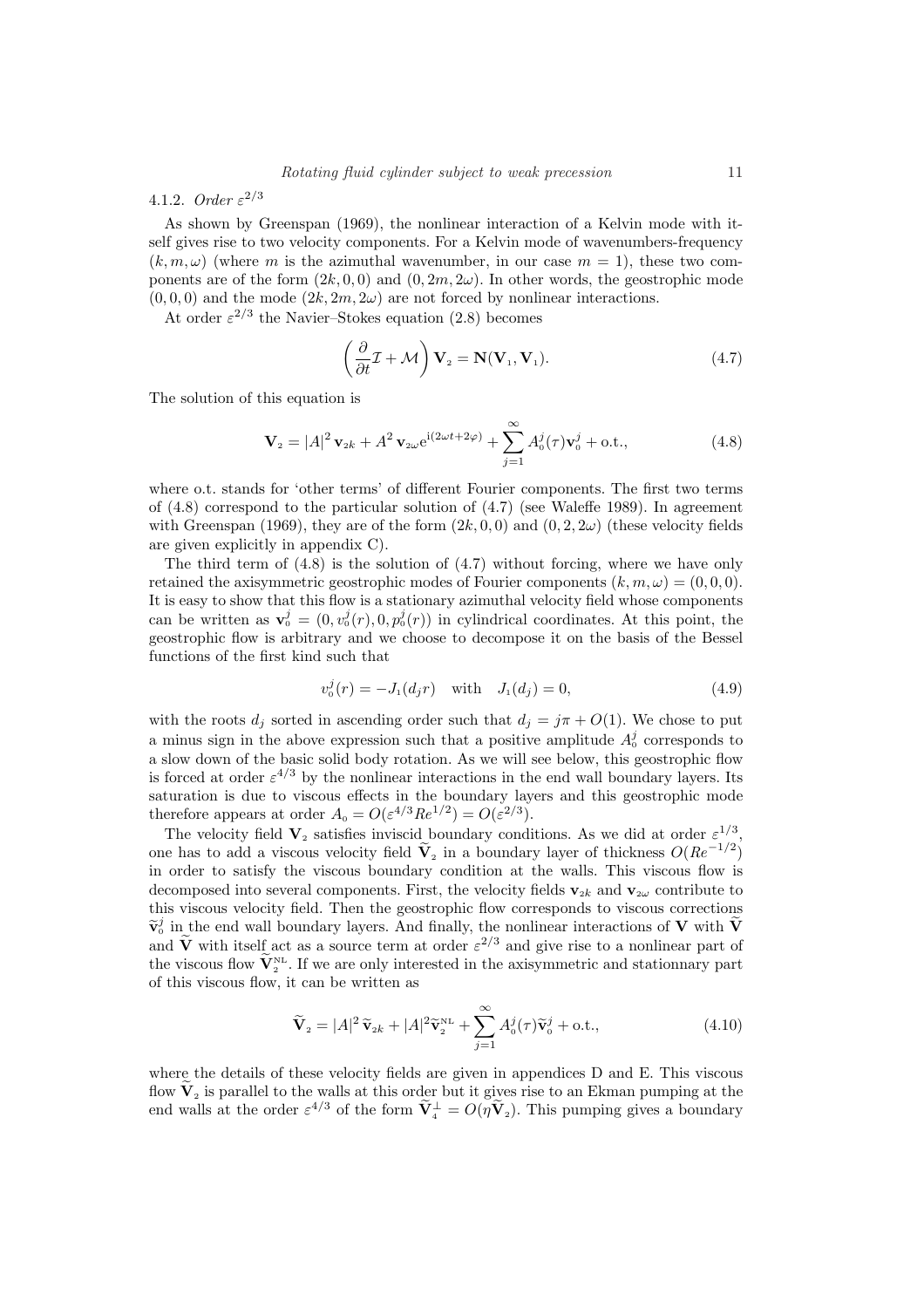condition for the inviscid flow of the form

$$
\mathbf{V}_{4} \cdot \mathbf{n} = -\widetilde{\mathbf{V}}_{4}^{\perp} = -\eta |A|^{2} \widetilde{\mathbf{v}}_{4}^{\text{NL}} \cdot \mathbf{n} - \eta \sum_{j=1}^{\infty} A_{0}^{j}(\tau) \widetilde{\mathbf{v}}_{4}^{j} \cdot \mathbf{n} + \text{o.t.,} \quad \text{on the walls}, \qquad (4.11)
$$

where the details of these fields are given in appendices D and E and where we have omitted the term due to  $\tilde{\mathbf{v}}_{2k}$  because it does not contribute to the forcing of the geostrophic mode at order  $\varepsilon^{4/3}$  as it will be shown below.

## 4.1.3. Order ε

At order  $\varepsilon$ , the Navier–Stokes equation becomes

$$
\mathcal{I}\frac{\partial \mathbf{V}_1}{\partial \tau} + \left(\frac{\partial}{\partial t}\mathcal{I} + \mathcal{M}\right)\mathbf{V}_3 = \zeta \mathbf{F}_0 e^{i(\omega t + \varphi)} + \mathbf{N}(\mathbf{V}_1, \mathbf{V}_2) + \mathbf{N}(\mathbf{V}_2, \mathbf{V}_1) + \frac{\eta \mathcal{L}\mathbf{V}_1}{Re^{1/2}}.
$$
 (4.12)

The last term of this equation should not appear at this order but at order  $\varepsilon^{5/3}$ . However, we have decided to take it into account in the analysis because its importance in evaluating the viscous decay has been shown in several papers (Kerswell  $\&$  Barenghi 1995; Eloy *et al.* 2003; Racz & Scott 2007). The integration of equation  $(4.12)$  is not needed. We introduce the scalar product

$$
\mathbf{X} \odot \mathbf{Y} = \int_{V} (\overline{X}_{r} Y_{r} + \overline{X}_{\varphi} Y_{\varphi} + \overline{X}_{z} Y_{z} + \overline{X}_{p} Y_{p}) \mathrm{d}^{3} V, \tag{4.13}
$$

where the overbar stands for complex conjugation and  $V$  is the volume of the cylinder. A solvability condition for  $V_3$  is obtained by forming the scalar product of  $v_i e^{i(\omega t + \varphi)}$  with the equation (4.12) and dividing by  $\mathbf{v}_i \odot \mathcal{I} \mathbf{v}_i$ . It yields the following amplitude equation for A

$$
\frac{\partial A}{\partial \tau} = \mathrm{i} f - \eta \left( \mu + \frac{\nu}{Re^{1/2}} \right) A + \mathrm{i} \left( \sigma |A|^2 - \sum_{j=1}^{\infty} \xi_j A_0^j \right) A,\tag{4.14}
$$

where the calculation of the different coefficients is detailed in appendices D and C. Some useful numerical values are given in Tables  $1-3$ . In the above equation the term  $f$  comes from the forcing  $\mathbf{F}_0$ , the term  $\nu$  is linked to the volume viscous damping. The term  $\sigma$ originates from the nonlinear interaction of  $V_1$  with  $v_{2k}$  and  $v_{2\omega}$ . The terms  $\xi_j$  come from the nonlinear interaction of  $V_1$  with the geostrophic modes  $v_0^j$ . The surface viscous damping term  $\mu$  comes from the following relation

$$
\mathbf{v}_{i} e^{i(\omega t + \varphi)} \odot \left(\frac{\partial}{\partial t} \mathcal{I} + \mathcal{M}\right) \mathbf{V}_{3} = \int_{S} \overline{p_{i}} e^{-i(\omega t + \varphi)} \mathbf{V}_{3} \cdot \mathbf{n} d^{2}S = \eta \mu A \left(\mathbf{v}_{i} \odot \mathcal{I} \mathbf{v}_{i}\right), \quad (4.15)
$$

where  $S$  is the surface of the cylinder. This relation is obtained by integrating by parts the scalar product and using the fact that  $\mathbf{v}_i e^{i(\omega t + \varphi)}$  is in the kernel of the operator  $(\partial \mathcal{I}/\partial t + \mathcal{M})$  by construction. Since  $V_3 \cdot n$  is known from the relation (4.6) and is proportional to  $\eta A$ , the above relation leads to the evaluation of  $\mu$  in (4.14). This term is a complex number whereas all the other coefficients of (4.14) are real. This means that the viscous boundary layers have two effects: the damping of the flow (the real part of  $\mu$ is positive) and a detuning of the resonance (due to the non-zero imaginary part of  $\mu$ ).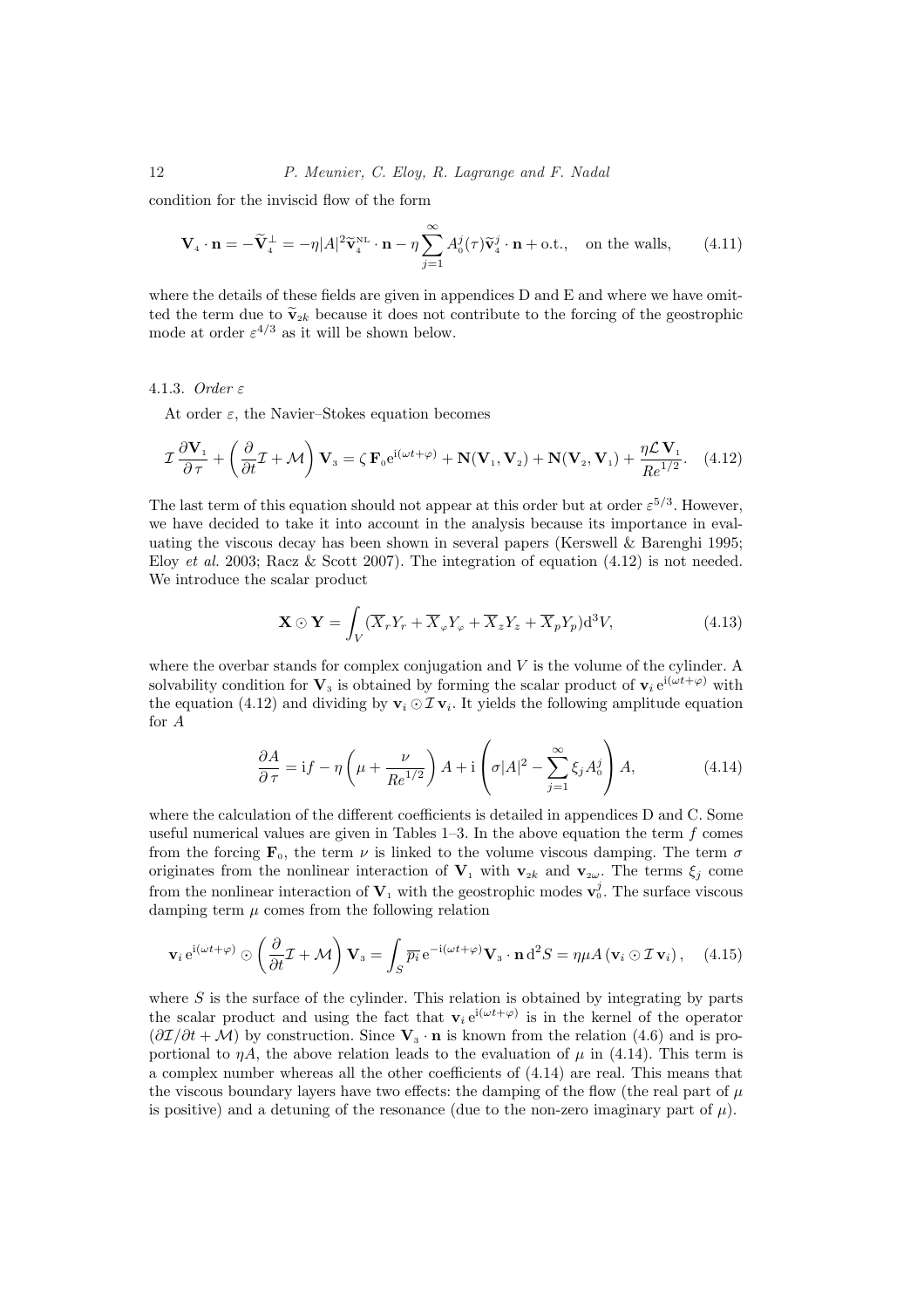|  |  | i, n $\omega_{i,n}$ $\delta_i$ f $\mu$ $\sigma$ $\xi$ $\nu$                                          |  |  |
|--|--|------------------------------------------------------------------------------------------------------|--|--|
|  |  | $1,1$ $1.088$ $2.691$ $-0.467$ $1.799 - 0.268i$ $-0.058$ $1.524$ $10.3$                              |  |  |
|  |  | $1,2$ $1.812$ $2.447$ $0.0328$ $0.822 - 0.456i$ $11.37$ $170.2$ $33.4$                               |  |  |
|  |  | $1,3$ 1.927 2.420 $-0.00522$ $0.486 - 0.342i$ 76.03 1897 82.0                                        |  |  |
|  |  | 2,1 0.566 5.912 $-0.0771$ 1.707 $+$ 0.041i $-9.13$ 2.736 38.0                                        |  |  |
|  |  | $2, 2 \quad 1.366 \quad 5.602 \quad -0.0187 \quad 1.434 - 0.382i \quad 15.35 \quad 75.51 \quad 58.8$ |  |  |

TABLE 1. Values of the nonlinear and viscous parameters for an aspect ratio  $h = 1.8$ .

## 4.1.4. Order  $\varepsilon^{4/3}$

At order  $\varepsilon^{4/3}$ , if we retain only the geostrophic terms, the Navier–Sokes equation becomes

$$
\sum_{j=1}^{\infty} \frac{\partial A_0^j}{\partial \tau} \mathcal{I} \mathbf{v}_0^j + \mathcal{M} \mathbf{V}_4 = \sum_{j=1}^{\infty} \frac{\eta A_0^j}{Re^{1/2}} \mathcal{L} \mathbf{v}_0^j + \text{o.t.,}
$$
\n(4.16)

where the volume viscous term on the right hand side has been included for the same reason as in (4.12). The terms  $N(V_2, V_2)$  and  $N(V_1, V_3)$  do not appear in the above equation because they do not lead to geostrophic forcing.

The amplitude equation for the geostrophic mode can be found by forming the scalar product [as defined by (4.13)] of  $\mathbf{v}_0^j$  with (4.16) and dividing by  $\mathbf{v}_0^j \odot \mathcal{I} \mathbf{v}_0^j$ . It yields the amplitude equations for the geostrophic modes

$$
\frac{\partial A_0^j}{\partial \tau} = \eta \chi_j |A|^2 - \eta \left(\frac{2}{h} + \frac{d_j^2}{Re^{1/2}}\right) A_0^j.
$$
\n(4.17)

The last term comes from volume viscous effects by using the following equality

$$
\mathbf{v}_0^j \odot \mathcal{L} \mathbf{v}_0^j = -d_j^2 \mathbf{v}_0^j \odot \mathcal{I} \mathbf{v}_0^j.
$$
 (4.18)

The forcing term  $\chi_i$  and the surface viscous damping  $2/h$  originate from the relation

$$
\mathbf{v}_0^j \odot \mathcal{M} \mathbf{V}_4 = \int_S p_0^j \mathbf{V}_4 \cdot \mathbf{n} d^2 S = \eta \left( -\chi_j |A|^2 + \frac{2}{h} A_0^j \right) \left( \mathbf{v}_0^j \odot \mathcal{I} \mathbf{v}_0^j \right), \tag{4.19}
$$

where we have integrated by parts the scalar product and used the fact that  $\mathbf{v}_0^j$  is in the kernel of M. The outward velocity  $V_4 \cdot n$  is known from the relation (4.11); it allows to calculate the coefficients  $\chi_i$  and  $2/h$  as it is detailed in appendices D and E. Here, the term due to  $\tilde{\mathbf{v}}_{2k}$  in  $\mathbf{V}_4 \cdot \mathbf{n}$  has no influence since we only retained the geostrophic part of the flow (independent of  $z$ ) in (4.16). Physically, the forcing of the geostrophic mode appears through the coefficient  $\chi_j$  and is due to the nonlinear interaction of the flow with itself in the end wall boundary layers. Therefore, to have a geostrophic flow, both nonlinear and viscous effects are needed near the end walls.

#### 4.2. Discussion

In this section, we will discuss the results of the nonlinear viscous theory presented in §4.1 and compare it with experimental measurements.

#### 4.2.1. Amplitude equations

The amplitude equations (4.14) and (4.17) give the time dependence of the Kelvin mode amplitude A and the amplitudes  $A_0^j$  of the geostrophic modes. A further simplification can be obtained by assuming that the Reynolds number is large when the nonlinear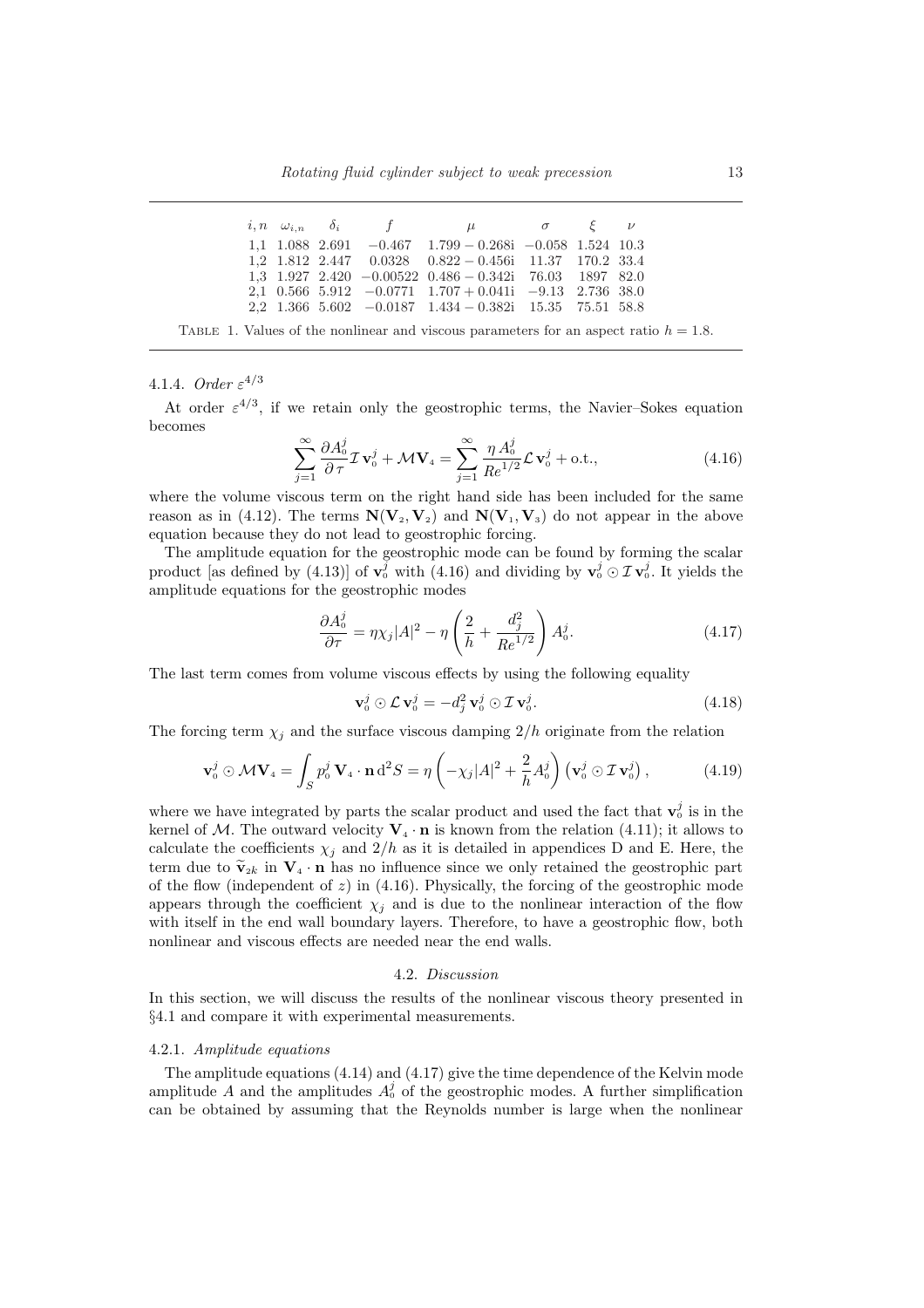|  |  | $i, n \quad \omega_{i,n} \quad \delta_i \qquad f \qquad \qquad \mu \qquad \qquad \sigma \qquad \xi \qquad \nu$ |  |  |
|--|--|----------------------------------------------------------------------------------------------------------------|--|--|
|  |  | $1,1$ 0.996 2.737 0.469 $1.728 - 0.128i$ $-0.232$ 0.910 9.96                                                   |  |  |
|  |  | $1,2$ 1.774 2.456 0.0418 0.841 - 0.404i 7.799 94.28 28.2                                                       |  |  |
|  |  | $1,3$ 1.911 2.424 -0.00696 0.497 - 0.322i 50.93 1032 67.6                                                      |  |  |
|  |  | 2,1 0.510 5.960 $-0.0737$ 1.579 $+$ 0.112i $-10.69$ 1.921 38.0                                                 |  |  |
|  |  | $2,2$ 1.285 5.618 $-0.0209$ 1.398 $-0.261$ 9.962 45.70 53.8                                                    |  |  |

TABLE 2. Values of the nonlinear and viscous parameters for an aspect ratio  $h = 2$ .

|                                                                                                          |  | <i>i,n h</i> $\xi_1$ $\xi_2$ $\xi_3$ $\xi_4$ $\xi_5$ $\chi_1$ $\chi_2$ $\chi_3$ $\chi_4$ $\chi_5$ |  |  |  |  |  |  |  |  |  |
|----------------------------------------------------------------------------------------------------------|--|---------------------------------------------------------------------------------------------------|--|--|--|--|--|--|--|--|--|
|                                                                                                          |  | 1,1 1.8 0.277 0.144 -0.052 0.031 -0.021 4.743 1.308 -0.314 0.139 -0.077                           |  |  |  |  |  |  |  |  |  |
|                                                                                                          |  | 1,2 1.8 0.701 0.062 -0.017 0.009 -0.006 240.2 27.56 -7.231 3.253 -1.811                           |  |  |  |  |  |  |  |  |  |
|                                                                                                          |  | 1,3 1.8 0.767 0.049 -0.011 0.005 -0.003 2458 244.3 -64.13 28.82 -16.03                            |  |  |  |  |  |  |  |  |  |
|                                                                                                          |  | 2,1 2 -0.516 -0.132 0.316 0.127 -0.044 2.331 -1.044 7.969 3.388 -0.907                            |  |  |  |  |  |  |  |  |  |
| TABLE 3. Values of the first parameters $\xi_i$ and $\chi_i$ for different resonances i, n and different |  |                                                                                                   |  |  |  |  |  |  |  |  |  |

aspect ratios h.

effects come into play. In this case, the volume viscous term  $d_j^2 Re^{-1/2}$  can be neglected in front of the surface viscous term  $2/h$  for the geostrophic modes. With this assumption, all geostrophic modes have the same natural decay time and one can define a single geostrophic amplitude  $A_0 = A_0^j/\chi_j$  such that all amplitude equations for the geostrophic geostroping amplitude  $A_0 = A_0 / \chi_j$  such that an amplitude equations for the geostroping<br>modes become identical. By defining a global parameter  $\xi = \sum_{j=1}^{\infty} \chi_j \xi_j$ , the final system can be reduced to two amplitude equations:

$$
\frac{\partial A}{\partial \tau} = \text{i} f \left( 1 - \frac{A}{\varepsilon^{2/3} a_i} \right) - \eta \left( \mu + \frac{\nu}{Re^{1/2}} \right) A + \text{i} \left( \sigma |A|^2 - \xi A_0 \right) A, \qquad (4.20a)
$$

$$
\frac{\partial A_0}{\partial \tau} = \eta \left( |A|^2 - \frac{2}{h} A_0 \right). \tag{4.20b}
$$

In these equations, we have assumed that the frequency  $\omega$  is not exactly equal to the resonant frequency  $\omega_{i,n}$ , which introduces an additional axial velocity in the solvability condition at order  $\varepsilon$ , leading to the extra term  $if A/(\varepsilon^{2/3} a_i)$ , where  $a_i$  is the amplitude of the Kelvin mode given by  $(3.6)$ . This term vanishes at the resonance since  $a_i$  diverges in this case. On the other hand, if the forcing frequency is far enough, the resonant frequency such that  $a_i \ll \varepsilon^{2/3}$ , we recover the inviscid solution  $A = \varepsilon^{2/3} a_i$  of § 3.1.

The linear forcing parameter f and the nonlinear parameter  $\sigma$  (corresponding to the interaction of the Kelvin mode with itself) are given analytically in Appendix C. The surface and volume viscous parameters  $\mu$  and  $\nu$  are given in Appendix D. The term  $\xi$  is due to the nonlinear interaction of the Kelvin mode with the geostrophic modes and cannot be given analytically in a simple form. We thus show the variation of this parameter as a function of the aspect ratio  $h$  in Fig. 8 for five different resonances. It drastically decreases of ten decades when h increases from 0.1 to 10. This is due to the fact that the nonlinear forcing of the geostrophic mode is generated in the top and bottom boundary layers only, and is thus more efficient for small aspect ratios h.

The amplitude equations  $(4.20 a, b)$  describe the transient stage and the saturation of the mode amplitude A. They have been obtained for the distinguished scaling  $\varepsilon^{2/3}$  =  $O(Re^{-1/2})$  which corresponds to  $\eta = O(1)$ . However, one can easily obtain simplified equations when viscous effects are dominant by taking the limit  $\eta \gg 1$ . In this case,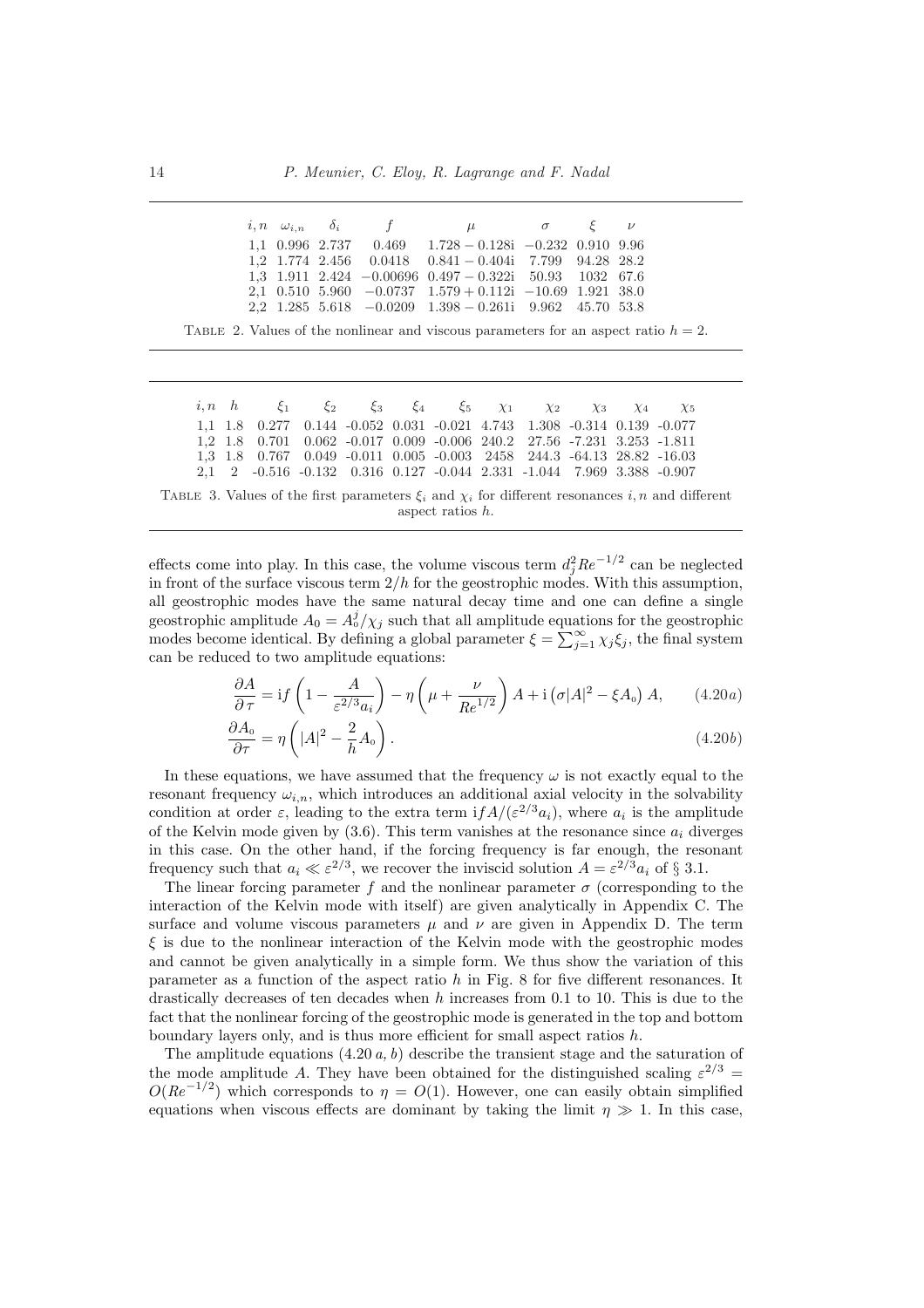the amplitude equation for the geostrophic mode  $(4.20 b)$  is not needed anymore and the amplitude equation  $(4.20 a)$  simplifies into a linear equation for A with a forcing term. Its solution is an exponential convergence toward a fixed point with a characteristic time scale which is the natural viscous decay time of the Kelvin mode. The fixed point corresponds to  $A = O(\eta^{-1})$  which gives  $V_i = O(\varepsilon Re^{1/2})$  in agreement with the results of Gans (1970). In this case, it is easy to show that the mode amplitude is maximum when the detuning of the forcing frequency compensates exactly the viscous detuning, i.e.  $f/(\varepsilon^{2/3}a_i) = -\eta \text{Im}(\mu)$ . When this is true, A is a pure imaginary number, which means that the mode is oriented with an angle of  $\pi/2$  compared to the non-resonant case of §3.1.

When nonlinear effects are not negligible, the dynamics of the mode amplitude given by  $(4.20 a, b)$  becomes more complex. Some typical trajectories of A in the complex plane are shown in Fig. 9 for different values of the parameter η. If nonlinear effects are small which correspond to  $\eta$  large (or Re small compared to  $\varepsilon^{-4/3}$ ), the amplitudes of the Kelvin mode A and geostrophic mode  $A_0$  converge toward a fixed point. This fixed point is easily obtained by equating the time-derivative in  $(4.20 a, b)$  to zero. It is worth pointing out that the first effect of nonlinearities is to detune the Kelvin mode. Indeed the terms originating from the nonlinear interaction of the mode with itself and with the geostrophic mode are both expressed as a real number multiplying iA. This form is identical to that of the detuning term  $i A f/(\varepsilon^{2/3} a_i)$  and the viscous detuning term  $-\eta \text{Im}(\mu)$ iA.

For larger values of the Reynolds number (or smaller values of  $\eta$ ), the fixed point may become unstable. In this case, the trajectory of A in the complex plane converges toward a limit cycle as shown on Fig. 9. However, this cycle could not be observed experimentally because it corresponds to experimental parameters leading to instability as shown in the next section.

As noted by Gans  $(1970)$  in the viscous regime, the resonances are important when the amplitude at the resonance (of the order of  $\epsilon \sqrt{Re f/\mu}$  in the viscous regime) is much larger than the linear amplitude (of the order of  $\epsilon$ ) outside of the resonance. Since the term  $f/\mu$  decreases with the radial wavenumber  $\delta$  as  $\delta^{-7/2}$ , we recover that the resonances are visible if  $\delta < Re^{1/7}$  in the viscous regime. Doing the same analysis in the non linear regime, the resonance is visible only if the amplitude at the resonance, which scales as  $(\epsilon f/\sigma)^{1/3}$  is larger than the linear amplitude  $\epsilon$  outside of the resonance. Since  $f/\sigma$  scales as  $\delta^{-1/2}$ , we find that the resonance is important when  $\delta < \epsilon^{-4/11}$ . In the general case, the resonances are thus visible if the radial wavenumber  $\delta$  is smaller than these two bounds scaling as  $Re^{1/7}$  and  $\epsilon^{-4/11}$  respectively.

#### 4.2.2. Experimental amplitude at the resonance

Figure 10 shows the experimental measurement of the amplitude of the first Kelvin mode at its second resonance for three different Reynolds numbers. For small Reynolds numbers, the temporal evolution of the amplitude is exponential  $A_f(1 - e^{-t/t_s})$ , with a final amplitude  $A_f$  and a settling time  $t_s$  which can be easily obtained by a least-square fit. However, for higher Reynolds numbers, the amplitude strongly oscillates before reaching a quasi-stationary final amplitude. This may be due to the nonlinear effects (which create a decaying oscillation of the amplitude), but in fact it mostly comes from the onset of a three-dimensional instability which is slowly growing during the transient stage. This oscillation prevents the correct determination of the final amplitude and introduces a large error, which is taken as the difference between the maximum and the local minimum of the amplitude. This error is shown in the next figures as error bars on the amplitude.

To clearly demonstrate that the flow has become three-dimensionally unstable at high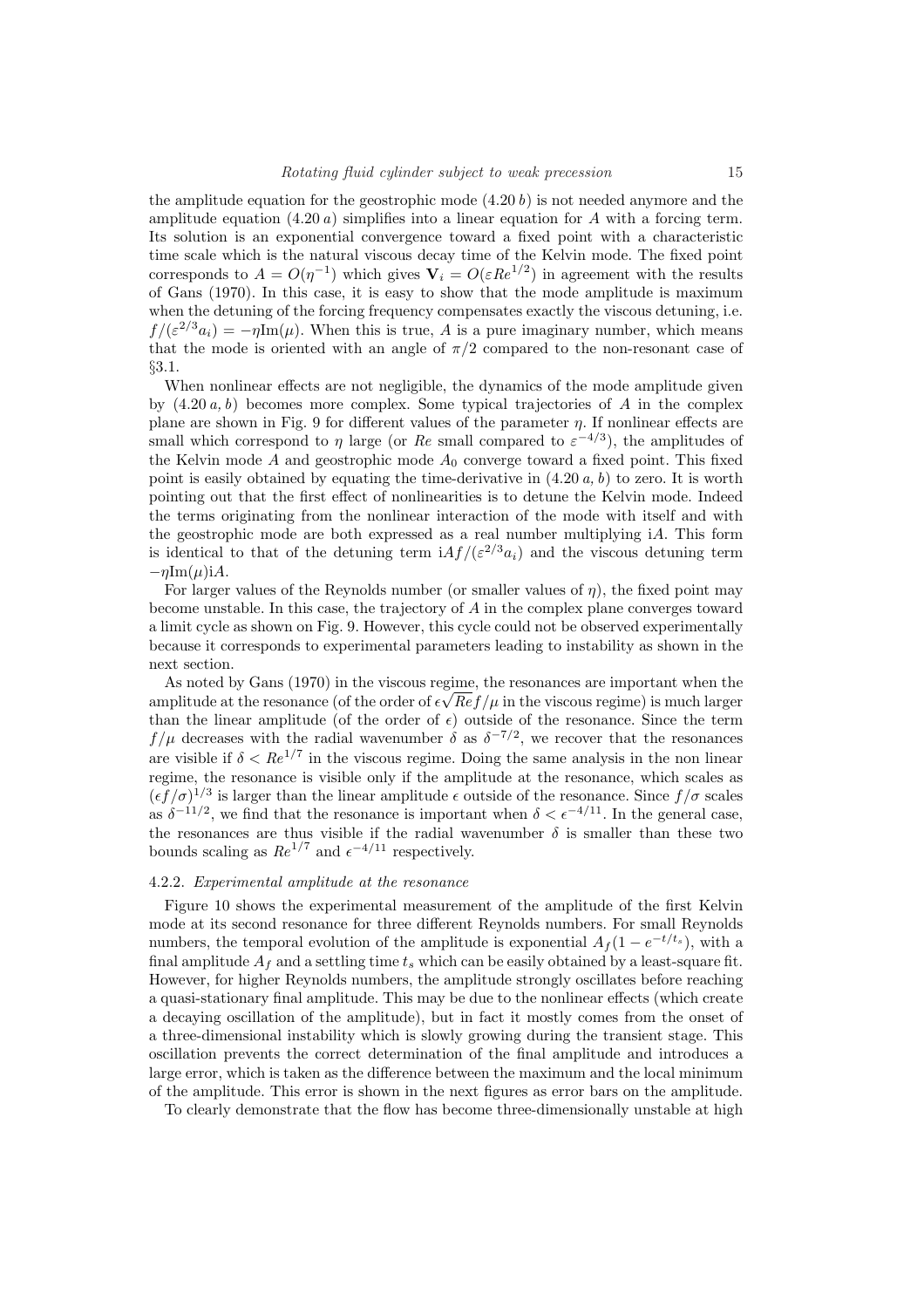Reynolds numbers, we have plotted in Fig. 11(a) the instantaneous vorticity field found in the cylinder for the second resonance of the first Kelvin mode. The vorticity is made of several small vortices, which completely hide the organised structure of the initial Kelvin mode. However, this Kelvin mode is recovered (at a smaller amplitude) when plotting the mean vorticity field calculated on 100 fields (i.e. during 50 rotation periods), as in Fig. 11(b). It is striking to see that although the flow seems completely turbulent, the resonant Kelvin mode is still present with an amplitude only slightly oscillating in time. In this case, the current nonlinear theory cannot apply anymore because other Kelvin modes have appeared because of an instability.

By plotting the transient regimes for each frequency  $\omega$ , we were able to measure the final amplitude A decomposed on its norm |A| and argument  $\alpha$  such that  $A = |A|e^{i\alpha}$ . They are plotted in Fig. 12 as a function of the dimensionless frequency  $\omega$  around the second resonance of the first Kelvin mode and for  $n = 0.22$ . This solution is compared to the theoretical viscous solutions (linear and nonlinear). What is intended here by viscous linear (respectively nonlinear) theory is the set of equations  $(4.20 a, b)$  in the limit  $\eta \gg 1$  [respectively for  $\eta = O(1)$ ]. Despite the large error bars, the comparison between experiment and theory clearly shows that both nonlinear and viscous effects are needed to predict the correct amplitude of the mode. The viscous effects saturate the amplitude of the mode at a finite value, and the nonlinear effects shift the maximum of the peak toward smaller frequencies  $\omega$ . The overall agreement is excellent for the amplitude. However, the experimental determination of the orientation of the mode  $\alpha$  is closer to the linear theory than to the nonlinear theory. This discrepancy may come from transient effects: the measurements can only be done during a small duration, due to the presence of an instability. When looking at the solid line of Fig. 9, we can understand that the amplitude might be correctly predicted although the argument is not at its final value.

#### 4.2.3. Scaling at the resonance

Five series of experiments were conducted to study the dependence of the amplitude with the Reynolds number when the frequency  $\omega$  is exactly equal to the resonant frequency  $\omega_{i,n}$ . For this purpose,  $\Omega_1$  and  $\Omega_2$  were varied in each experiment, by keeping a fixed dimensionless frequency  $\omega$ . It has been done for the first three resonances of the first Kelvin mode and for the first two resonances of the second Kelvin mode. Figure 13 shows the final amplitude of the mode after the transient stage. The results are in excellent agreement with the present theoretical predictions, knowing that there are no fitting parameters. They clearly show that the amplitude scales with  $Re^{1/2}$  at low Reynolds numbers and saturates due to nonlinear effects at large Reynolds numbers. This saturation value decreases rapidly with the number of the resonance  $n$ . There is a large uncertainty in the nonlinear regime because of the onset of the three-dimensional instability as discussed above, which makes the validation of the nonlinear saturation more difficult. However, there is an agreement up to 50%. It can be noted that the exact theory given by (4.14) and (4.17) and plotted as thin lines is very close to the approximate theory given by (4.20a,b) plotted as thick lines: this means that it is justified to neglect the volume viscous damping of the geostrophic modes in the regime we have studied.

The dimensionless settling time  $t_s$  measured during the transient response is also plotted for these resonances in Fig. 14 as a function of the Reynolds number. It is compared to the viscous time  $Re/(Re^{1/2}\mu+\nu)$ . Although there is a large scatter, the agreement seems to be good. The settling time is only measured in the viscous regime since it is impossible to determine the settling time in the nonlinear regime when the transient response is not exponential anymore (as shown in Fig. 10).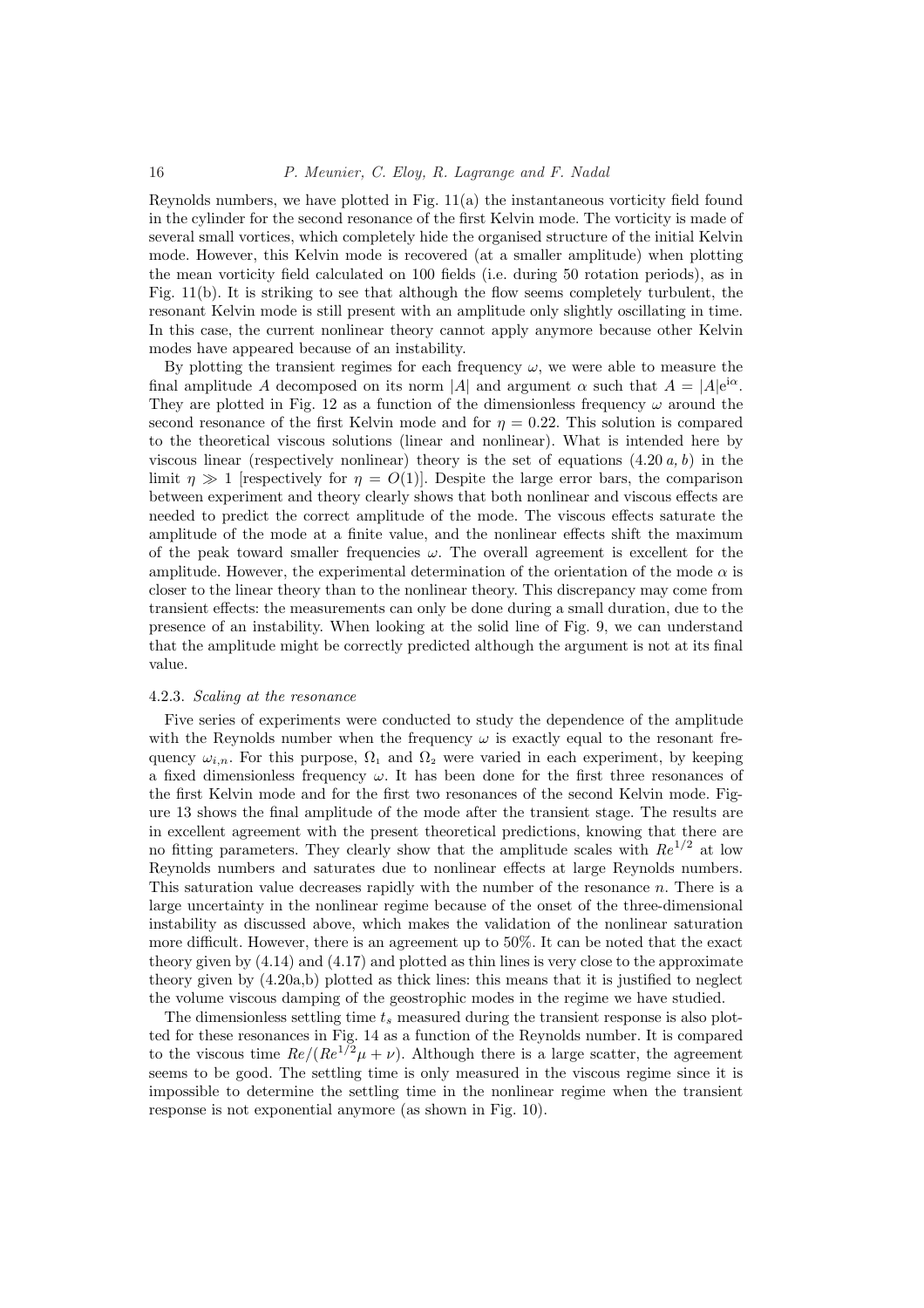Figure 15 shows the argument  $\alpha$  of the complex amplitude as a function of the Reynolds number for the same five resonances. At low Reynolds numbers, the angles are determined by the viscous theory and are equal to  $\pm 90^\circ$  (if viscous detuning are neglected). It means that, at the resonance, the mode is perpendicular to its direction in the linear inviscid theory (or far from the resonances). However, when the nonlinear effects become large, the phase shift occurs at a frequency different from  $\omega_{i,n}$ , and the angle is thus equal to 0° or 180 $\degree$  at  $\omega = \omega_{i,n}$ . The agreement with the experimental results is correct for the first resonance of the first mode. However, there is a large scatter for the other resonances, and it is hard to ensure the validity of the theoretical predictions.

Finally, we have measured the dependence of the amplitude A with the small parameter  $\varepsilon$  by varying the precession angle from 0.5 to 10 $^{\circ}$ . The measured amplitudes are plotted in Fig. 16 and compared to the theoretical predictions. We recover that the amplitude scales as  $\varepsilon^{2/3}$  in the viscous regime and then saturates at a fixed value for large precession angles. The agreement is again excellent in the viscous regime and fairly good in the nonlinear regime although the theory slightly overestimates the amplitude. This might be due once again to the appearance of a three-dimensional instability before the final amplitude has been reached. This relative discrepancy could be also due to the fact that the theoretical derivation assumes that  $\varepsilon^{1/3}$  is asymptotically small whereas it goes up to 0.5 when the precession angle is large.

#### 4.2.4. Geostrophic modes

As was previously stated in §4.2.1, the nonlinear and viscous effects leed to the generation of a geostrophic mode. This mode is mainly responsible for the saturation of the mode amplitude since the parameter  $\xi$  is generally larger than the parameter  $\sigma$  in  $(4.20 a)$  as it appears in tables 1 and 2. It is thus essential to check if the theory predicts an accurate amplitude of the geostrophic mode. Figure 17 shows the velocity profile of the geostrophic mode for the first and second modes. It has been obtained by taking an azimuthal average of the azimuthal velocity (this way, the velocity of the Kelvin modes are conveniently removed). For the first mode, the measured profile is bell-shaped and depends very weakly on the Reynolds number. This is in excellent agreement with the nonlinear theory. For the second Kelvin mode, the geostrophic profile is more complex. It exhibits two velocity maxima, but still vanishes for  $r = 1$ . This is due to the simultaneous presence of several components  $J_1(d_j r)$  in the geostrophic mode. It is again in fairly good agreement with the nonlinear theory, although the minimum is less pronounced in the experiments.

It is possible to decompose these profiles on the Bessel functions  $J_1(d_i r)$  ( $d_i$  being the roots of the bessel function) in order to get the amplitudes  $A_0^j$  of the geostrophic mode as defined in (4.8) and (4.9). For the first Kelvin mode, the amplitude  $A_0^1$  is much larger than the others since the geostrophic mode is mostly bell-shaped. We have thus plotted this amplitude  $A_0^1$  as a function of the Reynolds number and the parameter  $\varepsilon$ . In the viscous regime, the amplitude  $A_0^1$  roughly scales as the Reynolds number and as  $\varepsilon^{4/3}$ , since it scales as the square of the amplitude A. This means that the total geostrophic motion  $A_0 \varepsilon^{2/3} v_0$  scales as the square of the forcing parameter  $\varepsilon$ . It can be noted that there are some small variations of the scaling exponent among the resonances, which are due to the volumic diffusion terms  $d_j^2 Re^{-1/2}$ . In the nonlinear regime, the geostrophic amplitude  $A_0^1$  saturates because the amplitude A also saturates. This means that the geostrophic motion scales as  $\varepsilon^{2/3}$  in this regime. The agreement between the experiment and the theory is good for the first two resonances: the scaling exponents and the multiplication factors are correct, although the theory slightly overestimates the amplitude of the first mode in the nonlinear regime. For the third resonance, the amplitude is much smaller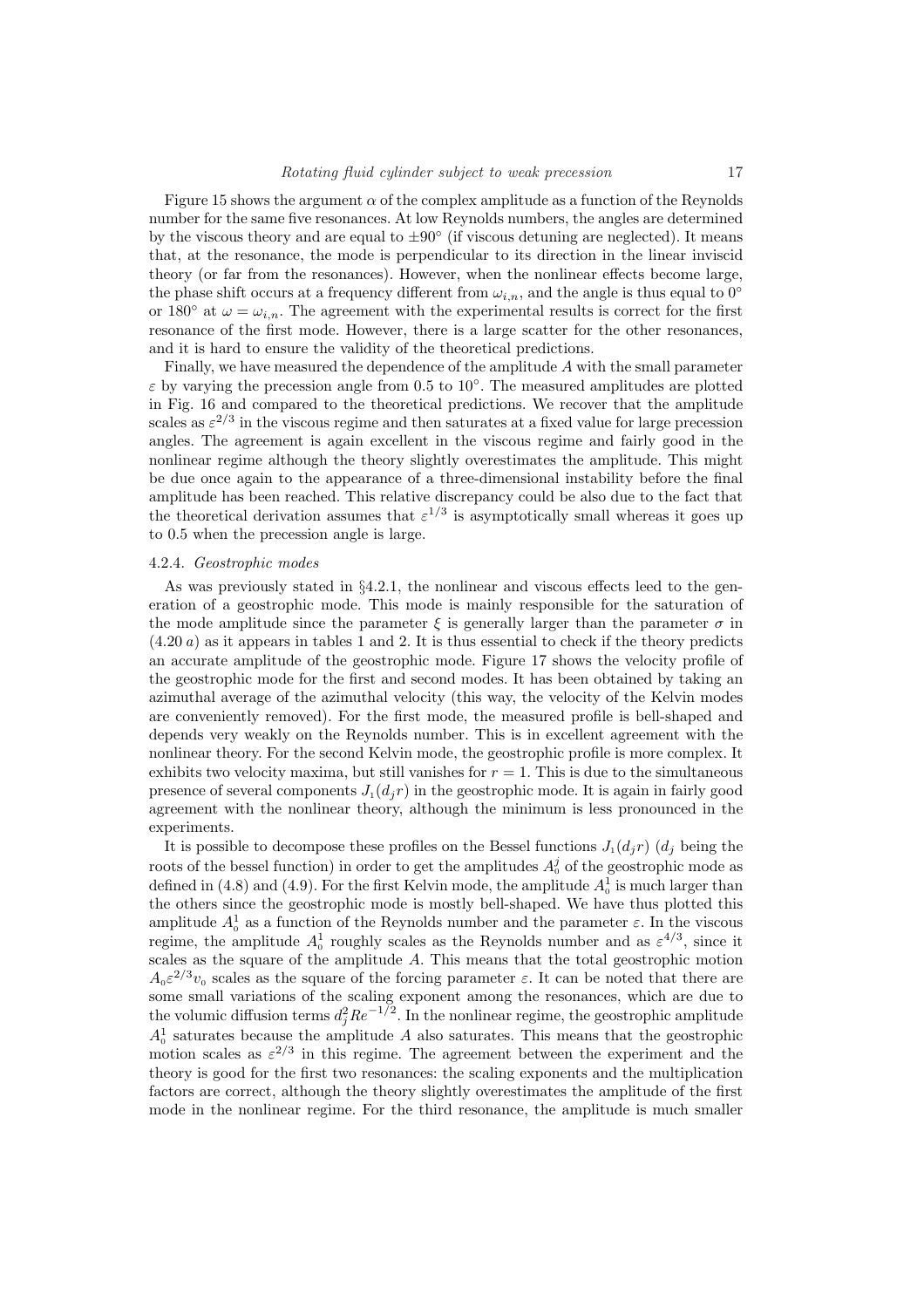in the experiments than in the theory, but the velocity of the geostrophic mode is very small in this case and the uncertainty is thus very high.

For the second Kelvin mode, the geostrophic profile contains more than one component and we thus need to plot the amplitudes  $A_0^j$ , j varying from 1 to 3. They are plotted in Fig. 19 and compared to the theory. It is surprising to see that here, the theory underestimates the amplitudes by a factor 10. Again this discrepancy could be due to the fact that  $\varepsilon^{1/3}$  is not very small and thus the asymptotic decomposition may not be valid anymore in this case.

#### 5. Conclusion

In this paper we addressed both experimentally and theoretically the flow inside a rotating cylinder subject to a weak precession. We have shown that this flow can be expressed as a sum of Kelvin modes which have been measured for the first time using Particle Image Velocimetry. We have distinguished two cases depending on the precession frequency. When this forcing frequency is not equal to a natural frequency of a Kelvin mode, the flow is said to be non-resonant and a linear inviscid theory can predict accurately the amplitude of the forced Kelvin modes in the limit of small precession amplitude and large Reynolds number. However, if the forcing frequency is resonant, this linear inviscid theory is unable to give the mode amplitude since it diverges. In this case, a viscous and nonlinear theory has been introduced to predict the finite value of the mode amplitude.

In the resonant case, there are two different regimes depending on the value of the Reynolds number. For small enough Reynolds numbers, nonlinear effects are negligible and taking into account the effects of both the viscous boundary layers and the volume viscous damping is enough to predict the dynamics of the resonant Kelvin mode as it has already been shown by Gans (1970) in the particular case of a precession angle of 90°. It yields a saturation of the mode amplitude which scales as  $Re^{1/2}$  in excellent agreement with the experimental results.

For larger Reynolds numbers, weakly nonlinear effects have to be taken into account together with viscous effects. It leads to the saturation of the mode amplitude at a value which scales as  $\theta^{1/3}$ , where  $\theta$  is the precession angle supposedly small. It is thus independent of the Reynolds number. This scaling is correctly recovered experimentally. An interesting point is that experiments show the presence of a geostrophic motion, whose amplitude always scales as the square of the Kelvin mode amplitude, as can be predicted by the nonlinear and viscous theory. This small geostrophic motion has been observed and measured in the experiments and its amplitude has been shown to be correctly predicted by the theory for the first Kelvin mode.

In the present paper, we have characterised the stable flow inside a precessing cylinder in all regimes. In the future, these results can serve as a basis for a stability study of this flow. Indeed, it is known from McEwan (1970) and Manasseh (1992) that Kelvin modes can become unstable and even turbulent for large Reynolds numbers. Such a breakdown of the flow has been observed in our experiments, and always appeared at the transition between the viscous and the nonlinear regime, i.e. when the nonlinear effects cease to be negligible. The instability of the Kelvin modes is probably due to a triadic resonance similarly to the elliptic instability (Kerswell 2002; Eloy *et al.* 2003). A theoretical and experimental study is currently carried out to understand this instability better.

Finally, it would be interesting to know if the present theoretical framework can hold when the flow becomes unstable and eventually turbulent. Indeed, the Kelvin modes are still excited in this case, although they are hidden by the presence of a very disordered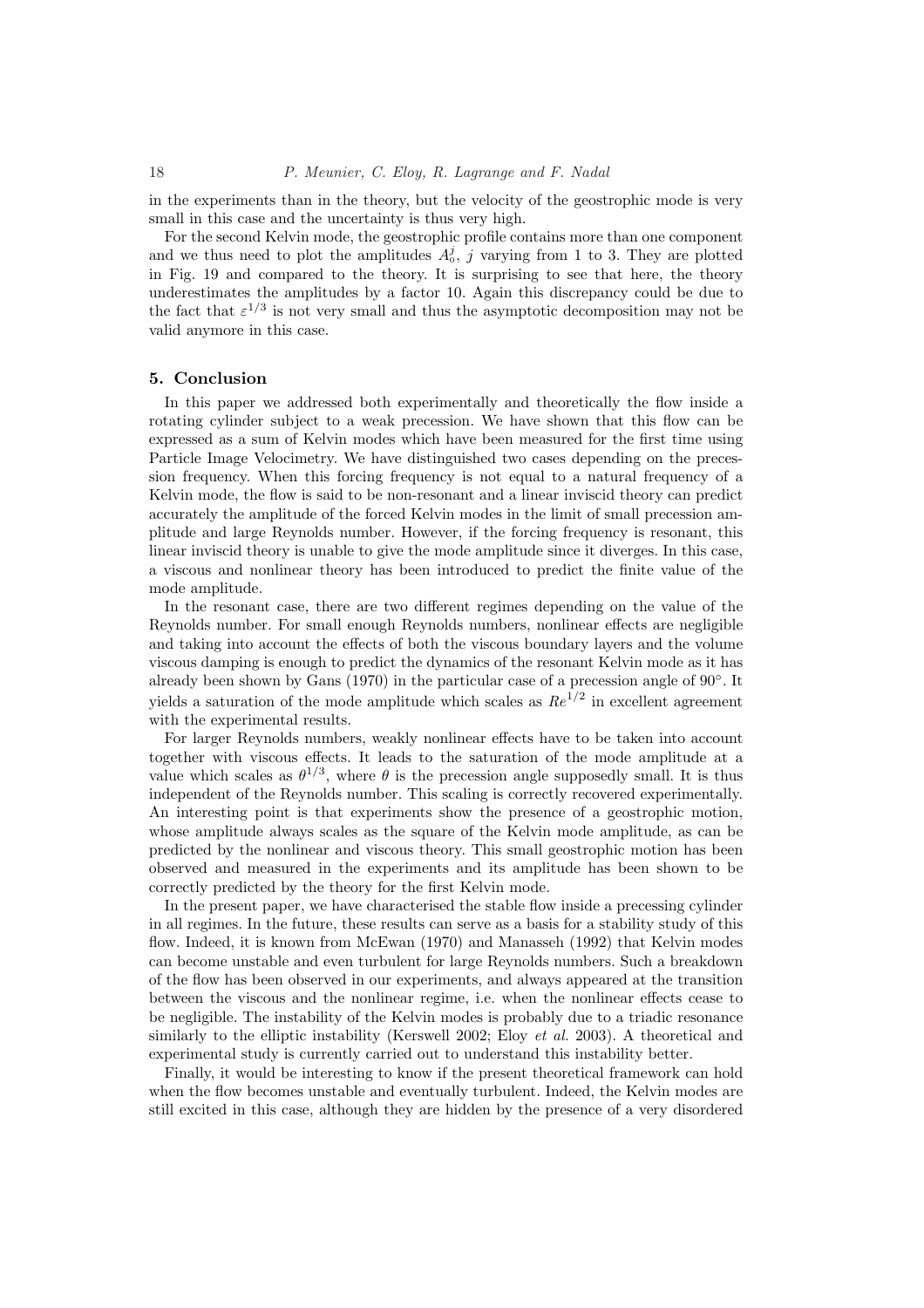flow (which can still be expressed as a sum of Kelvin modes). This would have great consequences for industrial and geophysical applications for which the Reynolds numbers are usually a few decades higher than in the laboratory experiments.

We would like to thank Laurie Devesvre for preliminary results during the set-up of the laboratory experiment. This study has been carried out under the contract CEA-CNRS N◦ 004746.

## Appendix A. Four-component formulation

The operators appearing in equation (2.8) are defined by

$$
\mathcal{I} = \left( \begin{array}{cccc} 1 & 0 & 0 & 0 \\ 0 & 1 & 0 & 0 \\ 0 & 0 & 1 & 0 \\ 0 & 0 & 0 & 0 \end{array} \right), \tag{A1}
$$

$$
\mathcal{D} = \left( \begin{array}{cccc} 0 & 0 & -\mathrm{i} & 0 \\ 0 & 0 & 1 & 0 \\ \mathrm{i} & -1 & 0 & 0 \\ 0 & 0 & 0 & 0 \end{array} \right), \tag{A2}
$$

$$
\mathcal{L} = \begin{pmatrix}\n\Delta - \frac{1}{r^2} & -\frac{2}{r^2} \frac{\partial}{\partial \varphi} & 0 & 0 \\
\frac{2}{r^2} \frac{\partial}{\partial \varphi} & \Delta - \frac{1}{r^2} & 0 & 0 \\
0 & 0 & \Delta & 0 \\
0 & 0 & 0 & 0\n\end{pmatrix},
$$
\n(A3)

where

$$
\Delta = \frac{1}{r} \frac{\partial}{\partial r} + \frac{\partial^2}{\partial r^2} \frac{1}{r^2} \frac{\partial^2}{\partial \varphi^2} + \frac{\partial}{\partial z^2}
$$
 (A4)

and

$$
\mathcal{M} = \begin{pmatrix}\n0 & -2 & 0 & \frac{\partial}{\partial r} \\
2 & 0 & 0 & \frac{1}{r} \frac{\partial}{\partial \varphi} \\
0 & 0 & 0 & \frac{\partial}{\partial z} \\
\frac{\partial}{\partial r} + \frac{1}{r} & \frac{1}{r} \frac{\partial}{\partial \varphi} & \frac{\partial}{\partial z} & 0\n\end{pmatrix} .
$$
\n(A5)

The vectors  $\mathbf{F}_0$  and  $\mathbf{N}(\mathbf{v}_1, \mathbf{v}_2)$  are defined by

$$
\mathbf{F}_0 = \begin{pmatrix} 0 \\ 0 \\ -r\omega \\ 0 \end{pmatrix}, \tag{A 6}
$$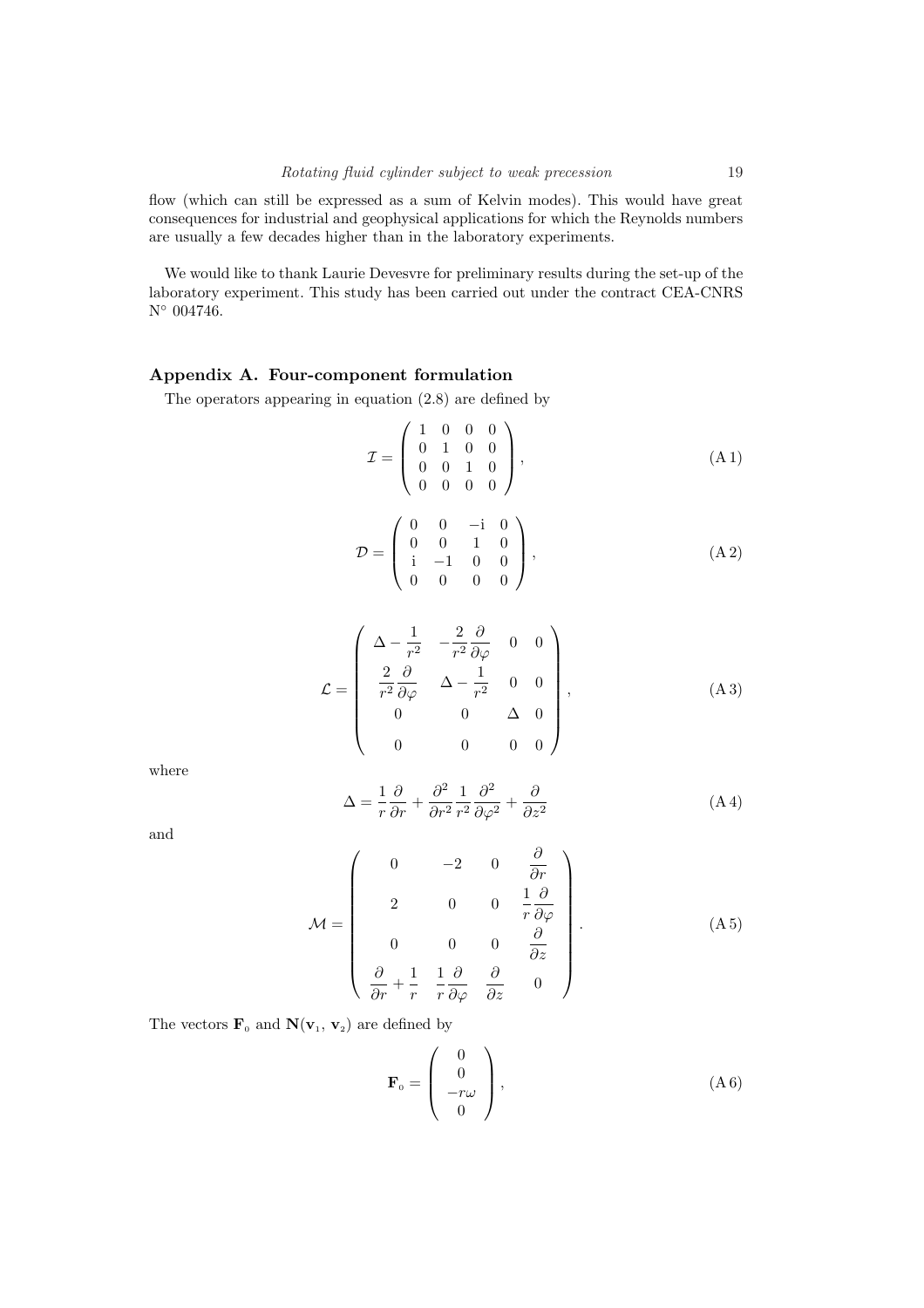and

$$
\mathbf{N}(\mathbf{v}_1, \mathbf{v}_2) = \left( \begin{array}{c} \mathbf{u}_1 \times (\nabla \times \mathbf{u}_2) + \overline{\mathbf{u}}_1 \times (\nabla \times \mathbf{u}_2) \\ 0 \end{array} \right). \tag{A 7}
$$

## Appendix B. Extraction of the mode amplitude  $a_i$

The PIV measurements give the two components  $\mathbf{u}_{\exp} = (u_{\exp}, v_{\exp})$  of the (real) transverse velocity field at a specific height  $z$ . We want to obtain the amplitudes  $a_i$  and the tilt angles  $\alpha_i$  of the first 5 Kelvin modes whose transverse components are given in the reference frame of the rotating platform by  $\mathbf{u}_i(r,\varphi,z) = e^{i\varphi}(u_i,v_i)\sin(k_i z)$ ,  $(u_i \text{ and }$  $v_i$  being given in Eq. (3.5). We thus suppose that the experimental velocity field is given by  $\overline{a}$  $\mathbf{r}$ 

$$
\mathbf{u}_{\exp}(r,\varphi,z) = \sum_{i} a_i \begin{pmatrix} -i\sin(\varphi + \alpha_i)u_i(r) \\ \cos(\varphi + \alpha_i)v_i(r) \end{pmatrix}.
$$
 (B1)

It can be noted that  $\mathbf{u}_{\text{exp}}$  is real since  $u_i$  is purely imaginary and  $v_i$  is purely real.  $\begin{array}{c} \gamma_{\rm{max}}\ \hline \gamma_{\rm{max}}\ \end{array}$ 

can be noted that  $\mathbf{u}_{\text{exp}}$  is real since  $u_i$  is purely<br>We introduce the scalar product  $\langle \mathbf{X} | \mathbf{Y} \rangle = \int_{0}^{2\pi}$ 0  $\int_{0}^{\infty} \left( \overline{X}_{r} Y_{r} + \overline{X}_{\varphi} Y_{\varphi} \right) r \, dr \, d\varphi$  for which the Kelvin modes are almost orthogonal: they would be orthogonal if the integration was achieved over the whole section  $0 < r < 1$ . If we define the complex experimental velocity (which can be easily derived numerically)

$$
\mathbf{u}_{\exp}^{c}(r,\varphi,z) = \mathbf{u}_{\exp}(r,\varphi,z) - i \mathbf{u}_{\exp}(r,\varphi + \pi/2,z)
$$
 (B2)

we find that the scalar product  $\langle \mathbf{u}_i | \mathbf{u}_{exp}^c \rangle$  is equal to:

$$
\langle \mathbf{u}_i | \mathbf{u}_{\text{exp}}^c \rangle = \sum_j M_{ij} a_j e^{i\alpha_j} \sin(k_j z) \tag{B 3}
$$

where  $M_{ij} = 2\pi \int_0^{0.9}$  $\int_0^{0.9} (\overline{u_i}u_j + \overline{v_i}v_j)r dr$ . If we consider only the five first Kelvin modes, we can invert numerically the  $5 \times 5$  matrix M to get:

$$
\left(a_i e^{i\alpha_i} \sin(k_i z)\right)_{i=1,5} = M^{-1} \left(\langle \mathbf{u}_i | \mathbf{u}_{\text{exp}}^c \rangle\right)_{i=1,5}.
$$
 (B4)

The tilt angles  $\alpha_i$  of the Kelvin modes are thus equal to the argument of this expression and the amplitudes  $a_i$  to the modulus of this expression divided by  $(\sin(k_i z))_{i=1,5}$ .

## Appendix C. Calculation of the nonlinear coefficients

The aim of this Appendix is to calculate the coefficients f,  $\sigma$  and  $\xi_i$  appearing in the nonlinear amplitude equation (4.14).

C.1. Order 
$$
\varepsilon^{2/3}
$$

At order  $\varepsilon^{2/3}$ , the particular solution of (4.7) is given by (4.8) where

$$
\mathbf{v}_{2k} = \begin{pmatrix} 0 \\ a_{2k} \cos(2k_i z) \\ 0 \\ p_{2k} \cos(2k_i z) \end{pmatrix}, \quad \mathbf{v}_{2\omega} = \begin{pmatrix} \frac{i}{r} a_{2\omega} \\ -\frac{1}{2} \frac{d a_{2\omega}}{dr} \\ 0 \\ p_{2\omega} \end{pmatrix}, \quad (C1a, b)
$$

with

$$
a_{2k} = \frac{ik_i}{\omega} \left( v_i w_i - \frac{1}{2k_i} \frac{\partial (u_i v_i)}{\partial r} \right), \quad a_{2\omega} = \frac{\omega \delta_i^2}{(\omega^2 - 4)^2} \left[ J_1^2(\delta_i r) - J_1^2(\delta_i) r^2 \right].(C 2a,b)
$$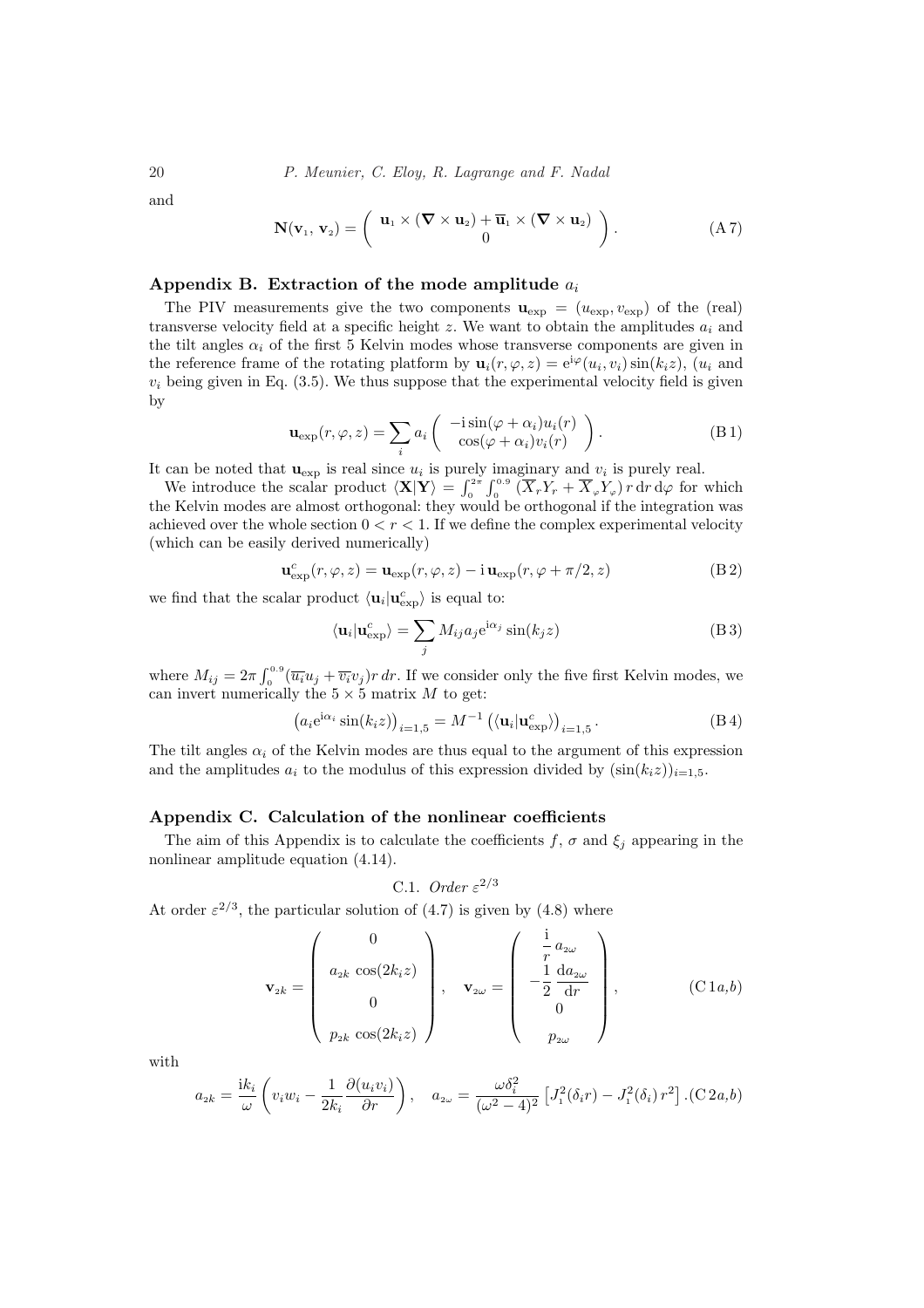## C.2. Order  $\varepsilon$

We first need to calculate the scalar product  $N$ , which is the norm of the velocity field

$$
N = \mathbf{v}_i \odot \mathcal{I} \mathbf{v}_i = 2\pi h \frac{\omega^2 (\omega + 2\delta_i^2 - 2) - 4\omega + 8}{\omega^2 (4 - \omega^2)^2} J_1^2(\delta_i)
$$
  
+ 
$$
\frac{\pi}{k_i} \sin(k_i h) \frac{\omega^2 (\omega - \delta_i^2 \omega - 2) - 4\omega + 8}{\omega^2 (4 - \omega^2)^2} J_1^2(\delta_i).
$$
 (C3)

It can be noted that the last term vanishes at the resonance. The term of forcing comes from  $\mathbf{r}$ 

$$
F = \mathbf{v}_i e^{i(\omega t + \varphi)} \odot \zeta \mathbf{F}_0 e^{i(\omega t + \varphi)} = 2\pi \zeta \frac{2i}{\delta_i^2} \frac{\omega + 2}{\omega} \sin\left(\frac{k_i h}{2}\right) J_1(\delta_i), \tag{C.4}
$$

which is a pure imaginary number. The coefficient of forcing  $f$  appearing in the amplitude equation (4.14) is simply

$$
f = \frac{F}{iN},\tag{C.5}
$$

where N and F are given by  $(C3)$  and  $(C4)$ .

The coefficient  $\sigma$  in (4.14) is separated in two parts. The first one comes from the nonlinear interaction of  $\mathbf{V}_1$  with  $\mathbf{v}_{2k}$ 

$$
\sigma_{2k} = \mathbf{v}_i e^{i(\omega t + \varphi)} \odot \left[ \mathbf{N} \left( \mathbf{v}_{2k}, \mathbf{v}_i e^{i(\omega t + \varphi)} \right) + \mathbf{N} \left( \mathbf{v}_i e^{i(\omega t + \varphi)}, \mathbf{v}_{2k} \right) \right], \quad (C 6 a)
$$

$$
=2\pi h \int_0^1 \left(2k_i a_{2k} v_i w_i - a_{2k} \frac{\partial(u_i v_i)}{\partial r}\right) r dr,
$$
 (C6*b*)

with  $a_{2k}$  given by (C2a). The other term comes from the interaction of  $V_1$  with  $v_{2\omega}$ 

$$
\sigma_{2\omega} = \mathbf{v}_i e^{i(\omega t + \varphi)} \odot \mathbf{N} \left( \mathbf{v}_{2\omega} e^{2i(\omega t + \varphi)}, \overline{\mathbf{v}_i} e^{-i(\omega t + \varphi)} \right), \tag{C7a}
$$

$$
=2\pi h \frac{ik_i}{\omega} \int_0^1 \left(\frac{da_{2\omega}}{dr} u_i w_i - \frac{2ia_{2\omega}}{r} v_i w_i\right) r dr, \tag{C7b}
$$

where the term associated with  $\mathbf{N}(\mathbf{v}_i, \mathbf{v}_{2\omega})$  has been omitted because its scalar product with  $\mathbf{v}_i e^{i(\omega t + \varphi)}$  is zero. The final coefficient  $\sigma$  used in the amplitude equation (4.14) is

$$
\sigma = \frac{\sigma_{2k} + \sigma_{2\omega}}{\mathrm{i}N},\tag{C8}
$$

where N,  $\sigma_{2k}$  and  $\sigma_{2\omega}$  are given by (C3), (C6b) and (C7b). The integrals appearing in the coefficients  $\sigma_{2k}$  and  $\sigma_{2\omega}$  can be evaluated numerically. It is easy to see that  $\sigma_{2k}$  and  $\sigma_{2\omega}$  are pure imaginary and therefore  $\sigma$  is real.

Finally the coefficients  $\xi_j$  describe the nonlinear interaction of the Kelvin mode with the j-th geostrophic mode

$$
X_j = \mathbf{v}_i e^{i(\omega t + \varphi)} \odot \left[ \mathbf{N} \left( \mathbf{v}_0^j, \mathbf{v}_i e^{i(\omega t + \varphi)} \right) + \mathbf{N} \left( \mathbf{v}_i e^{i(\omega t + \varphi)}, \mathbf{v}_0^j \right) \right],
$$
 (C9*a*)

$$
= -2\pi h \int_0^1 \left( \frac{2ik_i}{\omega} v_0^j u_i w_i + \frac{1}{r} \frac{d(rv_0^j)}{dr} u_i v_i \right) r dr, \tag{C9b}
$$

where  $v_0^j$  is given by (4.9). The coefficient  $\xi_j$  of (4.14) is

$$
\xi_j = -\frac{X_j}{iN},\tag{C10}
$$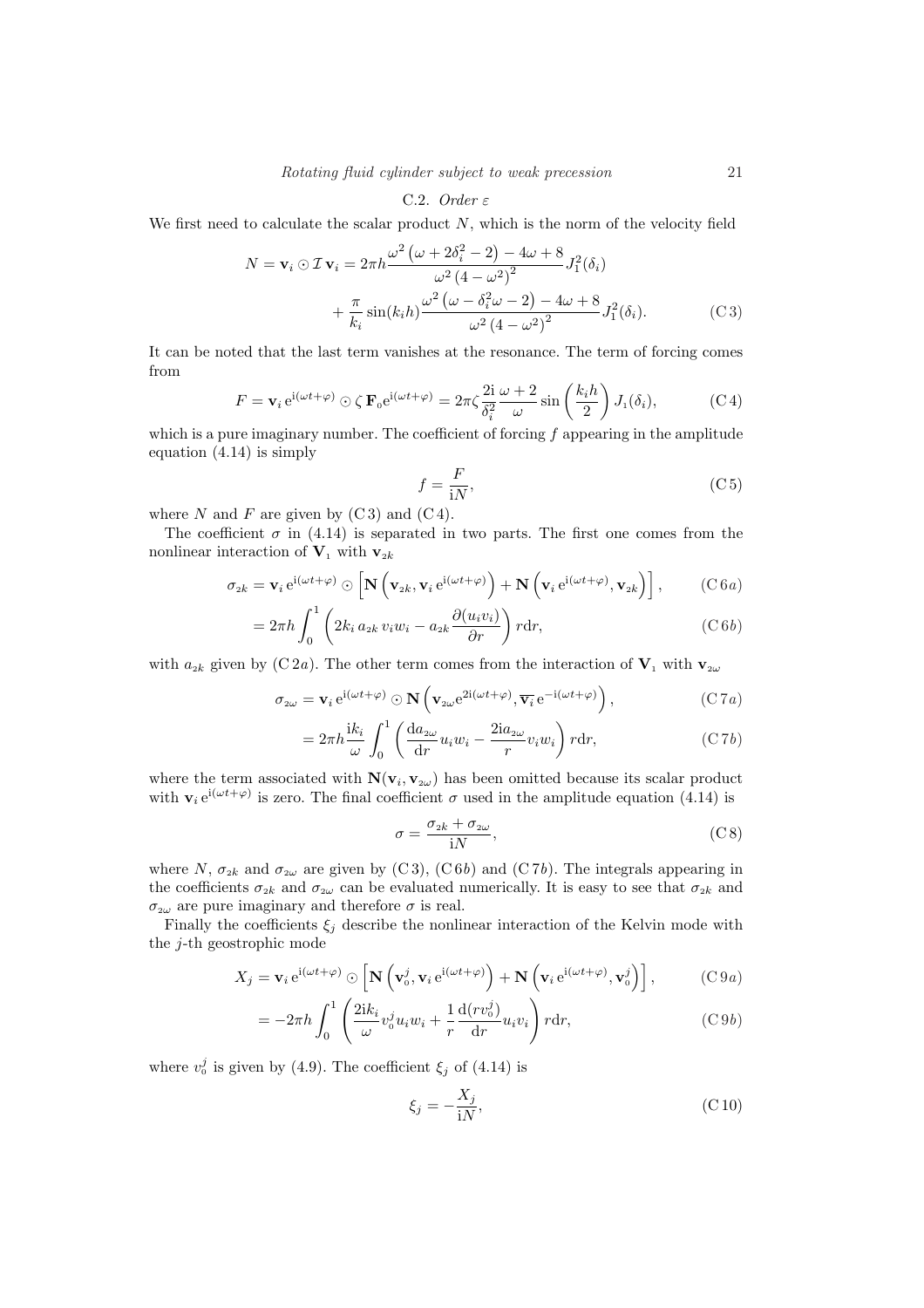where N and  $X_i$  are given by (C3) and (C9b). Again, the integral in (C9b) is calculated numerically.

Some numerical values of the coefficients f,  $\sigma$  and  $\xi_i$  whose analytical expressions are given by  $(C 5)$ ,  $(C 8)$  and  $(C 10)$  are found in tables 1, 2 and 3.

## Appendix D. Linear viscous boundary layers (Ekman pumping)

In this appendix we derive the viscous correction to the main flow  $V$  in the boundary layers. This correction can be written as

$$
\widetilde{\mathbf{V}} = \varepsilon^{1/3} A \left( \widetilde{\mathbf{v}}_i + R e^{-1/2} \widetilde{\mathbf{v}}_3 \right) e^{i(\omega t + \varphi)} + \text{o.t.,}
$$
\n(D1)

with the boundary conditions  $\mathbf{V} + \widetilde{\mathbf{V}} = 0$  on the walls and  $\widetilde{\mathbf{V}}$  tends to zero far from the walls. In the previous expression,  $\tilde{\mathbf{v}}_i = (\tilde{u}_i, \tilde{v}_i, \tilde{w}_i, \tilde{p}_i)$  and  $\tilde{\mathbf{v}}_3 = (\tilde{u}_3, \tilde{v}_3, \tilde{w}_3, \tilde{p}_3)$  are of order 1. The added corrective flow (Ekman pumping) is denoted  $\tilde{\mathbf{v}}_3$  because, as we shall see below, this flow constitutes the normal boundary condition for the bulk flow  $V_3$  at order  $\varepsilon$ . This calculation is classical and can be found in several sources (e.g. Greenspan 1968; Gans 1970).

## D.1. Lateral wall

At first, let us focus on the lateral wall  $r = 1$ . By taking into account the viscous effects in (2.8) and considering the rescaled coordinate

$$
\widetilde{r} = Re^{-1/2} (1 - r),\tag{D.2}
$$

one can write the linear Navier-Stokes equation valid close to the lateral wall

$$
\left(i\omega \mathcal{I} - Re^{1/2} \frac{\partial}{\partial \tilde{r}} \mathcal{R}_l + \mathcal{M}_l - \frac{\partial^2}{\partial \tilde{r}^2} \mathcal{I}\right) \tilde{\mathbf{V}} = O\left(Re^{-1} \tilde{\mathbf{V}}\right),\tag{D3}
$$

where the tensors  $\mathcal{R}_l$  et  $\mathcal{M}_l$  are defined as follow

$$
\mathcal{R}_l = \begin{pmatrix} 0 & 0 & 0 & 1 \\ 0 & 0 & 0 & 0 \\ 0 & 0 & 0 & 0 \\ 1 & 0 & 0 & 0 \end{pmatrix} \text{ and } \mathcal{M}_l = \begin{pmatrix} 0 & -2 & 0 & 0 \\ 2 & 0 & 0 & i \\ 0 & 0 & 0 & \frac{\partial}{\partial z} \\ 1 & i & \frac{\partial}{\partial z} & 0 \end{pmatrix}.
$$
 (D4)

At order  $Re^{1/2}$ , one gets

$$
\frac{\partial}{\partial \widetilde{r}} (\mathcal{R}_l \widetilde{\mathbf{v}}_i) = \mathbf{0},\tag{D.5}
$$

which leads to  $\widetilde{u}_i = \widetilde{p}_i = 0$ . At order 1, (D 3) gives

$$
\frac{\partial}{\partial \widetilde{r}} (\mathcal{R}_l \widetilde{\mathbf{v}}_3) = \left( i\omega \mathcal{I} + \mathcal{M}_l - \frac{\partial^2}{\partial \widetilde{r}^2} \mathcal{I} \right) \widetilde{\mathbf{v}}_i.
$$
 (D 6)

The solution of this linear system with the boundary conditions  $\mathbf{v}_i + \widetilde{\mathbf{v}}_i = 0$  in  $\widetilde{r} = 0$  and  $\tilde{\mathbf{v}}_i$  vanishes to zero for  $\tilde{r} \gg 1$  is

$$
\widetilde{v}_i(\widetilde{r}, z) = -v_i(1) \sin(k_i z) e^{-\kappa \widetilde{r}} \text{ and } \widetilde{w}_i(\widetilde{r}, z) = -w_i(1) \cos(k_i z) e^{-\kappa \widetilde{r}} \tag{D.7}
$$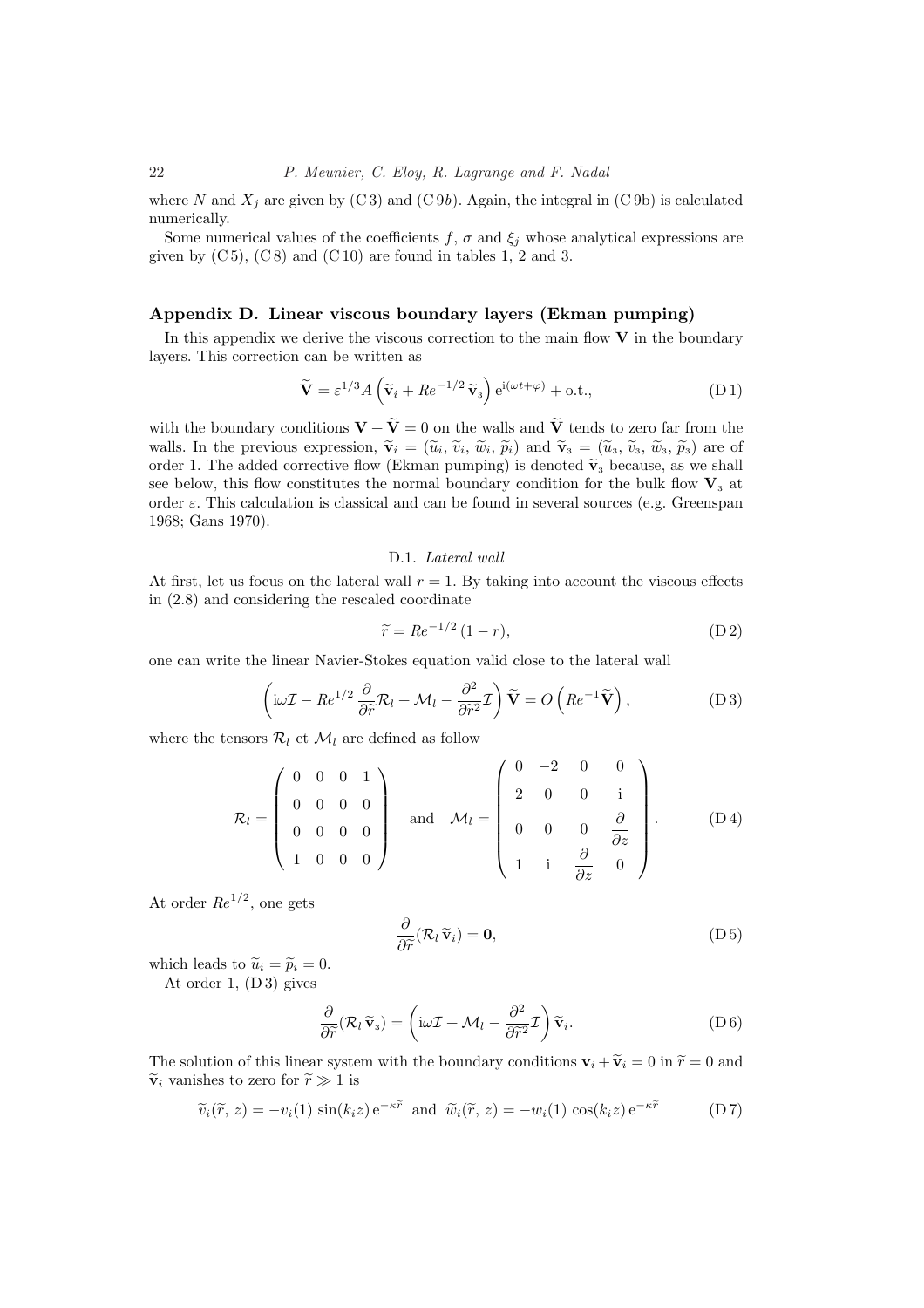where  $\kappa$  is given by

$$
\kappa = \frac{1+i}{\sqrt{2}} \sqrt{\omega}.\tag{D 8}
$$

and

$$
\widetilde{u}_3 = \widetilde{\mathbf{v}}_3 \cdot \mathbf{n} = -\alpha_i J_1(\delta_i) \sin k_i z, \quad \text{in } r = 1,
$$
\n(D9)

where

$$
\alpha_i = \frac{1 + i}{\sqrt{2}} \frac{(\delta_i^2 - 1)\omega^2 + 4}{(4 - \omega^2)\omega^{3/2}}.
$$
 (D.10)

## D.2. End walls

An equivalent derivation can be done for the upper wall (the flow in the lower wall boundary layer is formally identical). Using the local rescaled coordinate

$$
\widetilde{z} = Re^{1/2} \left( \frac{h}{2} - z \right),\tag{D.11}
$$

one can rewrite the Navier-Stokes equation valid close to the upper wall

$$
\left(i\omega \mathcal{I} - Re^{1/2} \frac{\partial}{\partial \tilde{z}} \mathcal{R}_u + \mathcal{M}_u - \frac{\partial^2}{\partial \tilde{z}^2} \mathcal{I}\right) \tilde{\mathbf{V}} = O\left(Re^{-1} \tilde{\mathbf{V}}\right),\tag{D.12}
$$

where the tensors  $\mathcal{R}_u$  et  $\mathcal{M}_u$  are defined as follow

$$
\mathcal{R}_u = \begin{pmatrix} 0 & 0 & 0 & 0 \\ 0 & 0 & 0 & 0 \\ 0 & 0 & 0 & 1 \\ 0 & 0 & 1 & 0 \end{pmatrix} \text{ and } \mathcal{M}_u = \begin{pmatrix} 0 & -2 & 0 & \frac{\partial}{\partial r} \\ 2 & 0 & 0 & \frac{\mathrm{i}}{r} \\ 0 & 0 & 0 & 0 \\ \frac{1}{r} + \frac{\partial}{\partial r} & \frac{\mathrm{i}}{r} & 0 & 0 \end{pmatrix} . \tag{D13}
$$

At order  $Re^{1/2}$ , one finds  $\tilde{w}_i = \tilde{p}_i = 0$ . At order 1, the projection of (D 12) onto the radial, azimuthal and pressure directions with the proper boundary conditions gives

$$
\widetilde{u}_i(r,\,\widetilde{z}) = i\,S(r)\,\mathrm{e}^{-\kappa_s\widetilde{z}} - i\,D(r)\,\mathrm{e}^{-\kappa_d\widetilde{z}},\tag{D\,14a}
$$

$$
\widetilde{v}_i(r,\,\widetilde{z}) = S(r) \,\mathrm{e}^{-\kappa_s \widetilde{z}} + D(r) \,\mathrm{e}^{-\kappa_d \widetilde{z}},\tag{D.14b}
$$

where  $\kappa_s$  and  $\kappa_d$  are given by

$$
\kappa_s = \frac{1+i}{\sqrt{2}} \sqrt{\omega + 2}, \quad \text{and} \quad \kappa_d = \frac{1-i}{\sqrt{2}} \sqrt{2 - \omega}, \tag{D.15}
$$

and where  $S$  and  $D$  are given by

$$
S(r) = \frac{iu_i - v_i}{2} \sin(k_i h/2), \text{ and } D(r) = \frac{-iu_i - v_i}{2} \sin(k_i h/2). \tag{D.16}
$$

The projection of (D 12) on the vertical direction gives

$$
\widetilde{w}_3 = \left(\frac{2\mathbf{i}S}{r} + \mathbf{i}\frac{\mathbf{d}S}{\mathbf{d}r}\right)\frac{\mathbf{e}^{-\kappa_s \widetilde{z}}}{\kappa_s} - \mathbf{i}\frac{\mathbf{d}D}{\mathbf{d}r}\frac{\mathbf{e}^{-\kappa_d \widetilde{z}}}{\kappa_d},\tag{D.17}
$$

such that

$$
\widetilde{w}_3 = \widetilde{\mathbf{v}}_3 \cdot \mathbf{n} = -\beta_i \sin(k_i h/2) J_1(\delta_i r), \quad \text{in } \widetilde{z} = 0 \quad \text{i.e.} \quad z = h/2,
$$
 (D18)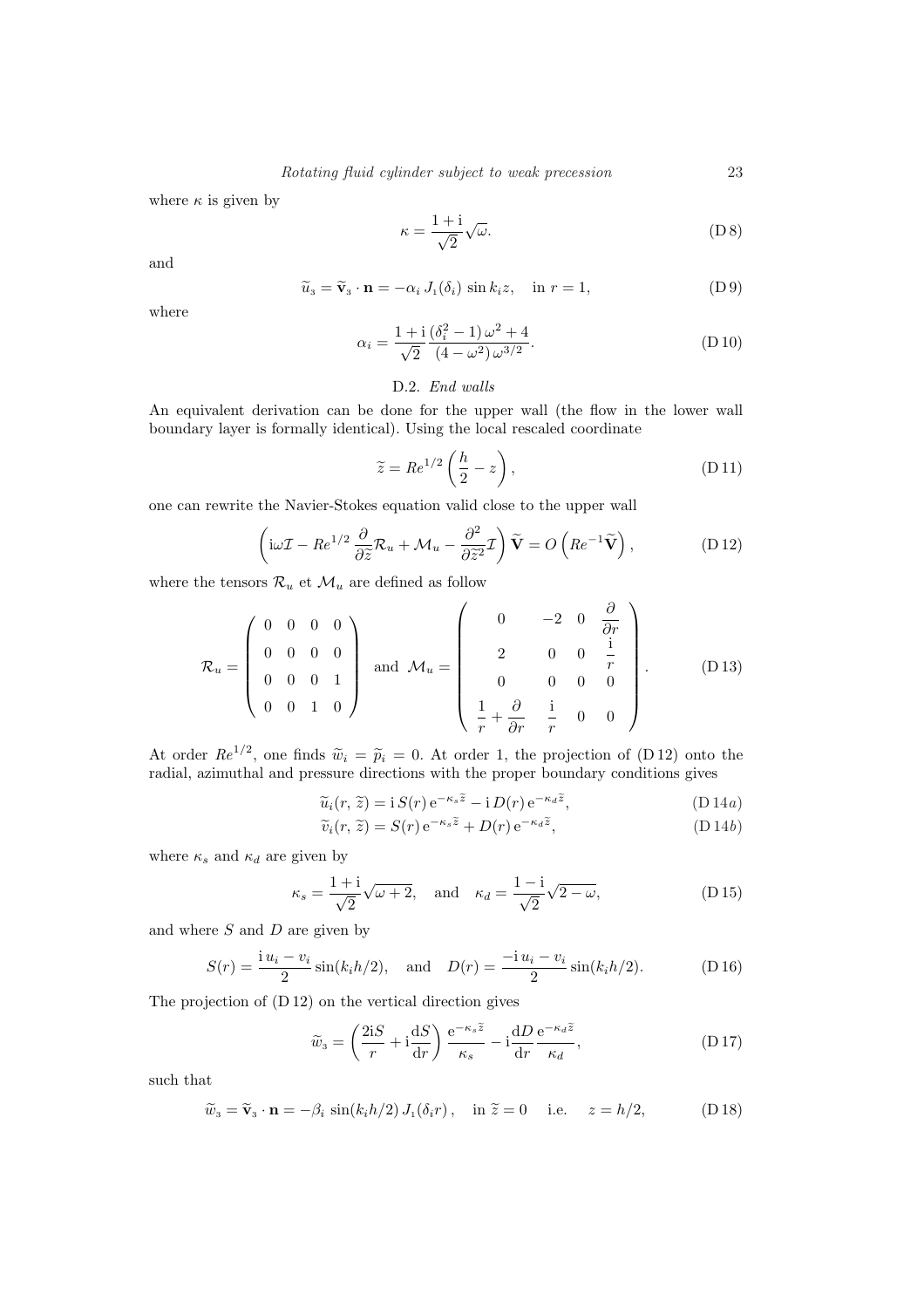where

$$
\beta_i = \frac{1 - i}{2\sqrt{2}} \delta_i^2 \left[ \frac{1}{(2 - \omega)^{3/2}} + \frac{i}{(2 + \omega)^{3/2}} \right].
$$
 (D.19)

D.3. Geostrophic flow

For the geostrophic flow, the viscous flow in the end wall boundary layers can be calculated with a similar method as for the Kelvin mode in D.2. This viscous flow is of the form

$$
\widetilde{\mathbf{V}} = \varepsilon^{2/3} \sum_{j=1}^{\infty} A_0^j(\tau) \left( \widetilde{\mathbf{v}}_0^j + Re^{-1/2} \widetilde{\mathbf{v}}_4^j \right) + \text{o.t.,}
$$
\n(D 20)

where  $\tilde{\mathbf{v}}_0^j = (\tilde{u}_0^j, \tilde{v}_0^j, \tilde{w}_0^j, \tilde{p}_0^j)$ . One finds  $\tilde{w}_0^j = \tilde{p}_0^j = 0$  and

$$
\widetilde{u}_0^j = \frac{1}{2} v_0^j \left( -e^{-\kappa_1 \widetilde{z}} + e^{-\kappa_2 \widetilde{z}} \right), \quad \text{and} \quad \widetilde{v}_0^j = -\frac{1}{2} v_0^j \left( e^{-\kappa_1 \widetilde{z}} + e^{-\kappa_2 \widetilde{z}} \right), \tag{D.21}
$$

where  $\kappa_1 = 1 + i$  and  $\kappa_2 = 1 - i$ . This leads to

$$
\widetilde{w}_4^j = \widetilde{\mathbf{v}}_4^j \cdot \mathbf{n} = \widetilde{w}_4^j = \frac{1}{2} \left( \frac{\mathrm{d}v_0^j}{\mathrm{d}r} + \frac{v_0^j}{r} \right), \quad \text{in } z = h/2.
$$
 (D.22)

## D.4. Viscous coefficients

The surface viscous coefficients appearing in (4.14) and (4.17) can now be calculated. If the surface of the cylinder is separated into two parts  $S = S_l + S_e$ , where  $S_l$  is the lateral wall and  $S_e$  the end walls, we have

$$
\mu_l = \int_{S_l} p_i \sin(k_i z) \widetilde{\mathbf{v}}_3 \cdot \mathbf{n} d^2 S = -\pi \left[ h - \sin(k_i h)/k_i \right] \alpha_i J_1^2(\delta_i), \tag{D.23a}
$$

$$
\mu_e = \int_{S_e} p_i \sin(k_i z) \tilde{\mathbf{v}}_3 \cdot \mathbf{n} d^2 S = -2\pi \beta_i \frac{(\delta_i^2 - 1)\omega^2 + 4}{\delta_i^2 \omega^2} J_1^2(\delta_i) \sin^2\left(\frac{k_i h}{2}\right), \text{(D 23b)}
$$

where we have used the formulation of  $\tilde{\mathbf{v}}_3 \cdot \mathbf{n}$  found in (D 9) and (D 18). Now using the relation (4.15) the viscous coefficient  $\mu$  used in (4.14) is simply

$$
\mu = -\frac{\mu_l + \mu_e}{N},\tag{D.24}
$$

where  $N$  is given by  $(C3)$ .

For the geostrophic flow, we obtain by integrating by parts

$$
\mu_0 = \int_{S_e} p_0^j \tilde{\mathbf{v}}_4^j \cdot \mathbf{n} d^2 S = -4\pi \int_0^1 v_0^j{}^2 r dr,
$$
 (D 25)

where we have used  $\tilde{\mathbf{v}}_4^j \cdot \mathbf{n}$  as given by (D 22) and

$$
N_0 = \mathbf{v}_0^j \odot \mathcal{I} \mathbf{v}_0^j = 2\pi h \int_0^1 v_0^{j^2} r dr,
$$
 (D 26)

which leads to a surface viscous coefficient  $\mu_0/N_0 = -2/h$  as it appears in the amplitude equation (4.17).

The volume viscous coefficient  $\nu$  is simply

$$
\nu = \frac{-\mathbf{v}_i \odot \mathcal{L} \mathbf{v}_i}{\mathbf{v}_i \odot \mathcal{I} \mathbf{v}_i} = (k_i^2 + \delta_i^2). \tag{D.27}
$$

Some useful numerical values of the viscous coefficients  $\mu$  and  $\nu$  obtained through (D 24) and (D 27) are given in tables 1 and 2.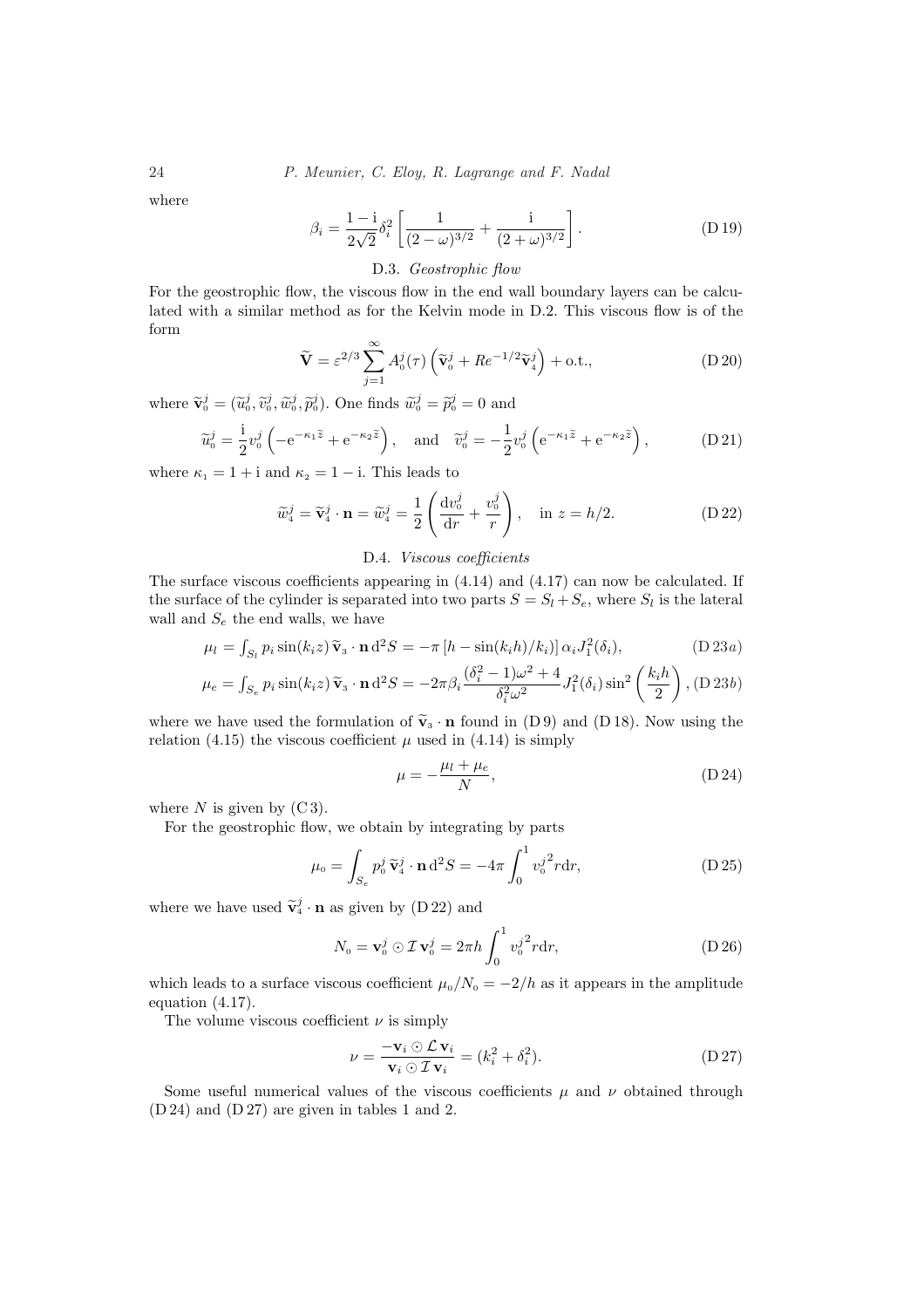## Appendix E. Nonlinear viscous boundary layers

To calculate the forcing of the geostrophic flow by the Kelvin mode, we need to perform a weakly nonlinear analysis in the end wall boundary layer. We choose to focus on the upper wall boundary layer  $z = h/2$  (the calculation is symmetric for the bottom wall) using the rescaled vertical coordinate  $\tilde{z}$  as defined by (D 11). Taking into account the nonlinear effects and considering only the forcing of geostrophic modes of angular frequency  $\omega = 0$ , the Navier-Stokes equation reads

$$
\left(-Re^{1/2}\frac{\partial}{\partial \tilde{z}}\mathcal{R}_u + \mathcal{M}_u - \frac{\partial^2}{\partial \tilde{z}^2}\mathcal{I}\right)\tilde{\mathbf{V}} = \mathbf{N}_u(\tilde{\mathbf{V}}, \tilde{\mathbf{V}}) + \mathbf{N}_u(\mathbf{V}, \tilde{\mathbf{V}}) + \mathbf{N}_u(\tilde{\mathbf{V}}, \mathbf{V}) + \text{o.t., (E1)}
$$

where the operators  $\mathcal{R}_u$  and  $\mathcal{M}_u$  are defined in (D 13) and  $\mathbf{N}_u$  is similar to the bilinear function N defined in (C3) but adapted to the rescaled variable  $\tilde{z}$ .

We now need to evaluate the right hand side of the above equation at order  $\varepsilon^{2/3}$ focusing on the geostrophic component (independent of t and  $\phi$ ). It leads to

$$
\mathbf{N}_{u}(\widetilde{\mathbf{V}}, \widetilde{\mathbf{V}}) = \varepsilon^{2/3} |A|^{2} \begin{pmatrix} \gamma_{1}(r, \widetilde{z}) \\ \kappa_{1}(r, \widetilde{z}) \\ 0 \\ 0 \end{pmatrix} + \text{o.t.} + O(\varepsilon), \tag{E2}
$$

where

$$
\gamma_1 = \overline{\widetilde{v}}_i \left( \frac{\widetilde{v}_i}{r} - \frac{i}{r} \widetilde{u}_i \right) - \overline{\widetilde{u}}_i \frac{\partial \widetilde{u}_i}{\partial r} - \overline{\widetilde{w}}_3 \frac{\partial \widetilde{u}_i}{\partial \widetilde{z}},
$$
(E3*a*)

$$
\kappa_1 = \overline{\widetilde{u}}_i \left( \frac{\widetilde{v}_i}{r} - \frac{\partial \widetilde{v}_i}{\partial r} \right) - \overline{\widetilde{v}}_i \frac{\widetilde{v}_i}{r} - \overline{\widetilde{w}}_3 \frac{\partial \widetilde{v}_i}{\partial \widetilde{z}}, \tag{E3b}
$$

where  $\widetilde{u}_i$  and  $\widetilde{v}_i$  are given by (D 14 a,b) and  $\widetilde{w}_3$  is given by (D 17). The other two terms are

$$
\mathbf{N}_{u}(\mathbf{V}, \widetilde{\mathbf{V}}) = \varepsilon^{2/3} |A|^2 \begin{pmatrix} \gamma_2(r, \widetilde{z}) \\ \kappa_2(r, \widetilde{z}) \\ 0 \\ 0 \end{pmatrix} + \text{o.t.} + O(\varepsilon), \tag{E4a}
$$

$$
\mathbf{N}_{u}(\widetilde{\mathbf{V}}, \mathbf{V}) = \varepsilon^{2/3} |A|^2 \begin{pmatrix} \gamma_s(r, \widetilde{z}) \\ \kappa_s(r, \widetilde{z}) \\ 0 \\ 0 \end{pmatrix} + \text{o.t.} + O(\varepsilon), \tag{E4b}
$$

where

$$
\gamma_2 = \sin \frac{k_i h}{2} \left[ v_i \left( -\frac{i}{r} \widetilde{u}_i + \frac{\widetilde{v}_i}{r} \right) + u_i \frac{\partial \widetilde{u}_i}{\partial r} - \overline{w}_3 \frac{\partial \widetilde{u}_i}{\partial \widetilde{z}} - k_i \widetilde{z} \overline{w}_i \frac{\partial \widetilde{u}_i}{\partial \widetilde{z}} \right], \qquad (E \, 5a)
$$

$$
\kappa_2 = \sin \frac{k_i h}{2} \left[ u_i \left( \frac{\widetilde{v}_i}{r} + \frac{\partial \widetilde{v}_i}{\partial r} \right) - \frac{i}{r} v_i \widetilde{v}_i - \overline{w}_3 \frac{\partial \widetilde{v}_i}{\partial \widetilde{z}} - k_i \widetilde{z} \overline{w}_i \frac{\partial \widetilde{v}_i}{\partial \widetilde{z}} \right], \tag{E5b}
$$

$$
\gamma_3 = \sin \frac{k_i h}{2} \left[ \widetilde{v}_i \left( -\frac{i}{r} u_i + \frac{v_i}{r} \right) + \widetilde{u}_i \frac{\partial u_i}{\partial r} \right],
$$
\n(E5c)

$$
\kappa_3 = \sin \frac{k_i h}{2} \left[ -\widetilde{u}_i \left( \frac{v_i}{r} + \frac{\partial v_i}{\partial r} \right) + \frac{i}{r} v_i \widetilde{v}_i \right],\tag{E5d}
$$

where  $w_3 = -\widetilde{w}_3(\widetilde{z} = 0)$ .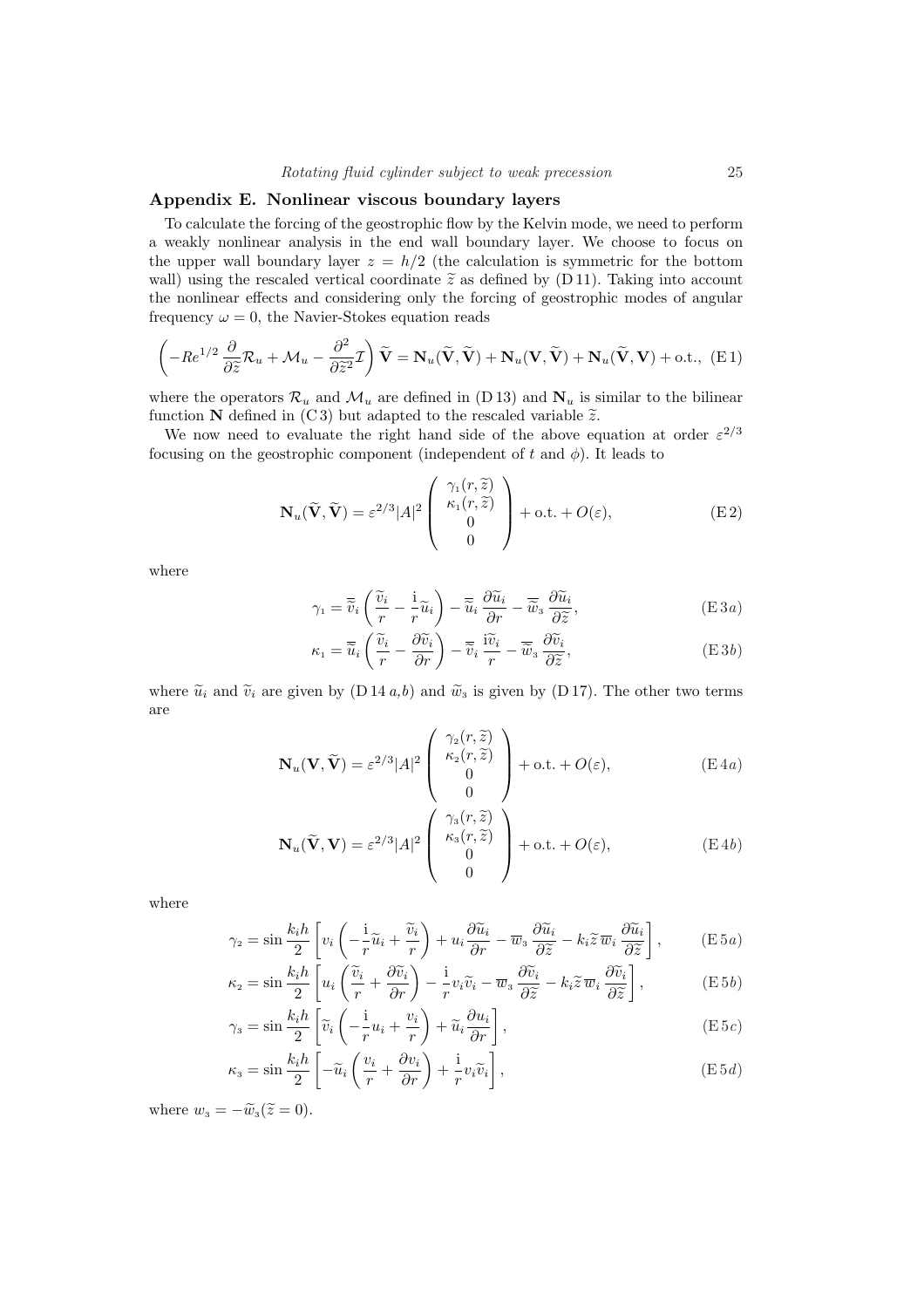The solution of (E1) forced by the right hand side is sought at order  $\varepsilon^{2/3}$  of the form

$$
\widetilde{\mathbf{V}} = \varepsilon^{2/3} |A|^2 \left( \widetilde{\mathbf{v}}_2^{\text{NL}} + Re^{-1/2} \widetilde{\mathbf{v}}_4^{\text{NL}} \right). \tag{E.6}
$$

Examining (E 1) at order  $\varepsilon^{2/3}Re^{1/2}$  leads to  $\widetilde{w}_2^{\text{NL}} = \widetilde{p}_2^{\text{NL}} = 0$ . At order  $\varepsilon^{2/3}$ , it leads to

$$
\left(\frac{\partial^4}{\partial \tilde{z}^4} + 4\right) \tilde{u}_2^{\text{NL}} = 2\left(\kappa_1 + \kappa_2 + \kappa_3\right) - \frac{\partial^2}{\partial \tilde{z}^2} \left(\gamma_1 + \gamma_2 + \gamma_3\right),\tag{E7a}
$$

$$
\widetilde{v}_2^{\text{NL}} = -\frac{1}{2} \left( \gamma_1 + \gamma_2 + \gamma_3 + \frac{\partial^2 \widetilde{u}_2^{\text{NL}}}{\partial \widetilde{z}^2} \right). \tag{E7b}
$$

The solution of the above system is a sum of the particular solution of  $(E 7 a)$  and the solution of the homogeneous system of the form  $\tilde{u}_2^{\text{NL}} = a_1 \exp(-1 + i)\tilde{z} + a_2 \exp(-1 - i)$ i) $\tilde{z}$ . The particular solution is found with a symbolic calculation software where the coefficients  $a_1$  and  $a_2$  are adjusted to satisfy the boundary conditions  $\tilde{u}_2^{\text{NL}} = \tilde{v}_2^{\text{NL}} = 0$  in  $\tilde{z} = 0$  (the boundary condition of vanishing  $\tilde{\mathbf{v}}_2^{\text{NL}}$  for  $\tilde{z} \gg 1$  is ensured by the selection of the vanishing exponential in the particular solution).

Taking (E1) at order  $\varepsilon^{2/3}$  also gives the form of the flow orthogonal to the wall at order  $\varepsilon^{2/3} Re^{-1/2}$  which satisfies

$$
\frac{\partial}{\partial \tilde{z}} \tilde{w}_4^{\text{NL}} = -\left(\frac{1}{r} + \frac{\partial}{\partial r}\right) \tilde{u}_2^{\text{NL}}.
$$
 (E8)

Once this is integrated, the normal flow is  $\tilde{\mathbf{v}}_4^{\text{NL}} \cdot \mathbf{n} = \tilde{w}_4^{\text{NL}}(\tilde{z} = 0)$ . The coefficients  $\chi_j$ needed for the amplitude equation (4.17) can now be obtained

$$
\chi_j = \frac{4\pi}{N_0} \int_0^1 p_0^j \left(\tilde{\mathbf{v}}_4^{\text{NL}} \cdot \mathbf{n} - \tilde{w}_4^{\text{SB}}\right) r \mathrm{d}r + \text{c.c.},\tag{E.9}
$$

where  $N_0$  is given by (D 26) and

$$
\widetilde{w}_4^{\text{SB}} = \int_0^1 \widetilde{\mathbf{v}}_4^{\text{NL}} \cdot \mathbf{n} \, r \mathrm{d}r + \text{c.c.},\tag{E10}
$$

corresponds to the flow associated with a modification of the solid body rotation frequency.

#### REFERENCES

- Agrawal, B. N. 1993 Dynamics characteristics of liquid motion in partially filled tanks of a spinning spacecraft. J. Guid. Control Dynam. 16 (4), 636–640.
- BAO, G. W. & PASCAL, M. 1997 Stability of a spinning liquid filled spacecraft. Appl. Mech. 67, 407–421.
- ELOY, C., LE GAL, P. & LE DIZES, S. 2000 Experimental study of the multipolar vortex instability. Phys. Rev. Lett. 85, 3400–3403.
- ELOY, C., LE GAL, P. & LE DIZES, S. 2003 Elliptic and triangular instabilities in rotating cylinders. J. Fluid Mech. 476, 357–388.

Fabre, D., Sipp, D. & Jacquin, L. 2006 Kelvin waves and the singular modes of the lamb– oseen vortex. J. Fluid Mech. 551 (10), 235–274.

Fultz, D. 1959 A note on overstability and elastoid-inertia oscillations of kelvin, solberg and bjerknes. J. Meteorol. 16, 199–208.

GANS, R. F. 1970 On the precession of a resonant cylinder. J. Fluid Mech. 476, 865-872.

- GANS, R. F. 1984 Dynamics of a near-resonant fluid-filled gyroscope. AIAA J. 22, 1465–1471.
- Garg, S. C., Furunoto, N. & Vanyo, J. P. 1986 Spacecraft nutational instability prediction by energy dissipation measurments. J. Guid. 9 (3), 357–361.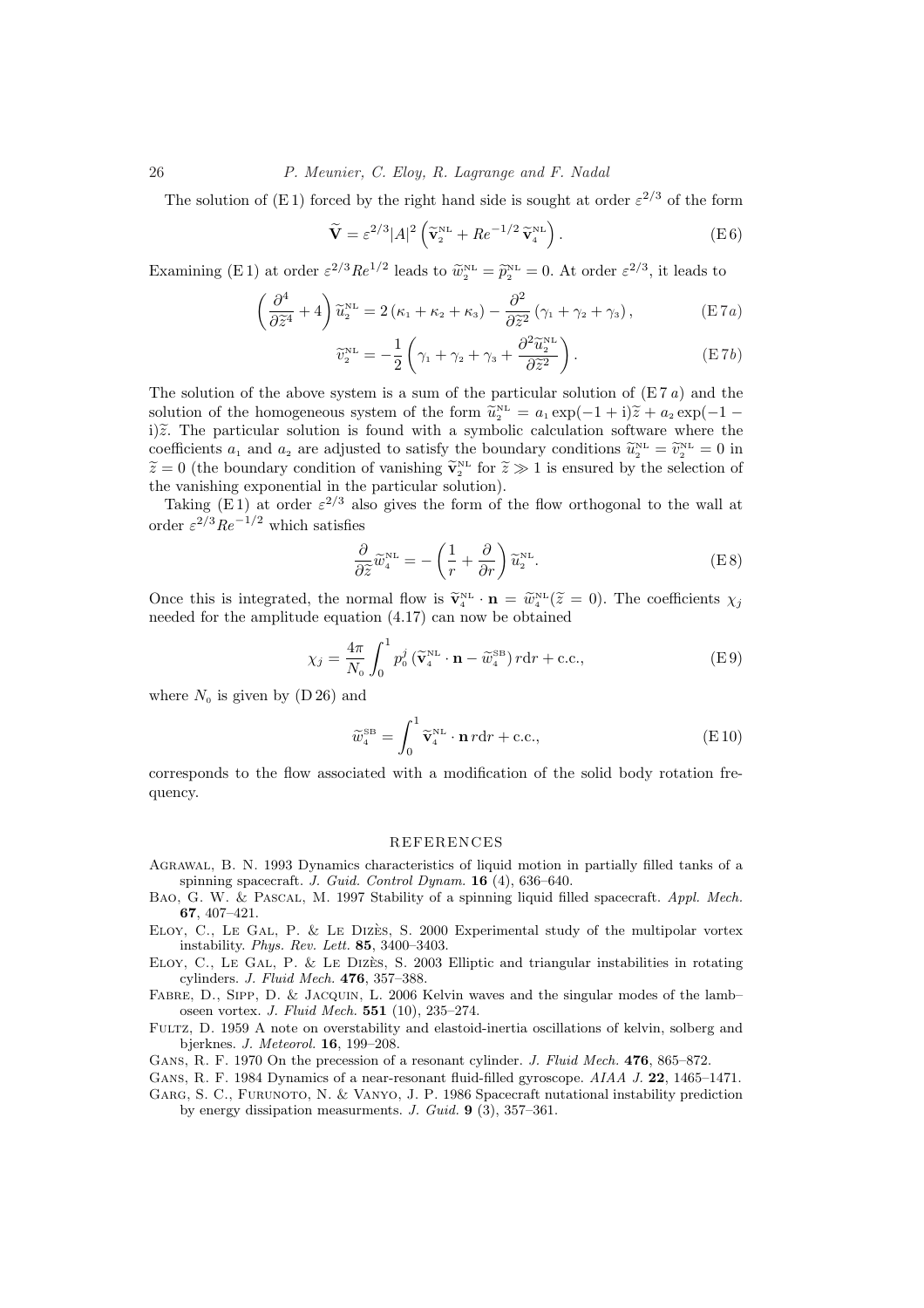GOTO, S., ISHII, N., KIDA, S. & NISHIOKA, M. 2007 Turbulence generator using a precessing sphere. Phys. Fluids 19.

Greenspan, H. P. 1968 The theory of rotating fluids. Cambridge University Press.

- GREENSPAN, H. P. 1969 On the non-linear interaction of inertial modes. J. Fluid Mech. 36 (2), 257–264.
- Kelvin, L. 1880 Vibrations of a columnar vortex. Phil. Mag. 10, 155–168.
- Kerswell, R. R. 1999 Secondary instabilities in rapidly rotating fluids: inertial wave breakdown. J. Fluid Mech. 382, 283–306.
- Kerswell, R. R. 2002 Elliptical instability. Ann. Rev. Fluid Mech. 34, 83–113.
- Kerswell, R. R. & Barenghi, C. F. 1995 On the viscous decay rates of inertial waves in a rotating cylinder. J. Fluid Mech. 285, 203–214.
- Kobine, J. J. 1995 Inertial wave dynamics in a rotating and precessing cylinder. J. Fluid Mech. 303, 233–252.
- Kobine, J. J. 1996 Azimuthal flow associated with inertial wave resonance in a precessing cylinder. J. Fluid Mech. 319, 387–406.
- KUDLICK, M. 1966 On the transient motions in a contained rotating fluid. PhD thesis, Massachussets Institute of Technology.
- LORENZANI, S. & TILGNER, A. 2001 Fluid instabilities in precessing spheroidal cavities. J. Fluid Mech. 447, 111–128.
- Mahalov, A. 1993 The instability of rotating fluid columns subjected to a weak external coriolis-force. Phys. Fluids A 5 (4), 891–900.
- Malkus, W. V. R. 1989 An experimental study of global instabilities due to tidal (elliptical) distortion of a rotating elastic cylinder. Geophys. Astrophys. Fluid Dynamics 48, 123–134.
- Manasseh, R. 1992 Breakdown regimes of inertia waves in a precessing cylinder. J. Fluid Mech. 243, 261–296.
- Mason, D. M. & Kerswell, R. R. 1999 Nonlinear evolution of the elliptical instability: an example of inertial breakdown. J. Fluid Mech. 396, 73–108.
- MCEWAN, A. D. 1970 Inertial oscillations in a rotating fluid cylinder. J. Fluid Mech. 40 (3), 603–640.
- Meunier, P. & Leweke, T. 2003 Analysis and minimization of errors due to high gradients in particule image velocimetry. Exp. Fluids 35 (5), 408–421.
- NOIR, J., JAULT, D. & CARDIN, P. 2001 Numerical study of the motions within a slowly precessing sphere at low Ekman number. J. Fluid Mech. 437, 283–29.
- POINCARÉ, H. 1910 Sur la précession des corps déformables. Bull. Astro. 27, 257–264.

RACZ, J.-P. & SCOTT, J. F. 2007 Parametric instability in a rotating cylinder of gas subject to sinusoidal axial compression. Part2. weakly nonlinear theory. J. Fluid Mech. 595, 291–321.

- Sipp, D. 2000 Weakly nonlinear saturation of short-wave instabilities in a strained lamb-oseen vortex. Phys. Fluids 12, 1715–1729.
- STEWARTSON, K. 1958 On the stability of a spinning top containing liquid. J. Fluid Mech. 5, 577–592.
- Thompson, R. 1970 Diurnal tides and shear instabilities in a rotating cylinder. J. Fluid Mech. 40, 737–751.
- Vanyo, J. P. 1993 Rotating fluids in engineering and science. Dover, New York.
- Waleffe, F. 1989 The 3d instability of a strained vortex and its relation to turbulence. PhD thesis, Massachusetts Institute of Technology.
- WOOD, W. W. 1965 Properties of inviscid, recirculating flows. J. Fluid Mech. 22 (2), 337–346.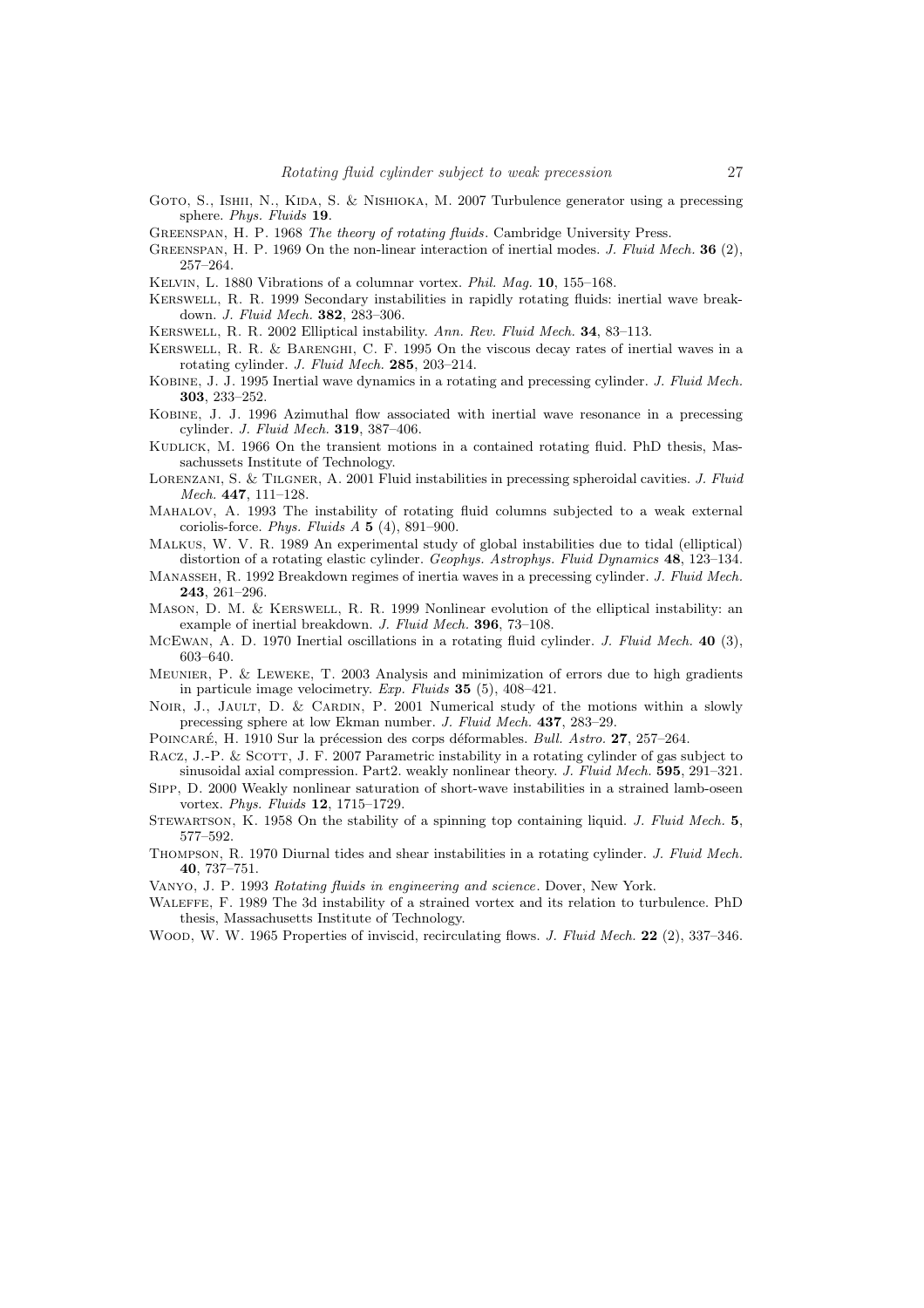

FIGURE 1. Sketch of the problem. (a) The cylinder of radius  $R_c$  and height H rotates about its axis at fixed angular frequency  $\Omega_1$ . The precession rate  $\Omega_2$  and the nutation angle  $\theta$  are also fixed. (b) Polar coordinates  $(R, \varphi, Z)$  defined in the cylinder rotating frame.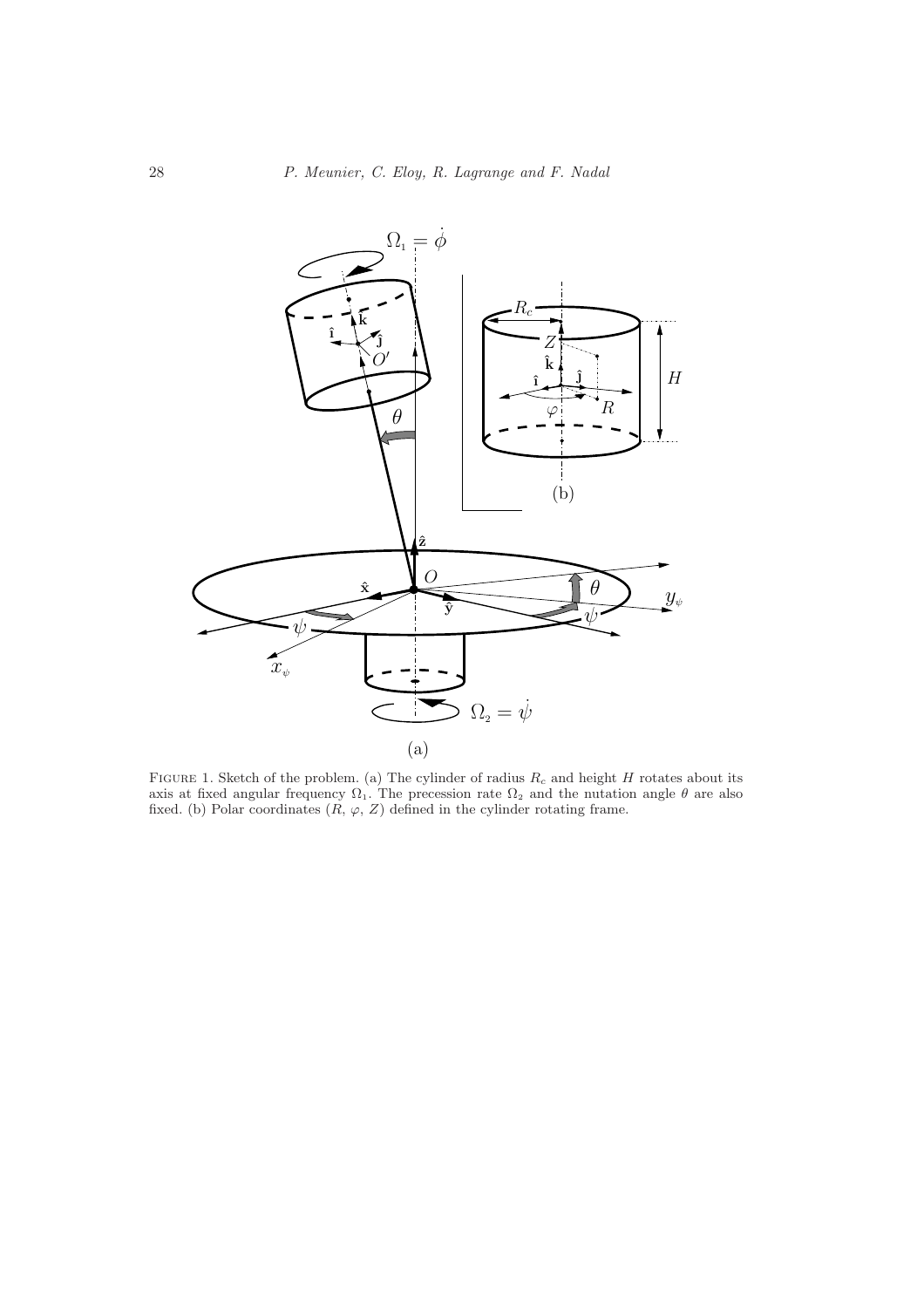

Figure 2. Sketch of the experimental setup. The cylinder is directly mounted on the axis of the motor which is located on the rotating platform, and can be tilted during the rotation of the platform. The camera, located above the cylinder is fixed in the platform frame of reference. The whole platform block, including the computer, rotates at angular frequency  $\Omega_2$ .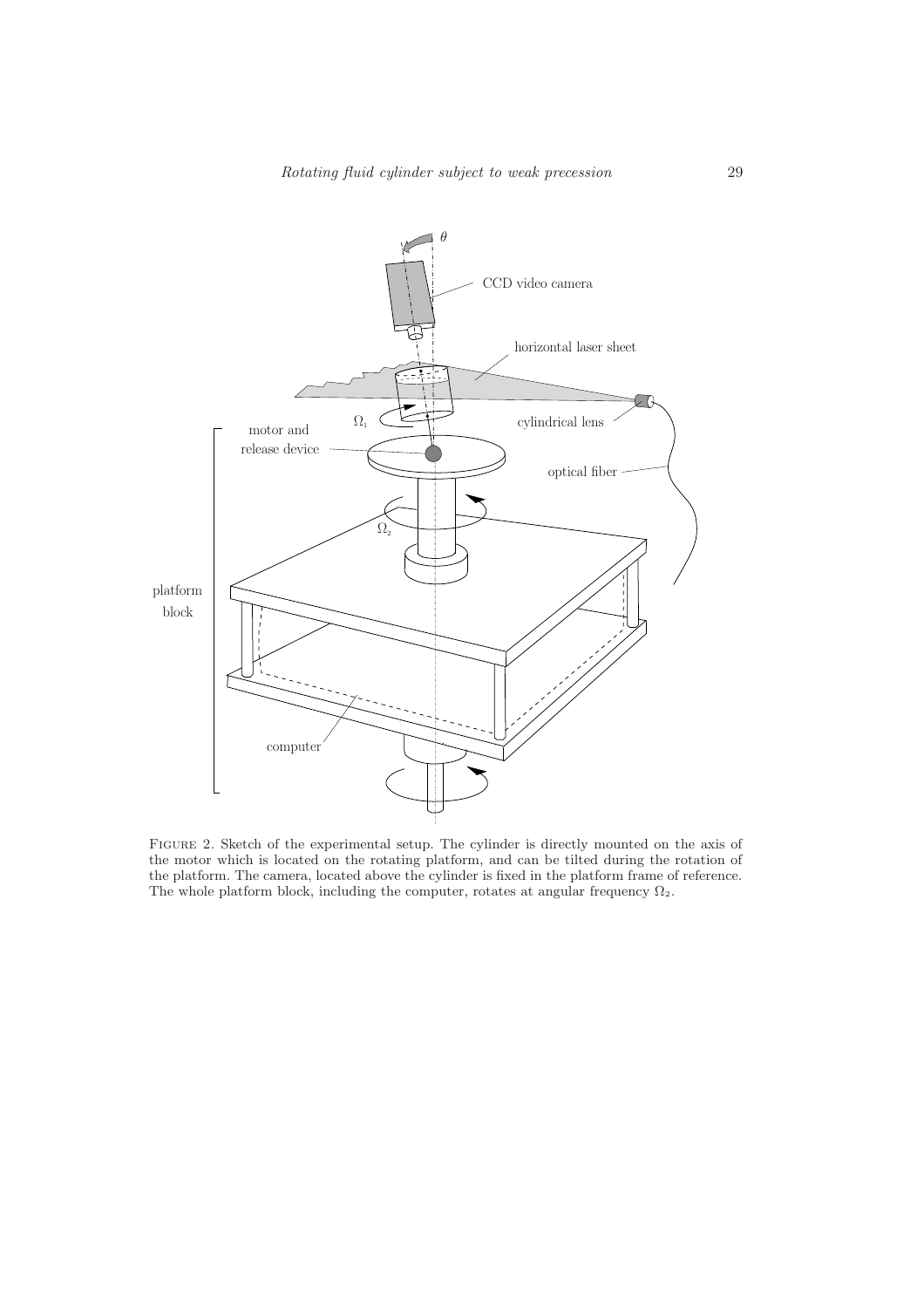

FIGURE 3. (a) Velocity field measured at  $\omega = 0.9$ , i.e. close to the first resonance  $\omega_{1,1} = 0.996$ of mode  $i = 1$  ( $Re = 5500, h = 2$  and  $\varepsilon = 1.7 \times 10^{-3}$ ). (b) radial velocity along the  $x_{\psi}$ -axis. The circles ( $\circ$ ) correspond to the field displayed in (a). The triangles ( $\triangledown$ ) correspond to a velocity field at  $\omega = 0.45$  with  $\varepsilon = 9.6 \times 10^{-3}$ , i.e. close to  $\omega_{1,2} = 0.51$ . The related linear theoretical profiles are plotted in solid and dashed lines. The dotted line corresponds to the theoretical profile for the third Kelvin mode.



FIGURE 4. Dispersion relation of the Kelvin modes with an azimuthal wavenumber  $m = 1$ , given by (3.7) and (3.8). The dotted lines correspond to the resonances for an aspect ratio  $h = 1.8$ .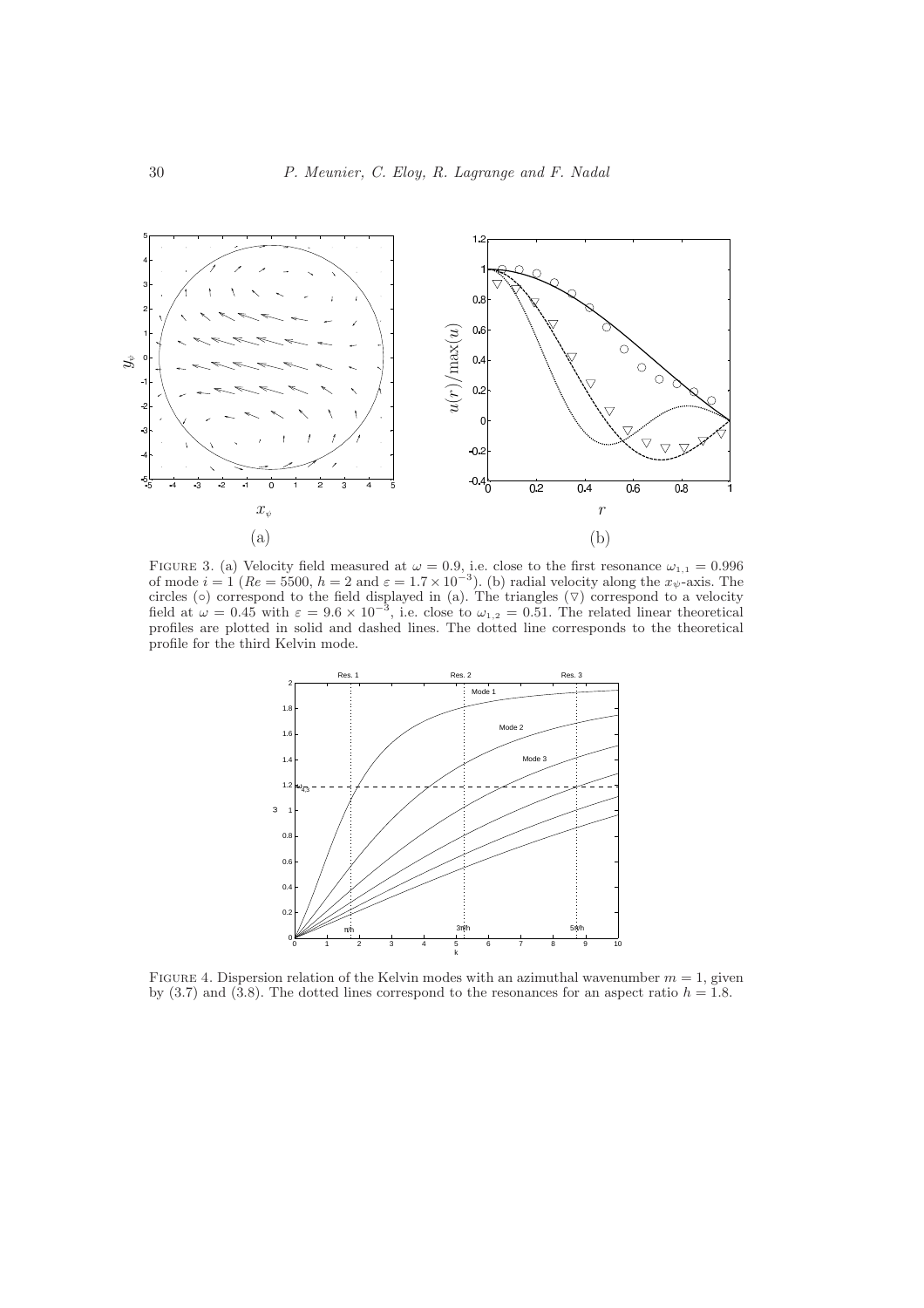

FIGURE 5. Vorticity fields of the first (a), second (b), third (c) and fifth (d) Kelvin mode, observed close to their first resonance (where  $k_i$  is close to  $\pi/h$ ). Here,  $h = 2$  and the flows are observed respectively for  $\omega = 0.9, 0.45, 0.3, 0.2$ . The Reynolds number is equal to 5500 (a), 11800 (b), 17700 (c) and 26600 (d) and the small parameter  $\varepsilon$  is equal to  $1.\overline{7} \times 10^{-3}$  (a),  $9.6 \times 10^{-3}$  (b),  $1.2 \times 10^{-2}$  (c) and  $1.4 \times 10^{-2}$  (d).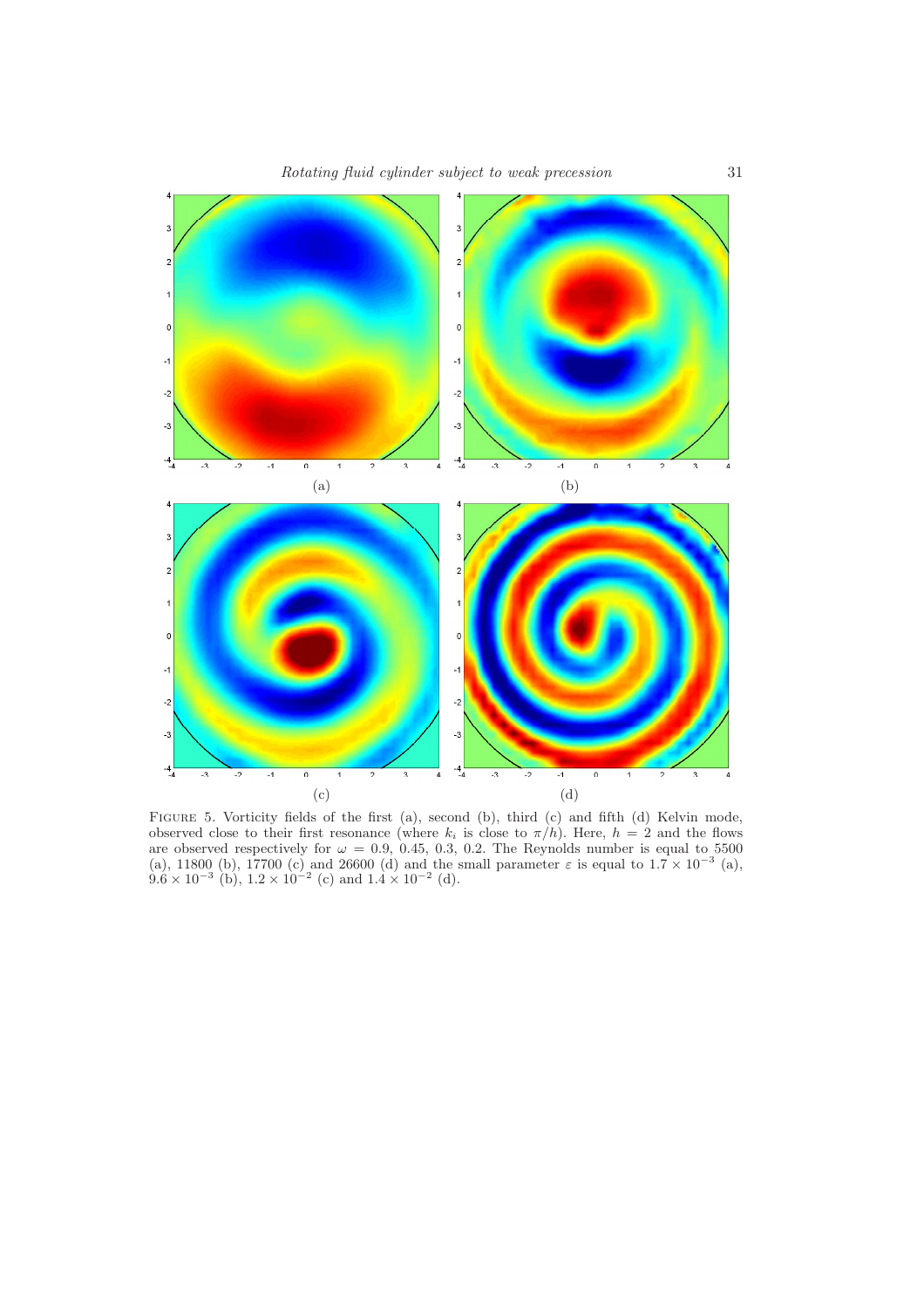



FIGURE 6. Amplitude of the first mode  $(i = 1)$  (a) and second mode  $(i = 2)$  (b) for a cylinder of radius  $R_c = 4.66$  cm and an aspect ratio  $h = 2$ . The angular velocity of the cylinder  $\Omega_1$  is equal to 2 rad s<sup>-1</sup> (○) and 8 rad s<sup>-1</sup> (▽) so that the Reynolds number lies between  $2 \times 10^3$  and  $2 \times 10^5$ . The solid line shows the prediction of the linear inviscid theory as done in §3.1.



FIGURE 7. (a) Transient dynamics of the first mode amplitude for a forcing frequency  $\omega = 0.8$ and a Reynolds number  $Re = 6640$ . (b) Spectrum of the amplitude for  $\omega = 0.8$  (solid line) and  $\omega = 1.1$  (dashed line). The corresponding Reynolds numbers are  $Re = 6640$  and  $Re = 4830$ respectively. The Fourier transform of the temporal signals is plotted as a function of the transient dimensionless frequency  $(\Omega_t - \Omega_1)/\Omega$  (given in the cylinder frame). The thin solid lines correspond to the first three resonances of the Kelvin mode  $i = 1$ :  $\omega_{1,1} = 0.996, \omega_{1,2} = 1.774,$  $\omega_{1,3} = 1.912$ . Here,  $\varepsilon = 3.5 \times 10^{-3}$  and  $h = 2$ .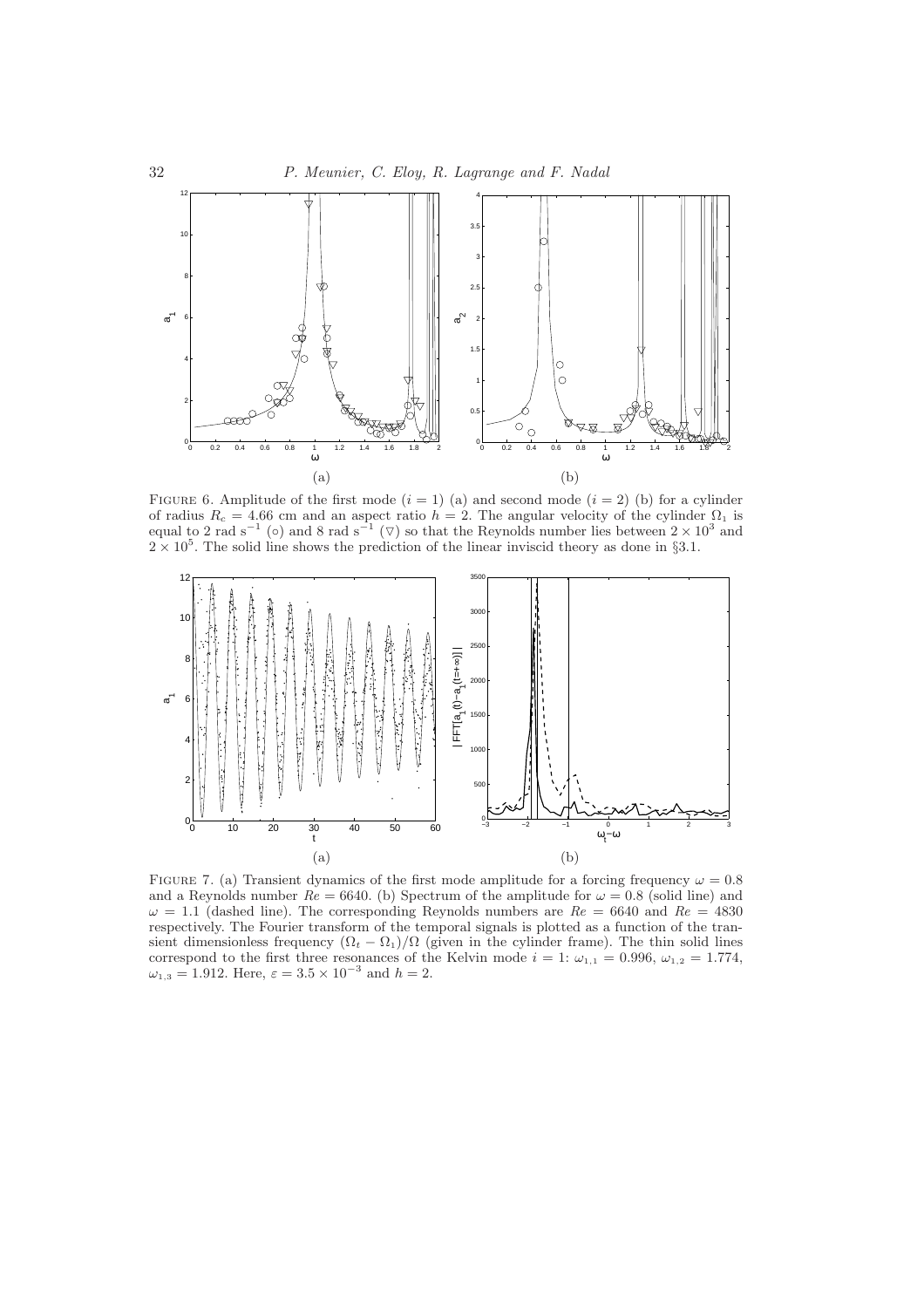

FIGURE 8. Numerical value of the nonlinear parameter  $\xi$  multiplied by  $h^6$  quantifying the interaction of the resonant Kelvin mode with the geostrophic mode. The curves correspond to the first (thick lines) and second (thin lines) Kelvin modes at their first (solid line), second (dashed line) and third (dotted line) resonance.



Figure 9. Phase portrait of the complex amplitude of the first Kelvin mode at its first resonance, obtained by integrating equations  $(4.20a,b)$ . The Reynolds number is equal to  $2.5 \times 10^4$  (solid line),  $2.2 \times 10^5$  (dashed line) and  $2.5 \times 10^6$  (dotted line) for a small parameter  $\varepsilon = 0.003$  as in the experiments. This corresponds to  $\eta$  equals 0.31, 0.10 and 0.03 respectively.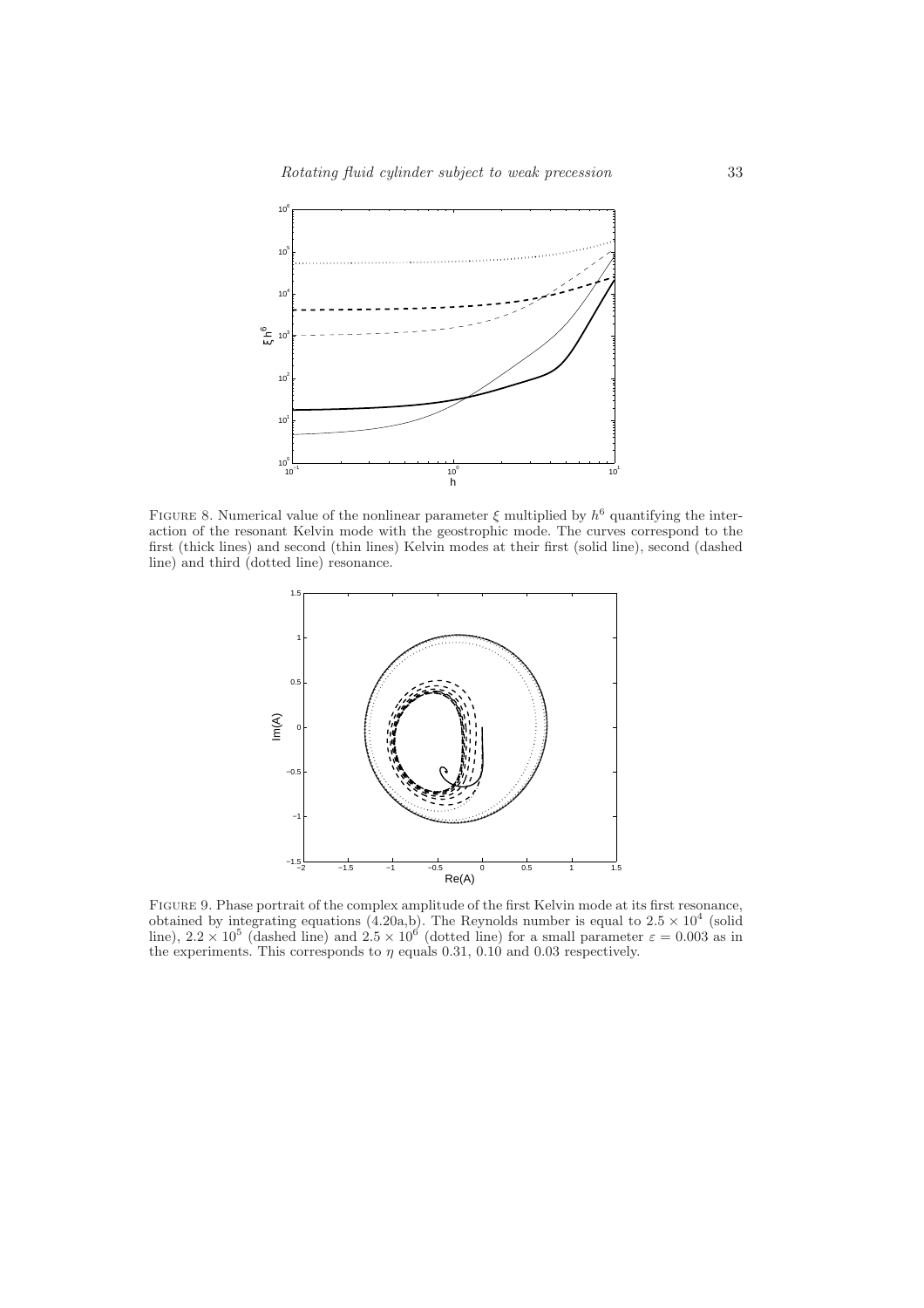34 P. Meunier, C. Eloy, R. Lagrange and F. Nadal



FIGURE 10. Time evolution of the amplitude of the first mode at the second resonance ( $\omega = 1.812$ ) and  $h = 1.8$ ) for  $Re = 720 \ (\Box)$ ,  $Re = 2200 \ (\Delta)$  and  $Re = 7400 \ (\bullet)$ . The thick line corresponds to an exponential fit for  $Re = 720$ . The forcing amplitude is  $\varepsilon = 2.8 \times 10^{-3}$ .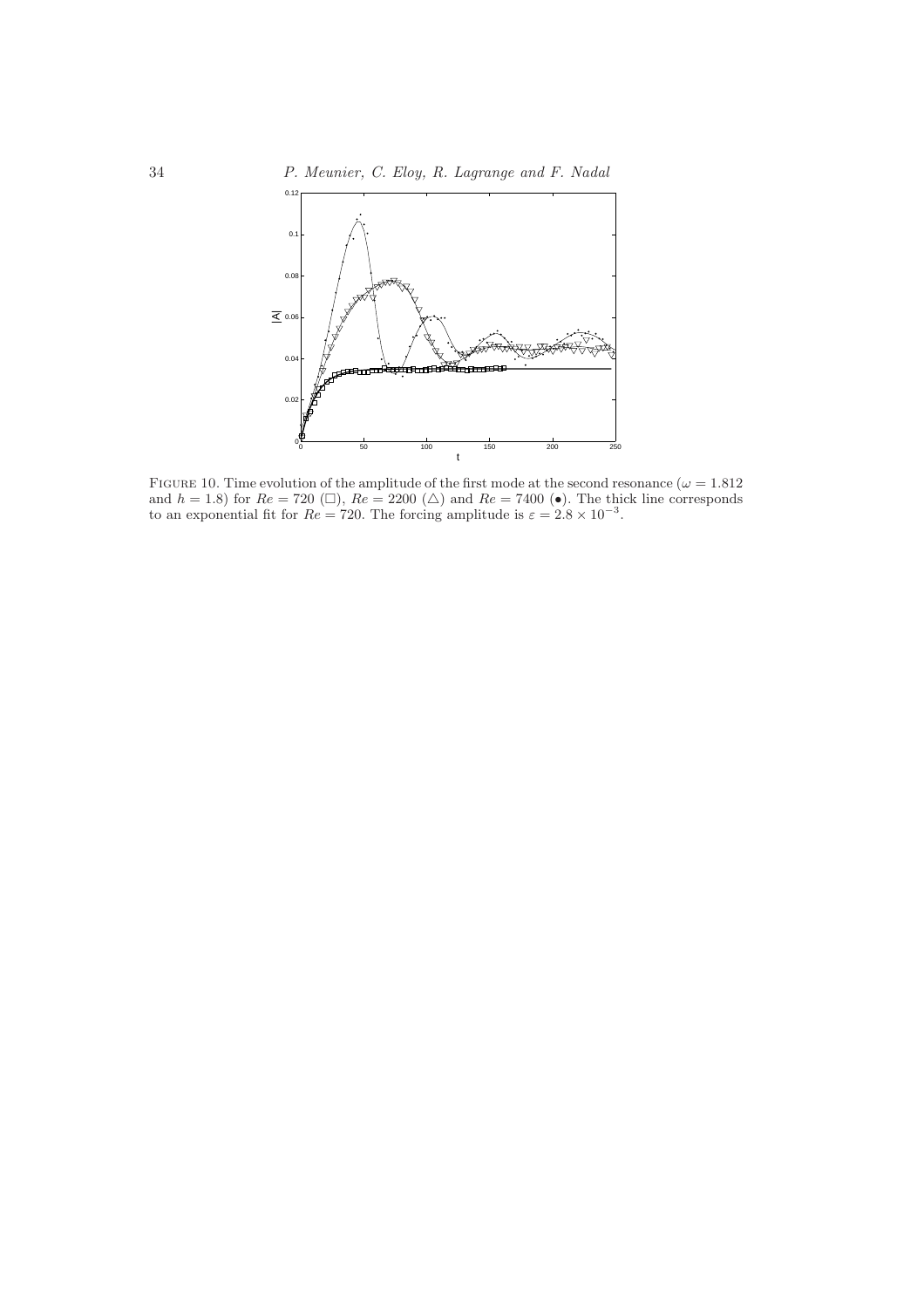Rotating fluid cylinder subject to weak precession 35



Figure 11. Instantaneous (a) and mean (b) vorticity field of the second resonance of the first Kelvin mode ( $\omega = 1.812$  and  $h = 1.8$ ) after destabilisation of the flow ( $Re = 7400$  and  $\varepsilon = 2.8 \times 10^{-3}$ ).



Figure 12. Amplitude (a) and orientation (b) of the first Kelvin mode around its second resonance. Experimental results  $(\circ)$  are obtained for an aspect ratio  $h = 1.8$ , Reynolds number  $Re = 2500$  and  $\varepsilon$  varying between  $2.3 \times 10^{-2}$  and  $3.3 \times 10^{-2}$ . The solid line corresponds to the non linear viscous theory at the second resonance of the first mode, the dashed line to the linear viscous theory and the dotted line to the linear inviscid theory.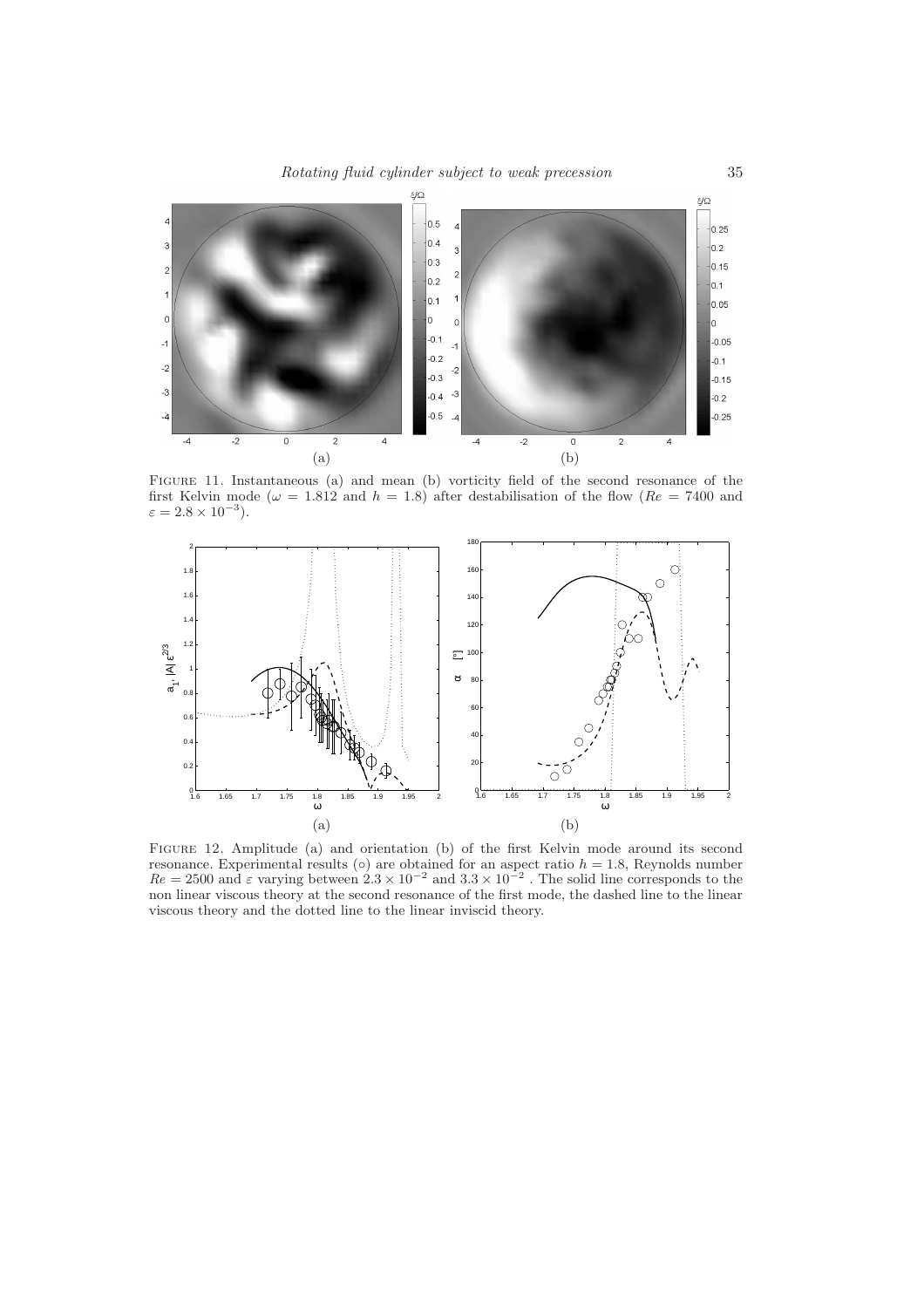

Figure 13. Amplitude of the first (a) and second (b) Kelvin modes as a function of the Reynolds number for the first (◦, solid line), second (▽, dashed line), and third (□, dash-dotted line) resonances. Closed symbols correspond to a small cylinder  $R_c = 1.5$  cm and open symbols to a large cylinder  $R_c = 4.6$  cm. The thick lines correspond to the approximate theory (4.20) and the thin lines to the exact theory (4.14) and (4.17). For the first mode,  $h = 1.8$ ;  $\varepsilon = 3.1 \times 10^{-3}$ ,  $2.8 \times 10^{-3}$  and  $3.2 \times 10^{-2}$  for the first, second and third resonance respectively. For the second mode  $h = 2$ ;  $\varepsilon = 8.6 \times 10^{-3}$  and  $\varepsilon = 5 \times 10^{-3}$  for the first and second resonance respectively.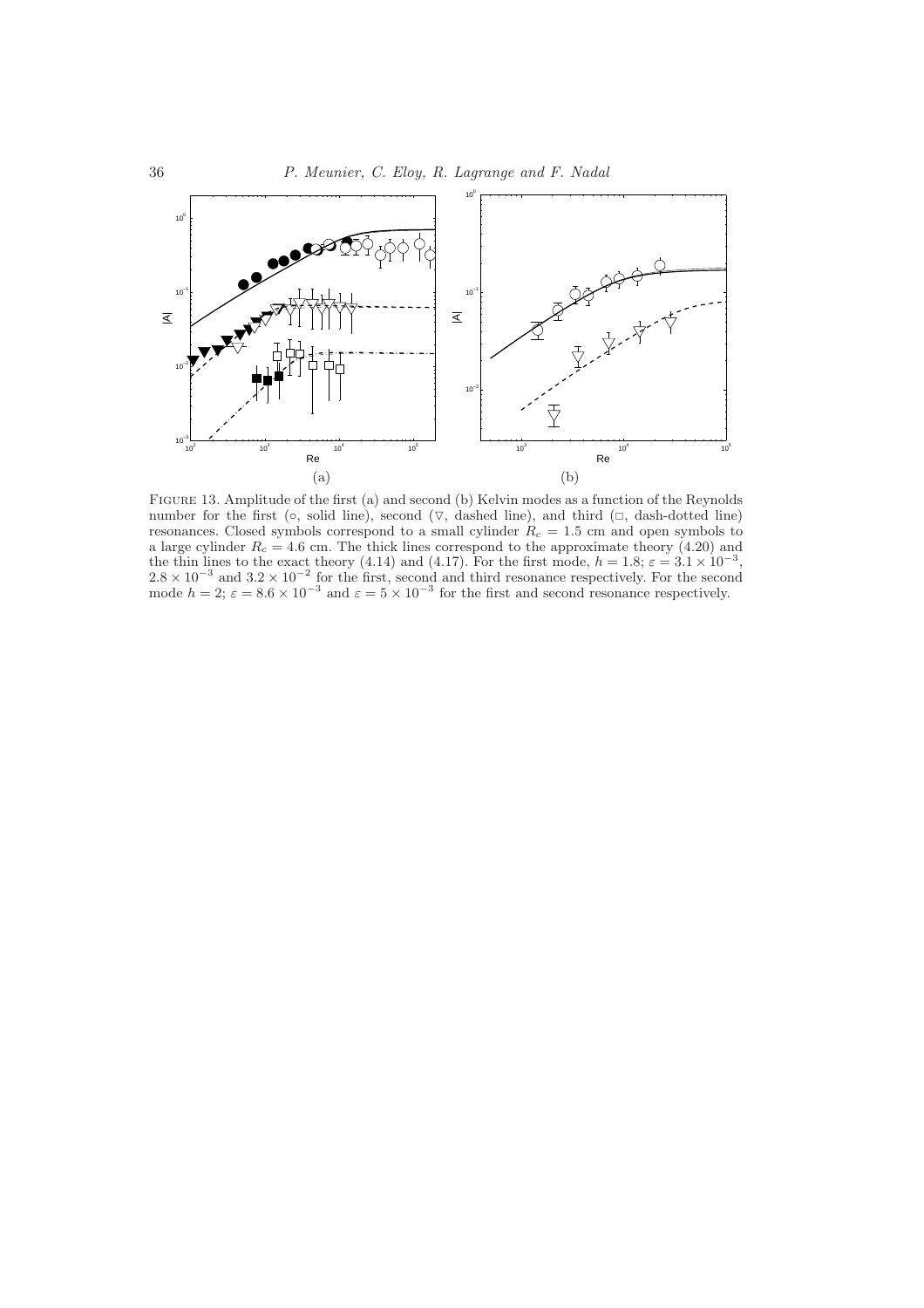

FIGURE 14. Settling time of the first (a) and second (b) modes as a function of the Reynolds number, obtained at the first ( $\circ$ , solid line), second ( $\nabla$ , dashed line) and third ( $\square$ , dash-dotted line) resonances. Closed symbols correspond to a small cylinder and open symbols to a large cylinder. Same experimental parameters as in Fig. 13.



Figure 15. Orientation of the first (a) and second (b) modes as function of the Reynolds number, obtained at the first ( $\circ$ , solid line), second ( $\nabla$ , dashed line) and third ( $\square$ , dash-dotted line) resonances. Closed symbols correspond to a small cylinder and open symbols to a large cylinder. The thick lines corresponds to the approximate theory (4.20) and the thin lines to the exact theory (4.14) and (4.17). Same experimental parameters as in Fig. 13.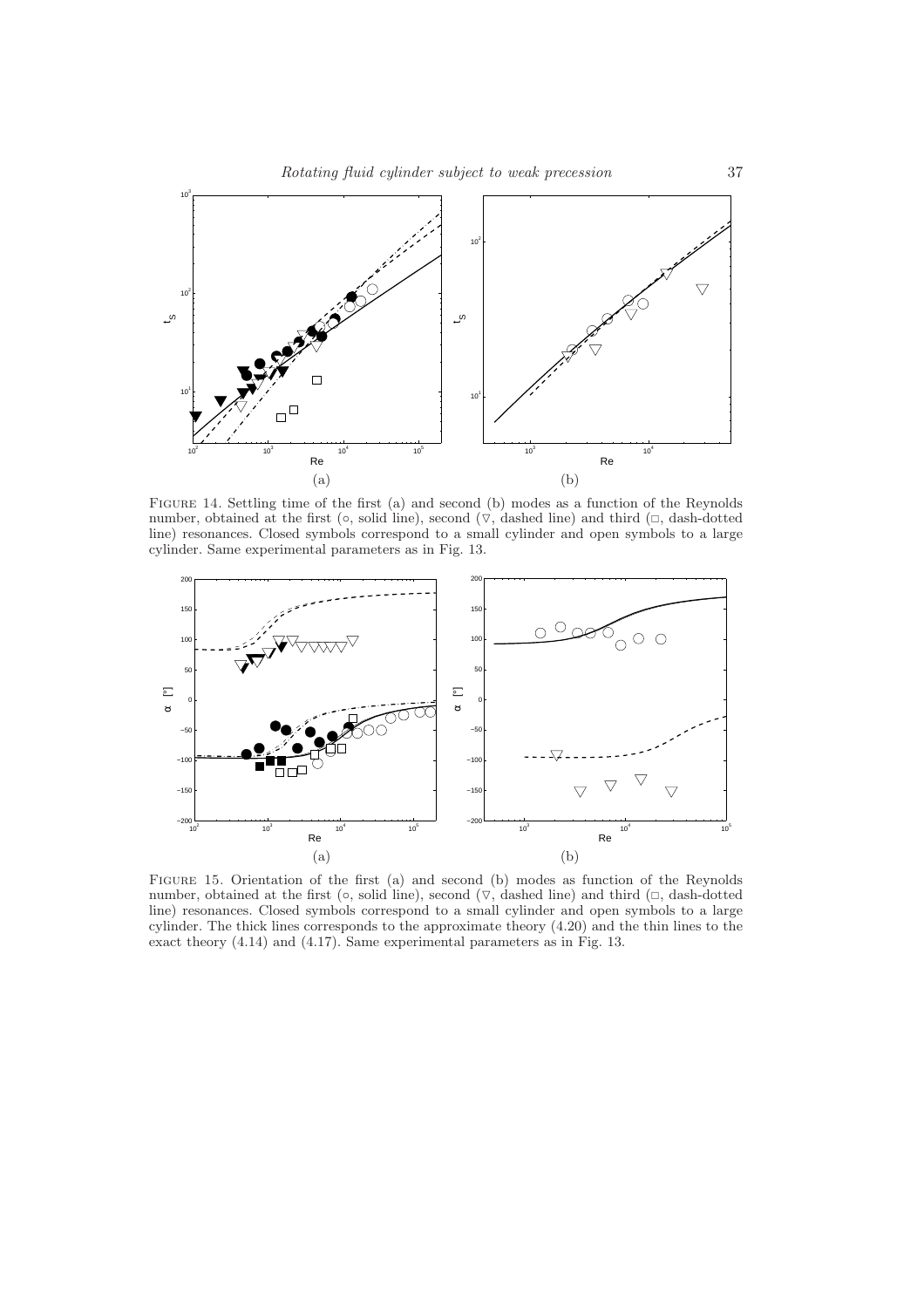

Figure 16. Amplitudes of the first (a) and second (b) modes as a function of the parameter  $\varepsilon$  (proportional to the precessing angle  $\theta$ ), obtained at the first ( $\circ$ , solid line) and second ( $\nabla$ , dashed line) resonances. For the first mode,  $h = 1.8$  and  $Re = 11900$  (resp. 2150) for the first (resp. second) resonance. For the second mode,  $h = 2$  and  $Re = 9000$  (resp. 3600) for the first (resp. second) resonance.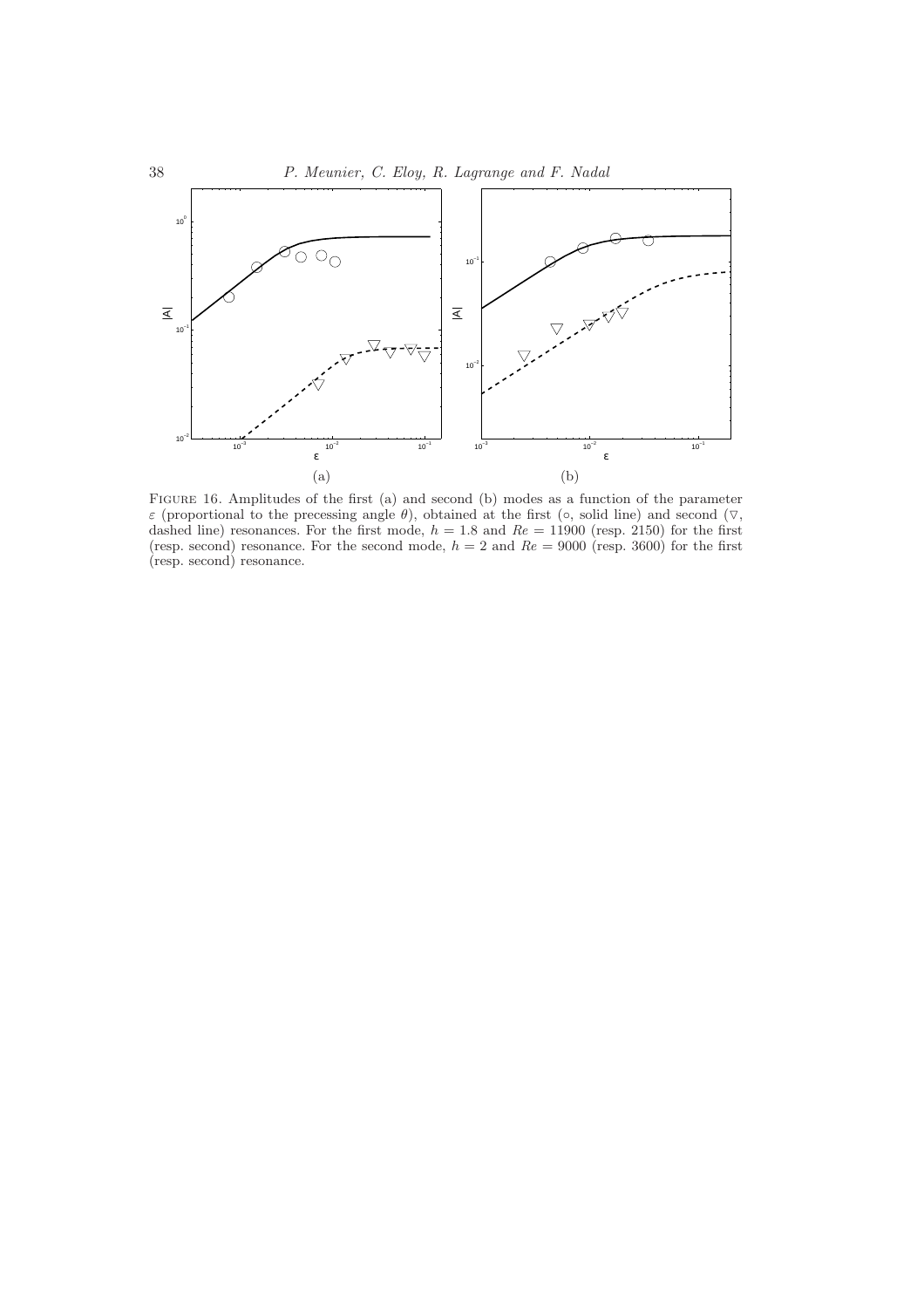

FIGURE 17. Velocity profile of the geostrophic mode  $(m = 0)$  for the first resonance of (a) the first ( $\omega = 1.088$ ,  $h = 1.8$ ,  $\varepsilon = 3.1 \times 10^{-3}$ ) and (b) the second ( $\omega = 0.51$ ,  $h = 2$ ,  $\varepsilon = 8.6 \times 10^{-3}$ ) Kelvin mode. (a)  $Re = 1300 \, \text{(°)}$ , solid line),  $Re = 4900 \, \text{(} \nabla$ , dashed line) and  $Re = 12200$ ,  $\text{(} \Box$ , dotted line); (b)  $Re = 3900$  (∘, solid line),  $Re = 7800$  ( $\nabla$ , dashed line) and  $Re = 16000$  ( $\Box$ , dotted line).



Figure 18. Amplitude of the geostrophic mode as a function of the Reynolds number (a) and the precession angle (b). The results are obtained with an aspect ratio  $h = 1.8$  for the first mode at its first resonance ( $\circ$ , solid line,  $\omega = 1.088$ ), its second resonance ( $\nabla$ , dashed line,  $\omega = 1.812$ ) and its third resonance ( $\Box$ , dotted line,  $\omega = 1.927$ ). Closed symbols correspond to a small cylinder and open symbols to a large cylinder. (a)  $\varepsilon = 3.1 \times 10^{-3}$ ,  $2.8 \times 10^{-3}$  and  $3.2 \times 10^{-2}$  for the first, second and third resonance respectively.; (b)  $Re = 12200$  for the first resonance and  $Re = 2200$ for the second resonance.